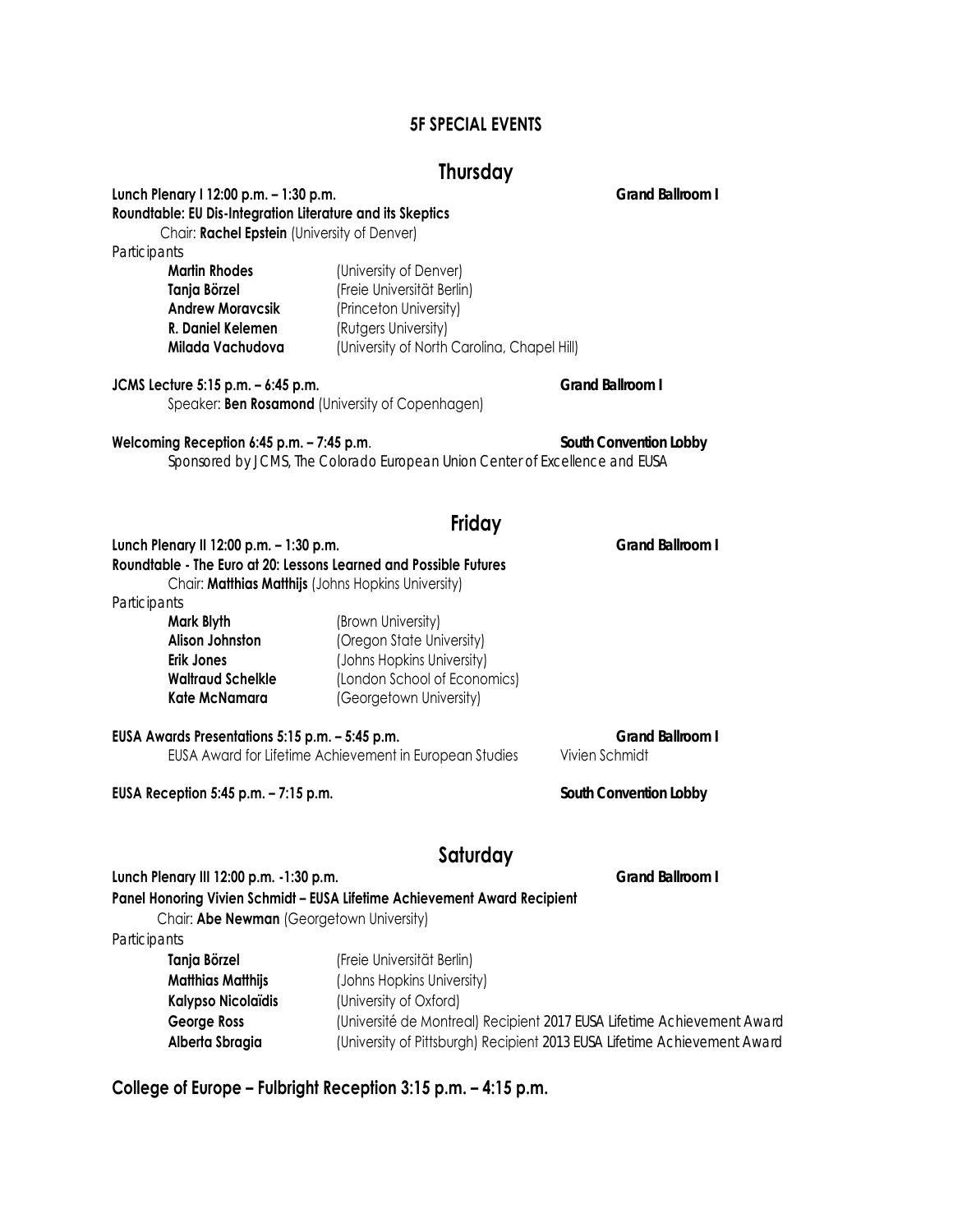### **THURSDAY, MAY 9, 2019**

# **PANEL SESSION ONE**

# **8:30 a.m. - 10:00 a.m.**

**1A Roundtable: Europe's Future: Decoupling and Reforming** *Grand Ballroom I*

 Chair: **Martin Rhodes** (University of Denver)  *Participants:* **Sergio Fabbrini** (LUISS Guido Carli University) **Martin Rhodes** (University of Denver)

> **James Caporaso** (University of Washington) **Craig Parsons** (University of Oregon)

**1B The Political Economy of Brexit** *Windows* Chair: **Jonathan Perraton** (University of Sheffield) Discussant: **Kathleen McNamara** (Georgetown University)

*"I'd Rather be a Poor Master than a Rich Servant": Brexit as Low Information Politicization*  **Ben Rosamond** (University of Copenhagen)

- *Paying Our Way in the World? Visible and Invisible Dangers of Brexit* **Jonathan Perraton** (University of Sheffield)
- *"Global Britain" in a Global Context: Post-EU UK Development Policy* **Peg Murray-Evans** (University of York)
- *Brexit and the Global Political Economy of Agriculture: In Search a Post-productivist Food Future?* **Tony Heron** (University of York) and **Patricia Prado** (University of York)

*Brexit and Macroeconomic Synchronization in the EU* **Patrick Crowley** (Texas A&M University - Corpus Christi) and **David Anderson** (Texas A&M University - Corpus Christi)

# **1C New Economic Models in Central Europe?** *Tower Court C*

Chair and Discussant: **Florence Bouvet** (Sonoma State University)

*Flexibility as Small State Strategy: Explaining Lithuania's Adjustment Successes* **Ramūnas Vilpišauskas** (Vilnius University) and **Vytautas Kuokštis** (Vilnius University)

#### *Economic Causes of Populism in Central Europe*

**Mitchell Orenstein** (University of Pennsylvania) and **Bojan Bugaric** (University of Sheffield)

*What Happens When the Party Is Over? Campaign Promises and the Impact of New Parties in Government on FDI Regulation*

**Roger Schoenman** (University of California, Santa Cruz)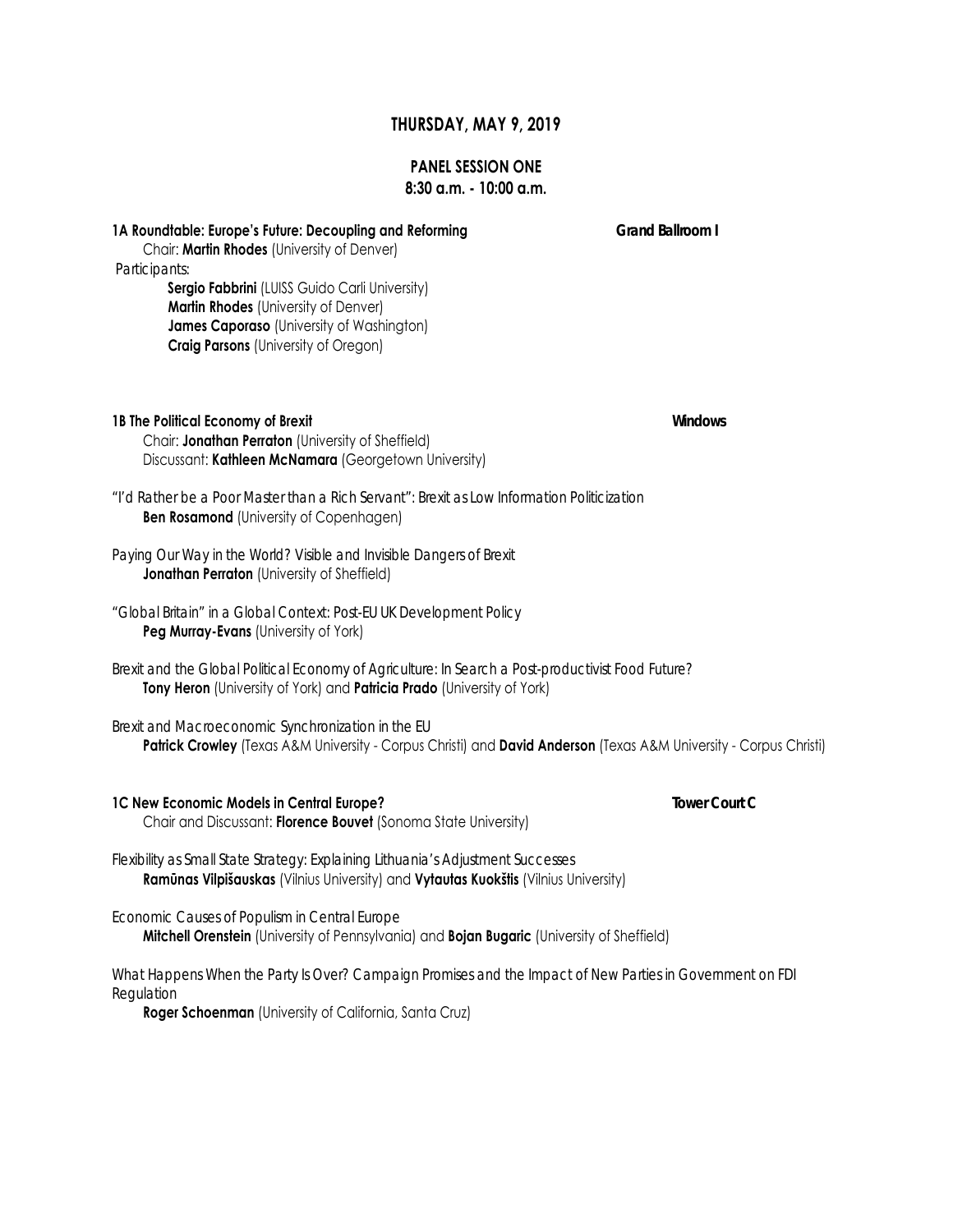#### **1D Interaction, Cooperation and Conflict in the Global Commons** *Tower Court D*

Chair and Discussant: **Guri Rosen** (Oslo Metropolitan University)

*Transatlantic Cooperation & Outer Space Exploration* **Mai'a Davis Cross** (Northeastern University)

*The Arctic "Commons": Europe's Last "New Frontier"* **Jolyon Howorth** (Harvard University)

*Substate Actors, Regional Context, and the Provision of Public Goods: How Subnational Actors' Reasons for Engaging in Climate Mitigation Compare between the EU and Other Regions* **Nina Kelsey** (George Washington University)

*A Maritime Global Commons Power in the Making? EU and the High Seas* **Marianne Riddervold** (Inland Norway University of Applied Sciences; UC Berkeley)

*Exercising Worker Rights in the Global Commons: Comparing Local, EU and ILO Regimes in International Shipping* **Akasemi Newsome** (University of California, Berkeley)

*Migration Management in the Global Commons* **Kaija Schilde** (Boston University) **Noora Lori** (Boston University)

#### **1E Confronting the Euro and Migration Crises** *Directors Row H*  Chair: **Juliette Tolay** (Penn State Harrisburg) Discussant: **Diana Panke (University of Freiburg)**

*Selling the Family's Jewels? The Euro Crisis and Investment Migration Policies in the European Union* **Sophie Meunier Aitsahalia** (Princeton University) and **Justin Lindeboom** (University of Groningen)

*The Structure of European Public Preferences for Asylum and Refugee Policy: A Cross National Conjoint Analysis* **Esther Ademmer** (Kiel University) and **Anne-Marie Jeannet** (European University Institute) **Martin Ruhs** (European University Institute) and **Tobias Stöhr** (Kiel Institute for the World Economy)

*Unwittingly Eurocentric: Migration in Recent Turkish Foreign Policy*  **Juliette Tolay** (Penn State Harrisburg)

# **1F Polarisation During the Crisis: Attitudes Towards the Euro, the ECB and European Integration in the European Parliament and Public Opinion** *Colorado*

Chair and Discussant: **Francesco Nicoli** (University of Amsterdam)

*The Reputation of the Euro and the ECB: Interlinked or Disconnected?*  **Jean-François Jamet** (European Central Bank) and **Stephanie Bergbauer** (European Central Bank)

*Monetary Dialogues in Turbulent Times: A Text and Sentiment Analysis of the ECB's Hearings Before the European Parliament 1999-2018* 

**Nicolò Fraccaroli** (University of Rome Tor Vergata)

*Ideology in Times of Crisis: A Principal Component Analysis of Votes in the European Parliament, 2004-2018*  **Anatole Cheysson** (European University Institute) **Nicolò Fraccaroli** (University of Rome Tor Vergata)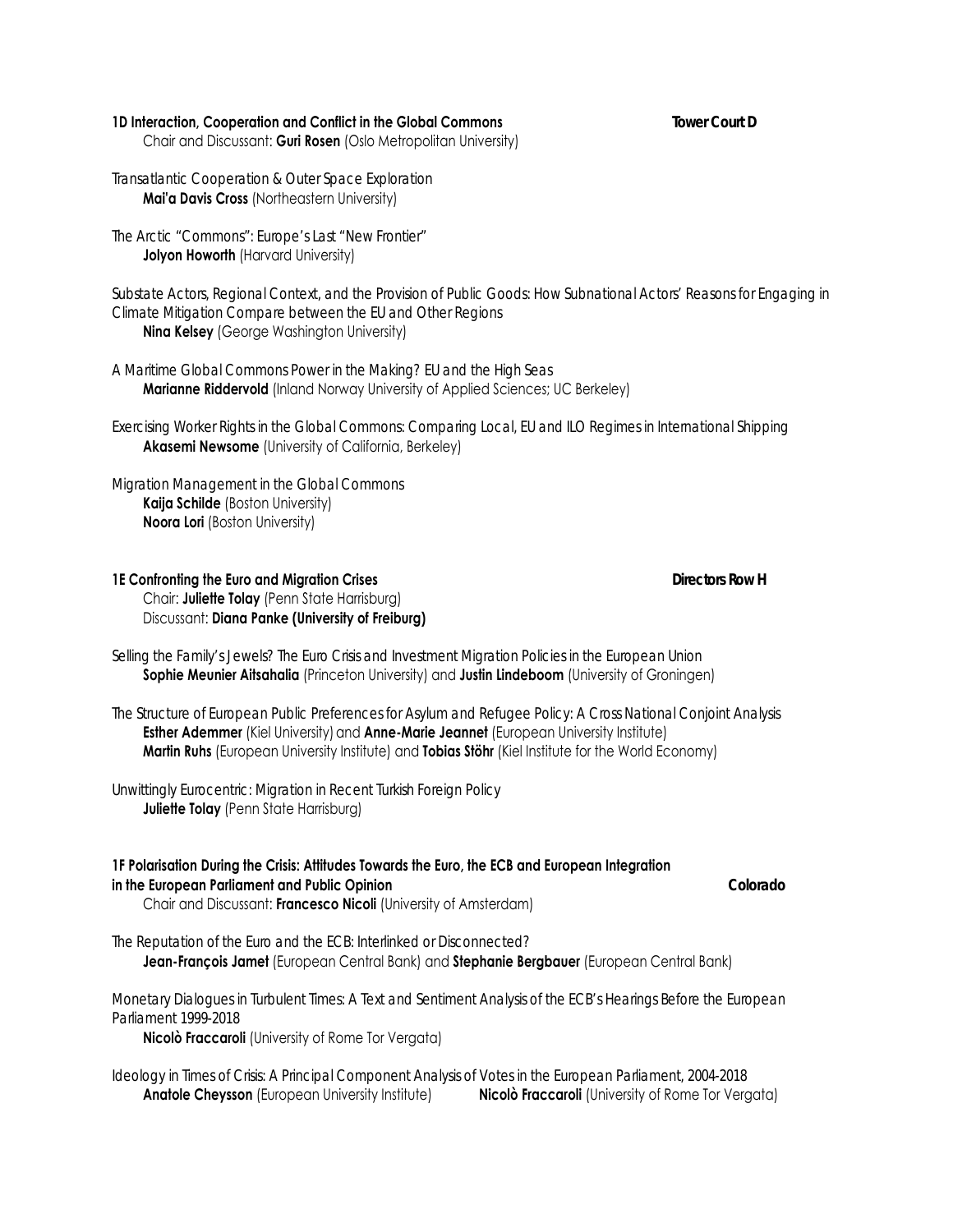#### **1G Theory Development and the European Commission I** *Gold*

- Chair: **Hussein Kassim** (University of East Anglia) Discussant: **Michael Bauer** (German University of Administrative Sciences)
- *Is the Power of the European Commission Underestimated?* **Jens Blom-Hansen** (Aarhus University)

*Cabinets: An Analysis of Political and Technocratic Practices* **Fréderic Mérand** (Université de Montréal)

*The "Porous" Bureaucracy: European Commission Officials' Preferences with their External Environment* **Francesca Vantaggiato** (University of California, Davis) **Hussein Kassim** (University of East Anglia) **Sara Connolly** (University of East Anglia)

*Is the Time Ripe for a New Philosophy of European Integration Placing the Citizen at its Core?* **Natalia Fiedziuk** (Tilburg University; European Commission)

*Explaining the Variation in Revolving Door Practices Across Interest Groups in the EU*  **Sharon S. Belli** (University of Antwerpen)

#### **1H New Developments in the Study of the European Parliament** *Spruce* Chair: **Olivier Costa** (College of Europe; CNRS) Discussant: **Edoardo Bressanelli** (King's College London) Discussant: **Christine Neuhold** (Maastricht University) Discussant: **Ariadna Ripoll-Servent** (University of Bamberg)

Discussant: **Nikoleta Yordanova** (University of Mannheim)

*The European Parliament and the European Council. A Shift in the Balance of Power?*  **Wolfgang Wessels** (University of Cologne) **Johannes Müller Gómez** (Université de Montréal & Ludwig-Maximilians-Universität)

*The CJEU and the Parliament's Powers since Lisbon. Judicial Support to Representative Democracy?*  **Sabine Saurugger** (Sciences Po Grenoble) and **Fabien Terpan** (Sciences Po Grenoble)

*Parliamentary Questions and Representation of Territorial Interest in the EP* **Nathalie Brack** (ULB; College of Europe) and **Olivier Costa** (College of Europe; CNRS)

*Reforming the European Parliament's Monetary and Economic Dialogues: Creating Accountability Through a Eurozone Oversight Subcommittee*

 **Michele Chang** (College of Europe) **Dermot Hodson** (Birkbeck University London)

#### **1I Bringing Religion Back In** *Century*

Chair and Discussant: **Thomas Diez** (University of Tübingen)

*Christendom and the European Union*  **Brent Nelsen** (Furman University)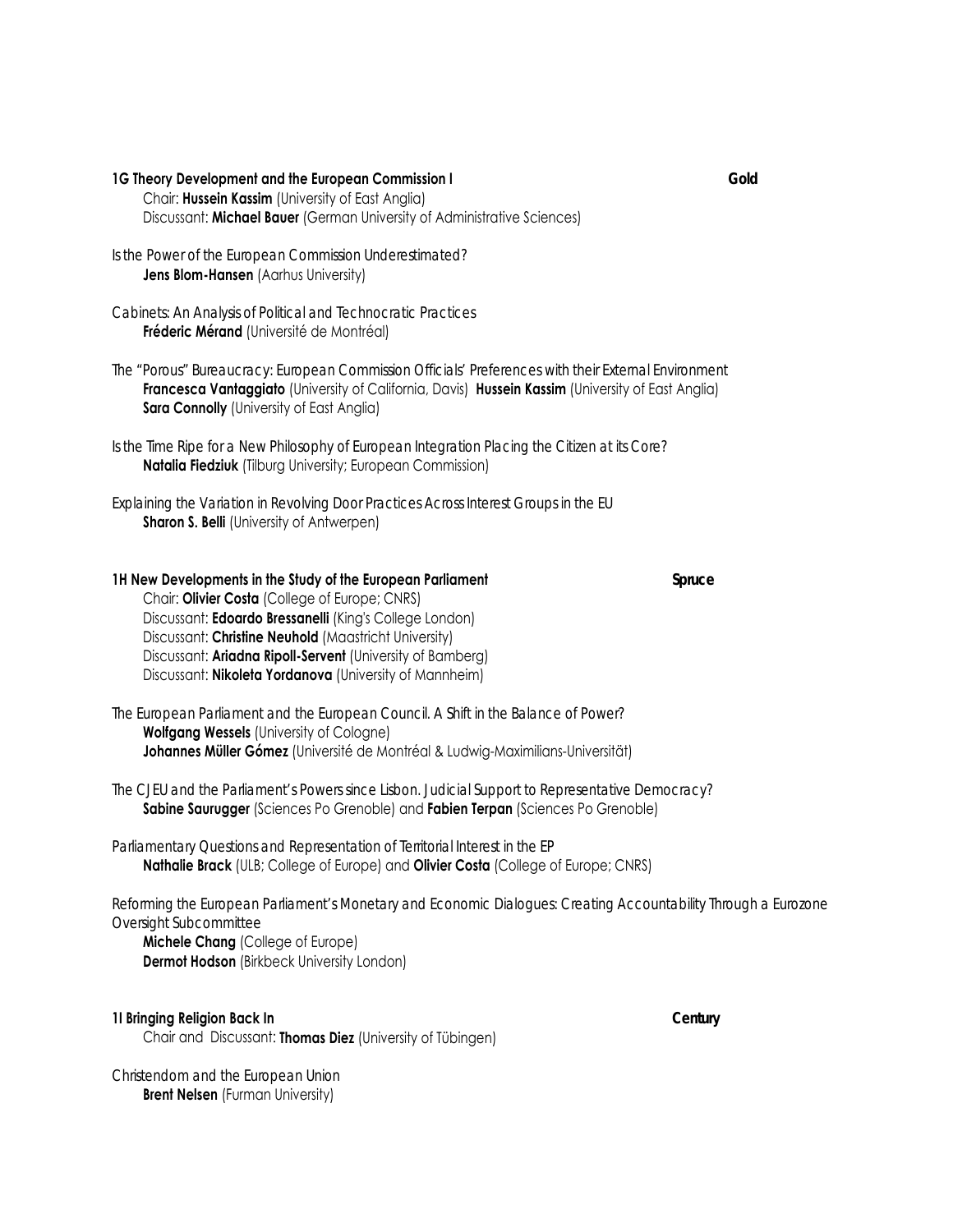*Reconciling Reconciliations in 21st Century Europe?* **Catherine Guisan** (University of Minnesota)

*Secular Power Europe/EU in the Mediterranean: a mutual construction of moderate Islam and secularism?* **Frederic Volpi** (Edinburgh University) and **Sarah Wolff** (University of London)

*The Refugee Crisis and Islam: Christian Democracy and its Discontents at the European Parliament* **Michał Matlak** (European Parliament)

#### **1J EU Actorness Revisited** *Silver*

Chair and Discussant: **Scott Brown** (University of Dundee)

*The Performativity of Concepts in the Study of European Foreign Policy*  **Henrik Larsen** (University of Copenhagen)

*Fish and Ships: How the EU became an international sea-policy actor* **Finn Laursen** (Arhuus University)

*SAR Wars: Contesting EU Identity in the Mediterranean* **Kenneth McDonagh** (Dublin City University)

*AmbigEUity -The EU and the Solidarisation of International Society* **Bettina Ahrens** (University of Tübingen)

*Is the EU Still Playing an Important Role in the World? A New Approach for a Global Actor* **Joel Diaz Rodriguez** (University of Geneva)

**1K The EU the Ultimate Convergence Actor? The EU as a Global Legal Actor in Trade** *Tower Court A* Chair: **Elaine Fahey** (City, University of London) Discussant: **Wolfgang Weiß** (German University of Administrative Sciences Speyer)

*The EU-Japan EPA and SPA: Nudging Global Regulatory Convergence? Regulatory Cooperation and Data Flows*  **Elaine Fahey** (City, University of London) and **Isabella Mancini** (City, University of London)

*The Role of Energy in the Post-TTIP EU-US Relationship: Perspective for Rapprochement?* **Simon Dekeyrel** (University of Nottingham)

*What Type of Governance for EU -US Regulatory Cooperation?*  **Kornilia Pipidi Kalogirou** (German University for Administrative Sciences, Speyer)

*The "New" External Dimension of EU Public Procurement Law: Towards a Paradigm Shift with the New Generation of EU Free Trade Agreements?*

**Alice Manzini** (University of Birmingham)

# **PANEL SESSION TWO 10:15 a.m. - 11:45 p.m.**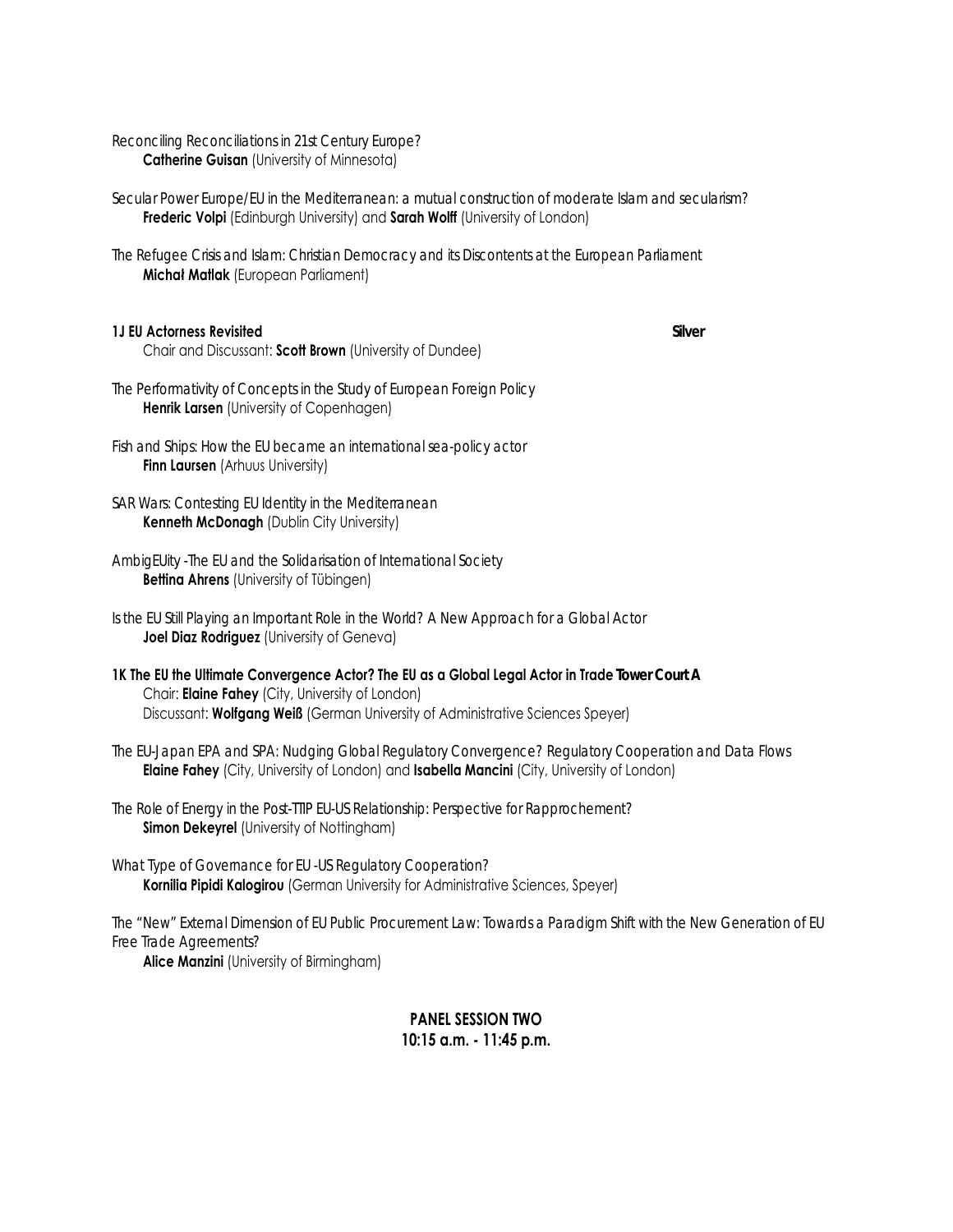# **2A Constructing European Borders in Times of Crisis** *Grand Ballroom I*

 Chair: **Frank Schimmelfennig** (ETH Zurich) Discussant: **Senem Aydin-Düzgit** (Sabanci University)

*Conditional is the New Normal: Contesting Membership in European Discourse* **Marie-Eve Bélanger** (ETH Zurich)

*Reconstructing Europe's Borders: Patterns of Change in European Membership Discourses* **Frank Schimmelfennig** (ETH Zurich)

*Contestations of European Normative Power: Discursive Challenges from Turkey and Russia* **Senem Aydin-Düzgit** (Sabanci University) and **Gergana Noutcheva** (Maastricht University)

*From Enthusiasm to Aversion? Mapping Turkish Parliamentary Discourses on EU Membership (2004-2017)*  **Alper Baysan** (ETH Zurich) and **Sina Özdemir** (NTNU Norway)

| 2B Examining The EU: Political Trust and Policy Efficacy<br>Chair: Shawn Donnelly (University of Twente)<br>Discussant: Martin Rhodes (University of Denver)                                                        | <b>Windows</b>       |
|---------------------------------------------------------------------------------------------------------------------------------------------------------------------------------------------------------------------|----------------------|
| The EU in Crisis: Why Democracy is Not the Answer<br><b>Ryan Phillips</b> (Lycoming College)                                                                                                                        |                      |
| Heart or Hub of Parliamentary Democracy? Political Trust in the EU<br>Jared Sonnicksen (Technische Universität Darmstadt)                                                                                           |                      |
| Migration Diplomacy in the Mediterranean Region: Before and After the 2015 'Crisis'<br>Kelsey Norman (University of British Columbia)                                                                               |                      |
| Limits of EU's Border Control Regime: The Case of Turkey-EU Migration Agreement<br><b>Cigdem Benam</b> (University of Colorado, Denver)                                                                             |                      |
| 2C The European Foreign Policy a Decade After the Lisbon Treaty: A Roundtable<br>Chair: Federiga Bindi (Carnegie Institution / University of Rome Tor Vergata)<br>Discussant: Erik Brattberg (Carnegie Institution) | <b>Tower Court C</b> |
| Transatlantic Relations 10 years after Lisbon: An Assessment<br>Federiga Bindi (Carnegie Institute / University of Rome Tor Vergata)                                                                                |                      |
| The EU and Latin America<br><b>Joaquin Roy</b> (University of Miami)                                                                                                                                                |                      |
| The FII and Russia<br>Katarzyna Pisarska (Warsaw School of Economics/University of Southern California)                                                                                                             |                      |
| The EU and Africa                                                                                                                                                                                                   |                      |

**Maurizio Carbone** (Glasgow University)

*The EU and Canada*

**Finn Laursen** (Arhuus University)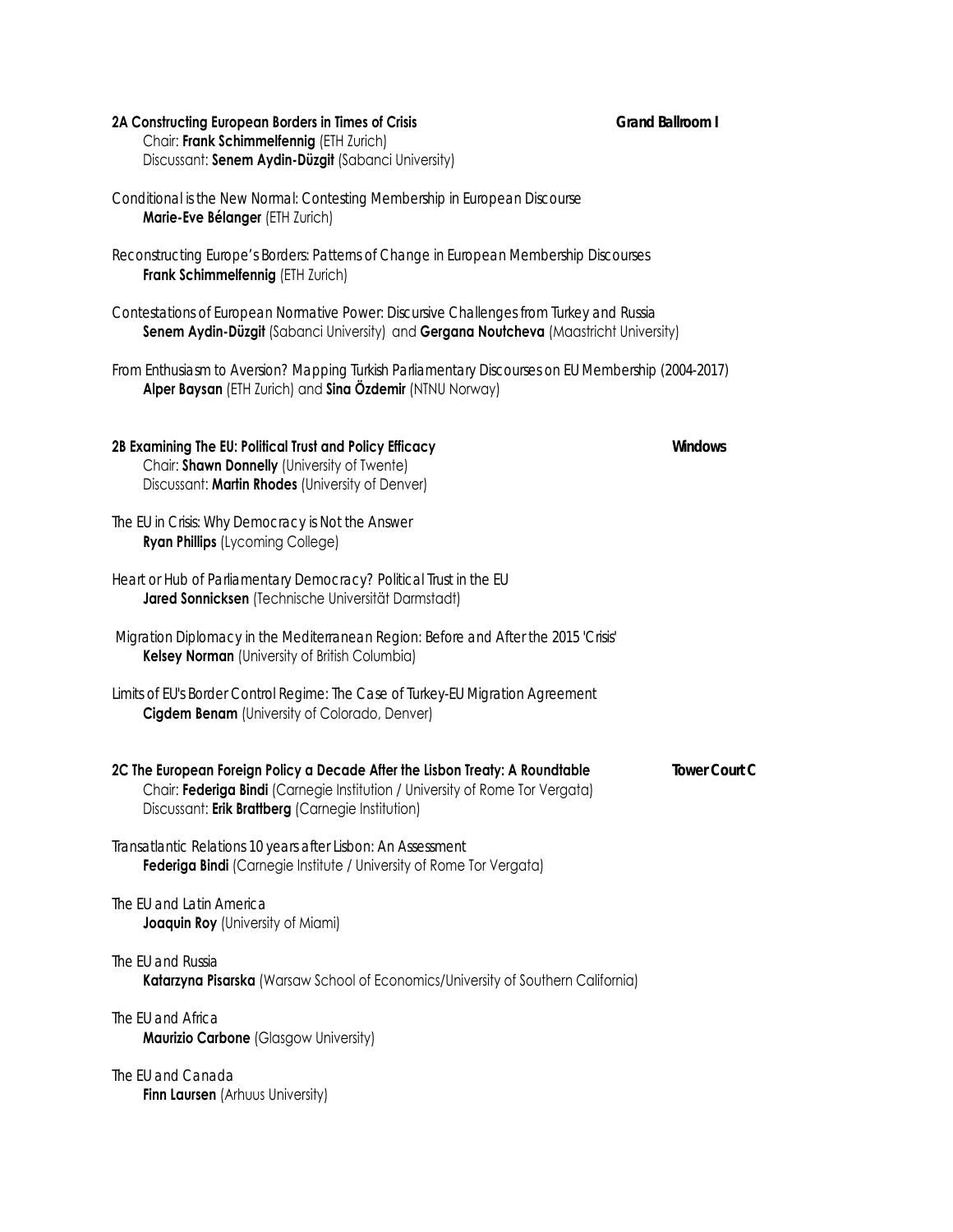| The EU and Global Governance<br><b>Gretchen Van Dyke (Scranton University)</b>                                                                                                                                                                                                                                                                                                                                                |                        |
|-------------------------------------------------------------------------------------------------------------------------------------------------------------------------------------------------------------------------------------------------------------------------------------------------------------------------------------------------------------------------------------------------------------------------------|------------------------|
| EU Defense & Security Policy<br>Stephanie Anderson (Wyoming University)                                                                                                                                                                                                                                                                                                                                                       |                        |
| Managing the EU foreign policy<br><b>Marco Amici</b> (University of Rome Tor Vergata)                                                                                                                                                                                                                                                                                                                                         |                        |
| 2D Drivers of Regime (In)stability in the Eastern Neighbourhood:<br>What lessons for the EU?<br>Chair: Esther Ademmer (Kiel Institute for the World Economy & Kiel University)<br>Discussant: Tanja A. Börzel (Freie Universität Berlin)                                                                                                                                                                                      | <b>Tower Court D</b>   |
| Regional Elite Networks and the Stability of Ukraine's Limited Access Order<br>Honorata Mazepus (Leiden University) and Antoaneta Dimitrova (Leiden University)<br>Dimiter Toshkov (Leiden University) and Matthew Frear (Leiden University)<br>Nina Onopriychuk (Leiden University)                                                                                                                                          |                        |
| Statehood, State Capacity and Limited Access Orders: Comparing Belarus and Ukraine<br>Antoaneta Dimitrova (Leiden University) and Dimiter Toshkov (Leiden University)<br>Honorata Mazepus (Leiden University)                                                                                                                                                                                                                 |                        |
| How Linkages Translate into Regime (in)stability: Evidence from the post-Soviet Space<br>Esther Ademmer (Kiel Institute for the World Economy & Kiel University)<br>Laure Delcour (Fondation Maison des Sciences de L'Homme)<br>Katharina Hoffmann (University of St Gallen) and Marta Jaroszewicz (Center for Eastern Studies)                                                                                               |                        |
| The Susceptibility of Domestic Actors in the Eastern Partnership Countries to External Actors' Strategies and Approaches<br>Ramunas Vilpišauskas (Vilnius University) and Dovilė Jakniūnaitė (Vilnius University)<br>Laurynas Jonavičius (Vilnius University) and Margarita Šešelgytė (Vilnius University)<br>Tadeusz Iwański (Center for Eastern Studies, Warsaw) and Marta Jaroszewicz (Center for Eastern Studies, Warsaw) |                        |
| 2E Roundtable: Reflecting on the Contributions of Michael H Smith<br>Chair: Scott Brown (University of Dundee)<br>Discussant: Michael H Smith (University of Warwick)                                                                                                                                                                                                                                                         | <b>Directors Row H</b> |
| Participants:<br>Helen Drake (Loughborough University London)<br><b>Heidi Maurer</b> (University of Oxford)<br><b>Steven McGuire (University of Sussex)</b><br>Karolina Pomorska (University of Leiden)<br><b>Ben Tonra</b> (University College Dublin)<br>Richard Whitman (University of Kent)                                                                                                                               |                        |

#### **2F Personnel Turnover in the EU: Effects on Citizen-Elite Linkages and Policy Outputs** *Colorado* Chair and Discussant: **Michelangelo Vercesi** (Leuphana University of Lüneburg)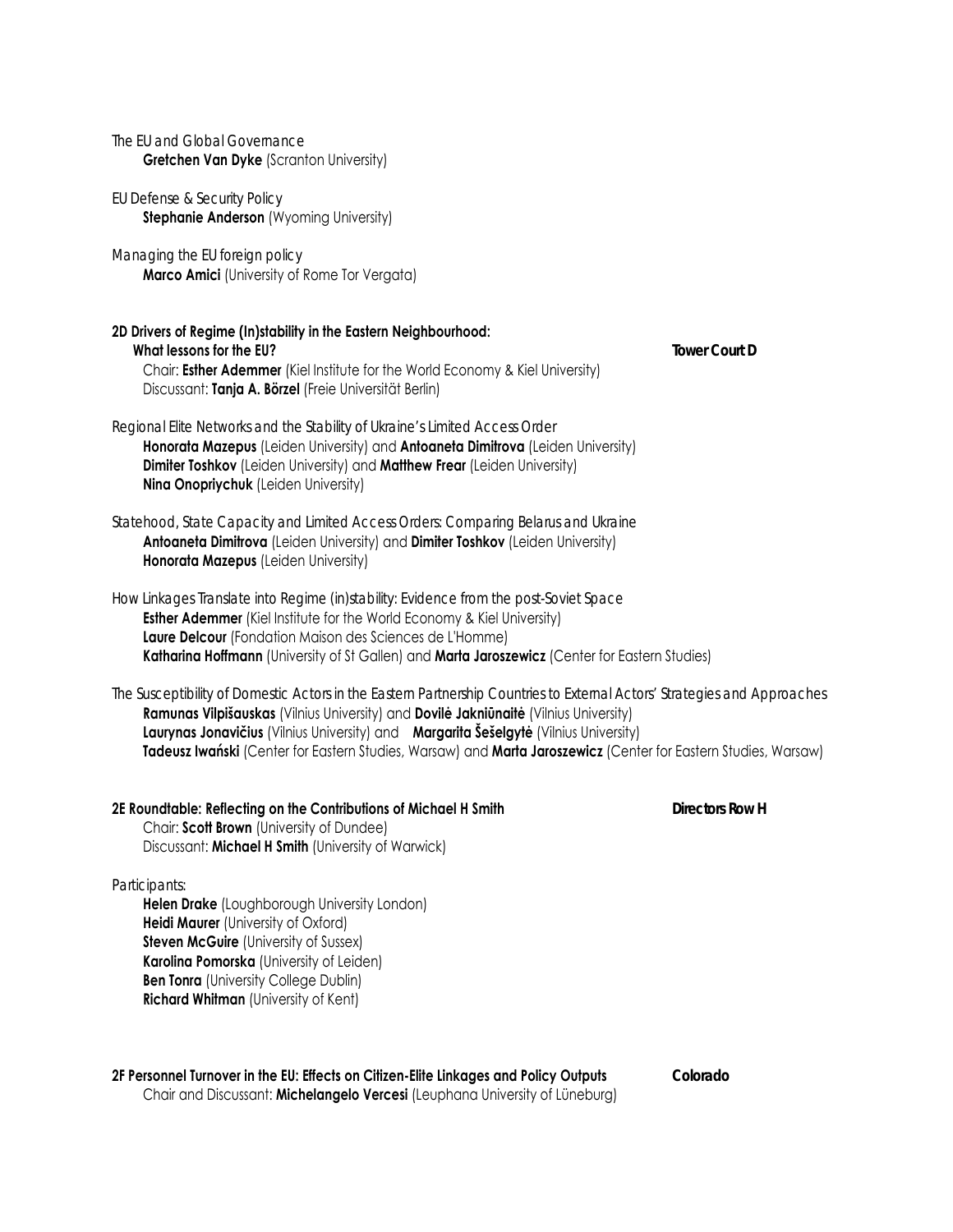*Assessing the Impact of Membership Turnover on Constituent Views of the European Parliament* **William Daniel** (Francis Marion University) and **Shawna Metzger** (College of William & Mary)

*Brexit, Political Churn and the British Civil Service* **Jessica Adolino** (James Madison University)

*Losing Women and Losing Power? Gender, Turnover and EU Legislation* **Andrea Aldrich** (Yale University) and **Lauren Perez** (University of Chicago)

| 2G The Juncker Commission in Perspective: An Assessment    |  | Gold |
|------------------------------------------------------------|--|------|
| Chair and Discussant: George Ross (University of Montreal) |  |      |

- *The "Political Commission" Politicisation in Theory and Practice* **Hussein Kassim** (University of East Anglia) and **Brigid Laffan** (European University Institute) **Pierre Bocquillon** (University of East Anglia) and **Sara Connolly** (University of East Anglia)
- *Presidentialism, Presidentialisation, and the Juncker Commission: Evolution or Critical Juncture?* **Pierre Bocquillon** (University of East Anglia) and **Hussein Kassim** (University of East Anglia)
- *The New Working Methods as Administrative Reform: Where You Stand Depends on Where You Sit?* **Michael Bauer** (German University of Administrative Sciences, Speyer) **Sara Connolly** (University of East Anglia) and **Hussein Kassim** (University of East Anglia)

*Beliefs over Three Commissions: Value Conservatism or Value Change?*  **Andrew Thompson** (University of Edinburgh) **Michael Bauer** (German University of Administrative Sciences, Speyer) **Sara Connolly** (University of East Anglia) and **Hussein Kassim** (University of East Anglia)

*Men and Women in the European Commission: What's the Difference?*  **Sara Connolly** (University of East Anglia) and **Andrew Thompson** (University of Edinburgh) **Hussein Kassim** (University of East Anglia)

#### **2H EU Law in Action** *Spruce*

Chair and Discussant: **Will Phelan** (University College Dublin)

*Why Over-Comply with EU Law? Parental Leave in the Baltic States* **McKenzie Ratner** (London School of Economics and Political Science)

*Implementing European Case Law at the Bureaucratic Frontline. How Domestic Signaling Influences the Outcomes of EU Law*

 **Dorte Sindbjerg Martinsen** (University of Copenhagen) and Michael **Blauberger** (University of Salzburg) **Jessica Sampson Thierry** (University of Copenhagen) and **Anita Heindlmaier** (University of Salzburg)

*The Ghostwriters: Lawyers and the Politics Behind the Judicial Construction of Europe* **Tommaso Pavone** (Princeton University)

*Explaining the Transformations of Law: The Cases of Migration, Cybersecurity and Economic Governance* **Fabien Terpan** (Sciences Po Grenoble) and **Sabine Saurugger** (Sciences Po Grenoble)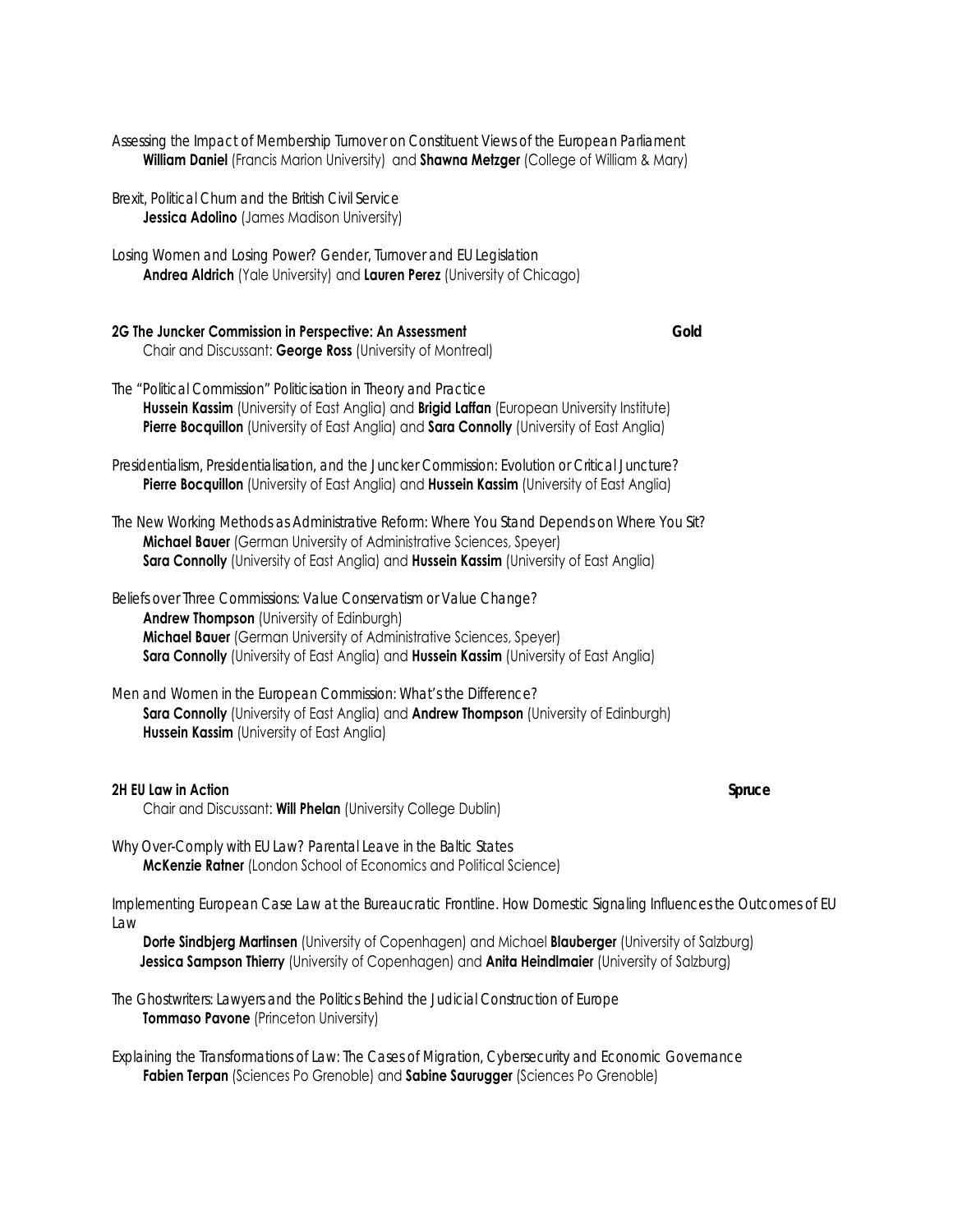*Supranational Democracy Through Judicial Review? Studying the Relationship Between Democracy and Integration in EU Member States' Constitutional Courts* **Max Steuer** (Comenius University in Bratislava)

### **2I Negotiating Policy Reform in the EU** *Century*

Chair and Discussant: **Christilla Roederer-Rynning** (Southern Denmark University)

*(Non)Reform of the European Common Agricultural Policy: Insiders' perspectives* **Ardi Priks** (Central European University)

*Bargaining Over Compliance: Interaction Under Uncertainty and the Escalation of European Infringement Proceedings* **Tobias Hofmann** (University of Utah)

*Actors, Institutions, and Ideas Shaping Agricultural Policy Trajectories: A Comparative Analysis of the Fate of Direct Aids to Farmers in the EU and the US*

**Gerry Alons** (Radboud University)

*Differences in Structural Conditionality: How Do Program Negotiations Shape the Design of Structural Conditionality in the European Union?*

**Lisa Kriegmair** (LMU Munich)

*EU Gender Equality Directive and Domestic Politics: How do Parties Sustain Traditionalism?* **Vera Beloshitzkaya** (Florida International University)

#### **2J Protecting Rights through EU Law** *Tower Court A*

Chair and Discussant: **Lisa Conant** (University of Denver)

*Harmonizing Anti-Discrimination Law: The Racial Equality Directive and National Housing Practices* **Hilary Silver** (George Washington University)

*Between Crosses and Rainbows: Why Religious Actors Prevent Compliance with LGBT Rights Under EU Law* **Scott Siegel** (San Francisco State University)

*A Decade from the Laval Quartet: Return of the Social or Continuation of the European Economic Constitution by other Means?*

**Vladimir Bogoeski** (Hertie School of Governance)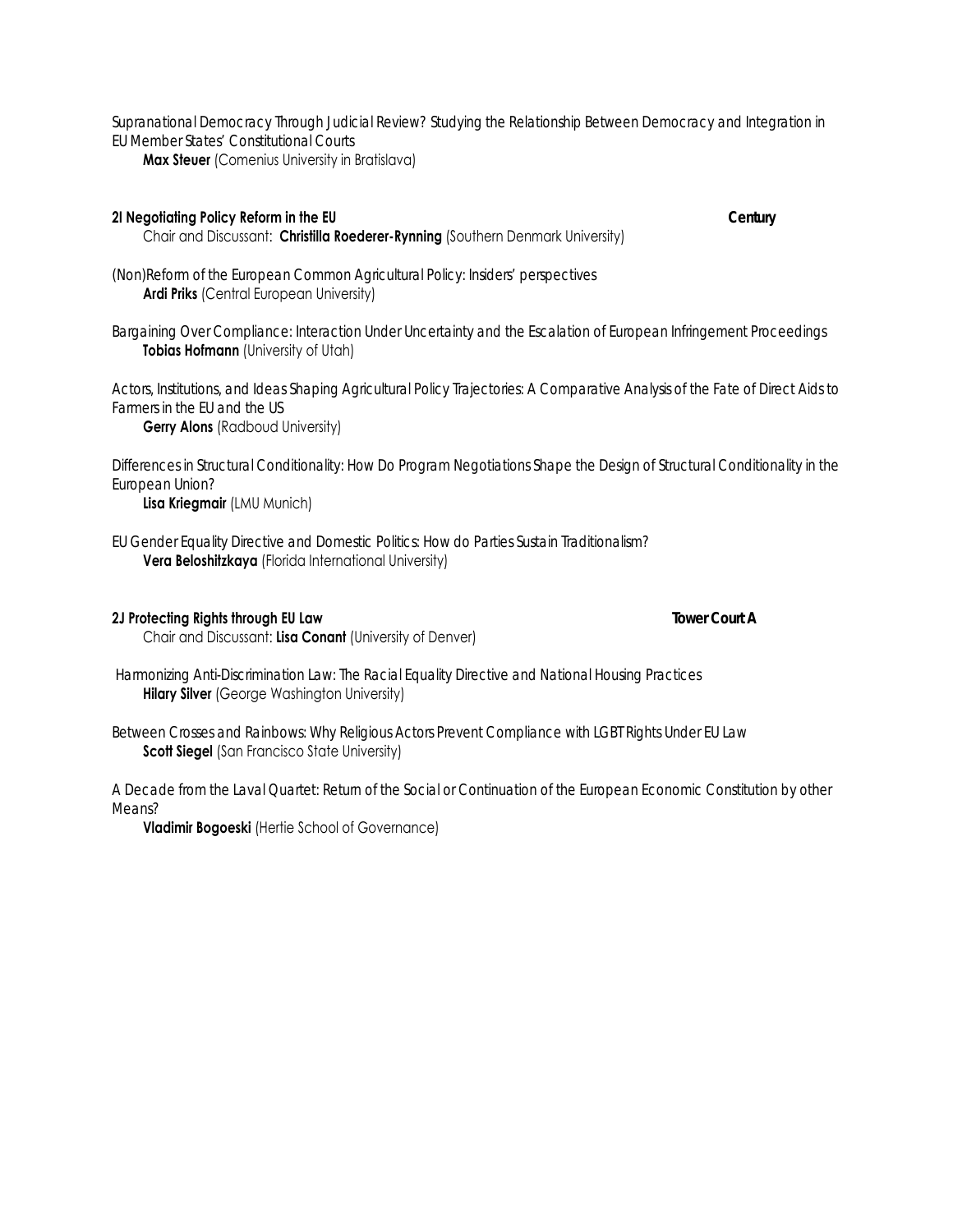#### **2K Critical Approaches to EU's External Relations and Foreign Affairs** *Tower Court B*  Chair and Discussant: **Thomas Diez** (University of Tübingen)

*Common Foreign and Security Policy: The Role of Administrations* **Thomas Henökl** (University of Agder)

*Post-Brexit EU International Relations: Framing (Critical) EU International Relations Law* **Elaine Fahey** (CITY Law School - University of London)

*The EU's Development Policy: Forging Relations of Dependence?* **Mark Langan** (University of Newcastle) **Sophia Price** (Leeds Beckett University)

*Fracturing or Disintegration of "the West'? Looking at Transatlantic Relations from a Critical Perspective* **Markus Thiel** (Florida International University)

*The EU-China Strategic Partnership: Reflections on Power* **Evangelos Fanoulis** (Xi'an Jiaotong-Liverpool University) **Weiqing Song** (University of Macau)

# **LUNCH 11:45 a.m – 1:45 p.m.**

**Lunch Plenary I 12:00 p.m. – 1:30 p.m.** *Grand Ballroom I*

# **Roundtable: EU Dis-Integration Literature and its Skeptics**

Chair: **Rachel Epstein** (University of Denver)

*Participants* 

| (University of Denver)                      |
|---------------------------------------------|
| (Freie Universität Berlin)                  |
| (Rutgers University)                        |
| (Princeton University)                      |
| (University of North Carolina, Chapel Hill) |
|                                             |

*Complimentary box lunches will be provided to the first 200 attendees. Sponsored by Johns Hopkins University SAIS*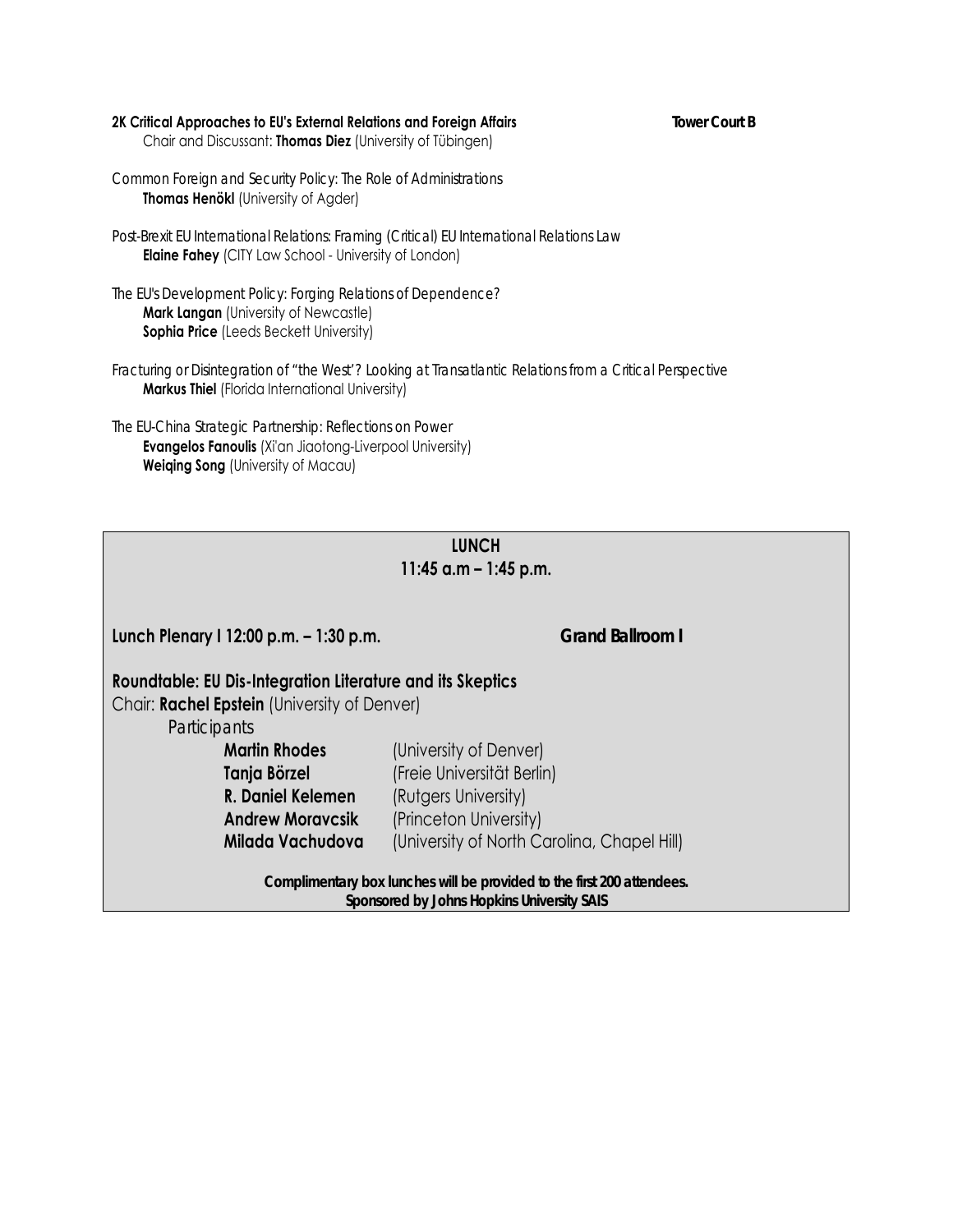### **PANEL SESSION THREE 1:45 p.m. - 3:15 p.m.**

# **3A Collective Identities and Core State Powers 1** *Grand Ballroom I* Chair: **Gary Marks** (University of North Carolina, Chapel Hill) Discussant: **Francesco Nicoli** (University of Amsterdam)

*Mind the EU Identity Gap: Southern Exit, Northern Voice, and Changing Loyalties after the Euro Crisis* **Matthias Matthijs** (Johns Hopkins University) and **Silvia Merler** (Johns Hopkins University)

*Identity Politics and the Future of Regional Integration: A Comparative Perspective* **Thomas Risse** (Freie Unversität Berlin) and **Tanja Börzel** (Freie Unversität Berlin)

*From National to European Socialization: The House of European History and Integration as an Organic Process* **Mitchell Smith** (University of Oklahoma)

*Collective Identities and the Possibility of Franco-German Cooperation*

**Stefanie Hofmann** (Graduate Institute of International and Development Studies) **Fréderic Mérand** (Université de Montréal)

| 3B Contesting EU Relevance in a Challenged Liberal World Order I | Windows |
|------------------------------------------------------------------|---------|
| Chair: Karolina Pomorska (University of Leiden)                  |         |
| Discussant: Alasdair Young (Georgia Tech University)             |         |

*Rules, Institutions and Power in the Global Political Economy: China, the EU and the US as "Conditional Multilateralists"* **Michael H. Smith** (University of Warwick)

*Riders on the Storm: EU Foreign Policy in an Age of American Withdrawal*  **Guri Rosen** (Oslo Metropolitan University) **Marianne Riddervold** (Inland Norway University of Applied Sciences)

- *Counter Regionalism: Eurasian Regional Organizations and Implications for EU Foreign Policy* **Katherine Beall** (University of California, Berkeley) and **Melissa Samarin** (University of California, Berkeley)
- *Make Europe Trade Again: The EU's trade strategy in Trump's World* **Hartmut Mayer** (University of Oxford)
- *Contesting Negotiation Traditions? The EU's Possibilities to Promote its Foreign Policy Goals in Multilateral Negotiations*  **Anke Schwarzkopf** (University of Oslo)

| 3C Democracy and Responsiveness in the European Union: On Schneider's     |  |
|---------------------------------------------------------------------------|--|
| "The Responsive Union. National Elections and European Governance (2019)" |  |
| Chair: Catherine De Vries (Vrije Universiteit Amsterdam)                  |  |

*Participants:* 

**Abraham Newman** (Georgetown University) **Kathleen McNamara** (Georgetown University) **Kalypso Nicolaïdis** (University of Oxford) **Frank Schimmelfennig** (ETH Zurich)

 **Tower Court C**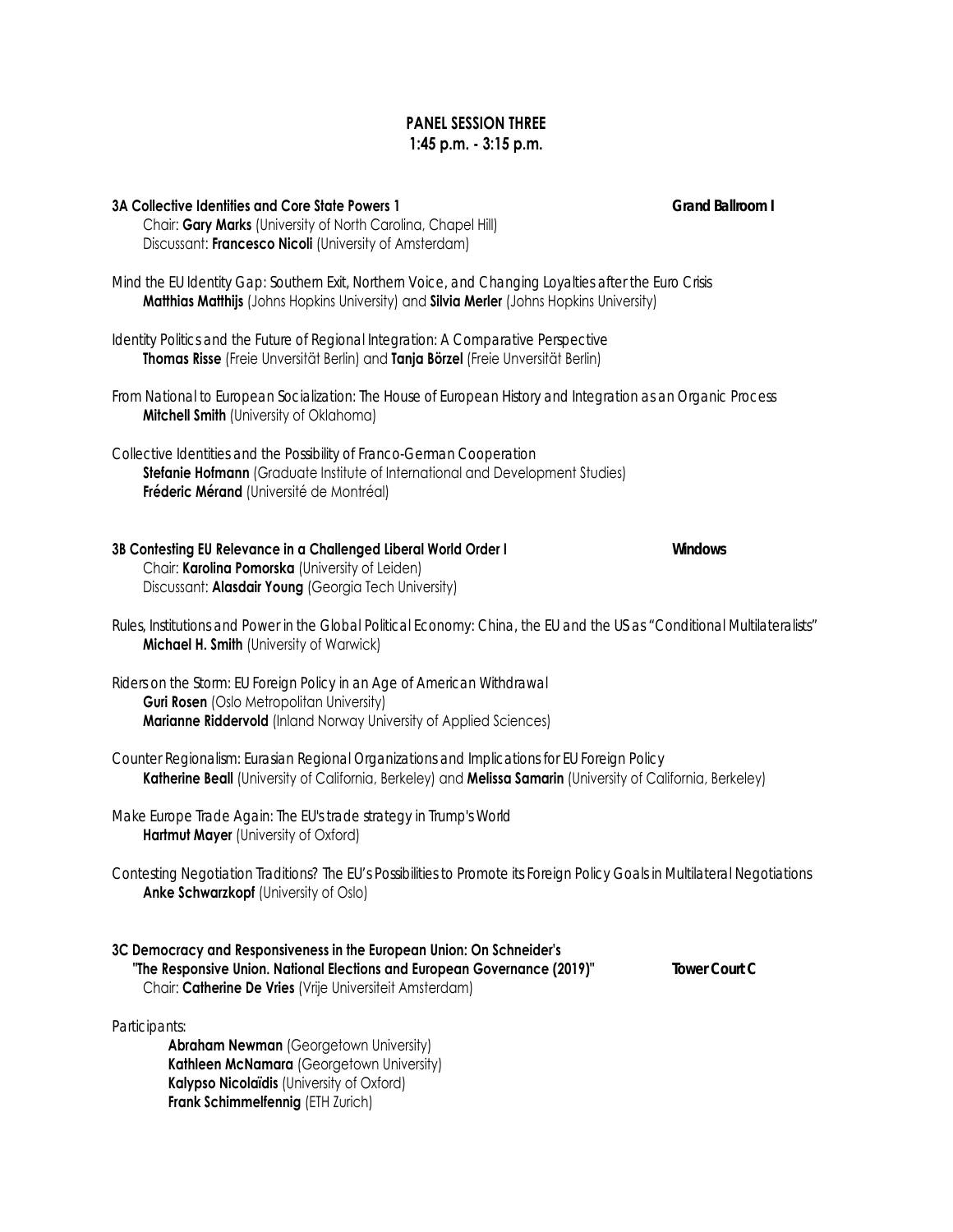#### **3D The Politics and Governance of EMU** *Tower Court D*

Chair and Discussant: **Mark Cassell** (Kent State University)

*Persuasion Through Reinforcement: Evidence from the European Semester* **Yi Ma** (University of Copenhagen)

*The Influence of the European Semester on National Reforms: Analytical Framework and Empirical Synthesis* **Jonathan Zeitlin** (University of Amsterdam)

*Economic and Monetary Union in a Europe of Multiple Speeds: Conceptualizing Consequences* **Sander Tordoir** (European Central Bank) and **Demosthenes Ioannou** (European Central Bank)

*Establishing a European Monetary Fund? Experiences of the European Periphery on European Financial Assistance* **Dennis Zagermann** (University of Bremen)

**3E Countering Democratic Backsliding in the EU Enlargement Region** *Directors Row H* Chair: **Natasha Wunsch** (ETH Zurich) Discussant: **Milada Vachudova** (University of North Carolina)

*Does Monitoring Without Enforcement Make a Difference? The EU and Anti-Corruption Policies in Bulgaria and Romania After Accession* 

 **Ulrich Sedelmeier** (London School of Economics and Political Science) **Corina Lacatus** (University of Edinburgh)

- *Democracy in Dark Times: Contemporary Central European Populism* **Tsveta Petrova** (Columbia University)
- *Revisiting the 'Democracy by Integration' Model: EU Conditionality and the Authoritarian Challenge* **Antoaneta Dimitrova** (Leiden University) and **Natasha Wunsch** (ETH Zurich)

*Conditionality of EU Funds: An Instrument to Enforce EU Fundamental Values?* **Michael Blauberger** (University of Salzburg) and **Vera van Hüllen** (Leuphana Universität Lüneburg)

# **3F Discourse and Deliberation in the European Parliament** *Colorado*

Chair and Discussant: **Amie Kreppel** (University of Florida)

- *No Need for Justification? Analysis of Rapporteurs' Speeches in the EP* **Damien Pennetreau** (Université catholique de Louvain) and **Thomas Laloux** (Université catholique de Louvain)
- *Shadow Rapporteur Assignment in the European Parliament: Relational Considerations and Strategic Interaction* **Nils Ringe** (University of Wisconsin-Madison) **Frank Häge** (University of Limerick)

*Deliberation as a Display of Political Relevance; Assessing Hearings' Participants in the European Parliament's Committee on Economic and Monetary Affairs (2004-2014)* **David Coen** (University College London) **Alexander Katsaitis** (University of Oslo)

*Explaining the EU Legislative Procedure Speed. What Role for EP Rapporteurs?* **Selma Bendjaballah** (Sciences Po)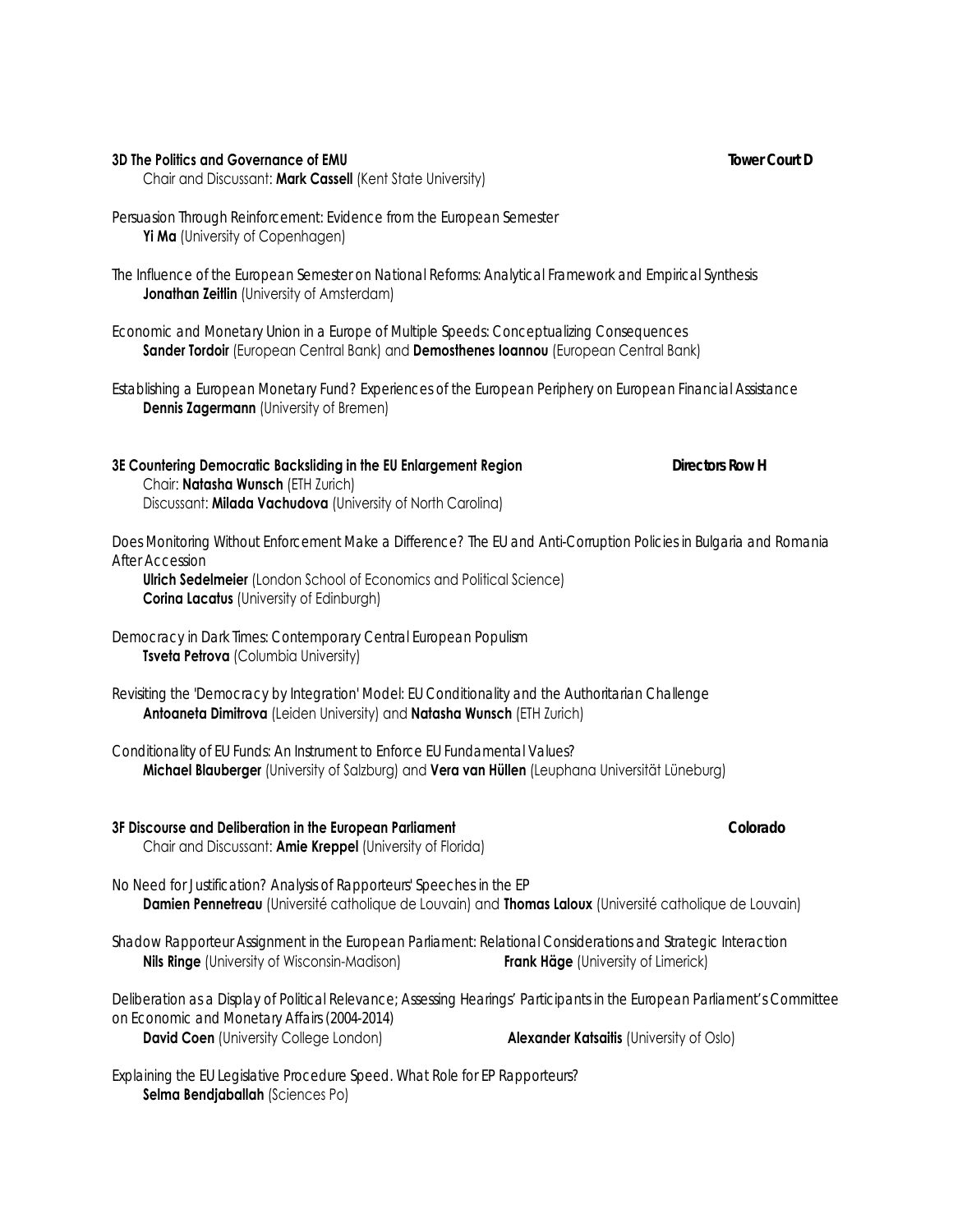*Asking About Europe: MP's Use of Parliamentary Questions for European Issues* **Lauren K. Perez** (University of Chicago)

**3G Authors Meet Critics: The Transformation of EU Treaty Making:** *Gold* **The Rise of Parliaments, Referendums and Courts since 1950** Chair: **Dermot Hodson** (Birkbeck College, University of London) Chair: **Imelda Maher** (UCD Sutherland School of Law)

 *Participants*: **Kenneth Armstrong** (University of Cambridge) **Mark Pollack** (Temple University) **Sabine Saurugger** (Sciences Po Grenoble)

#### **3H The Role of Non-State Actors in EU Foreign Policy: Who Does What at Which Policy Stage?** *Spruce* Chair: **Giselle Bosse** (Maastricht University) Discussant: **Joel Diaz Rodriguez** (University of Geneva)

*High-Tech Battleships Against Rubber Dinghies? The Influence of Lobby Groups on EU Military Operation "Sophia" Against Migrant Smugglers*

**Giselle Bosse** (Maastricht University)

*The Diplomacy of EaP Non-State Actors in EU Foreign Policy* **Dorina Baltag** (Maastricht University)

*EU-Civil Society Cooperation in CSDP. Why CSDP Missions Open Up to Non-State Actor Participation* **Natalia Shapovalova** (Carnegie Endowment for International Peace)

*The Influence of Lobby Groups in the EU and the Arms Trade Treaty* **Iulian Romanyshyn** (New York University)

*EU Border Governance: What Role for Civil Society in Ukraine and Belarus?* **Tatiana Shaban** (University of Victoria)

### **3I Varying, Overlapping, and Competing Perceptions of a Unique Partnership: Unravelling the Stories on EU-Turkey Relations** *Century*

 Chair: **Ebru Turhan** (Turkish-German University) Discussant: **Wulf Reiners** (German Development Institute)

*Turkey and the European Union: Partners or Rivals in Humanitarian Aid?* **Meltem Muftuler-Bac** (Sabanci University) and **Damla Cihangir-Tetik** (Istanbul Ayvansaray University)

*Elite Framing of the EU-Turkey Refugee "Deal": A Comparative Analysis of German and Turkish Policy-Makers' Expectations from and Understandings of the "Deal"*

**Ebru Turhan** (Turkish-German University) and **Ayca Arkilic** (Victoria University)

*The Making of the EU-Turkey Relations: Turkish and European Narratives of the Past, Present, and Future* **Ebru Ece Özbey** (University of Cologne) and **Hanna-Lisa Hauge** (University of Cologne) Yakup Atila Eralp (Middle East Technical University, Sabanci University) **Wolfgang Wessels** (University of Cologne)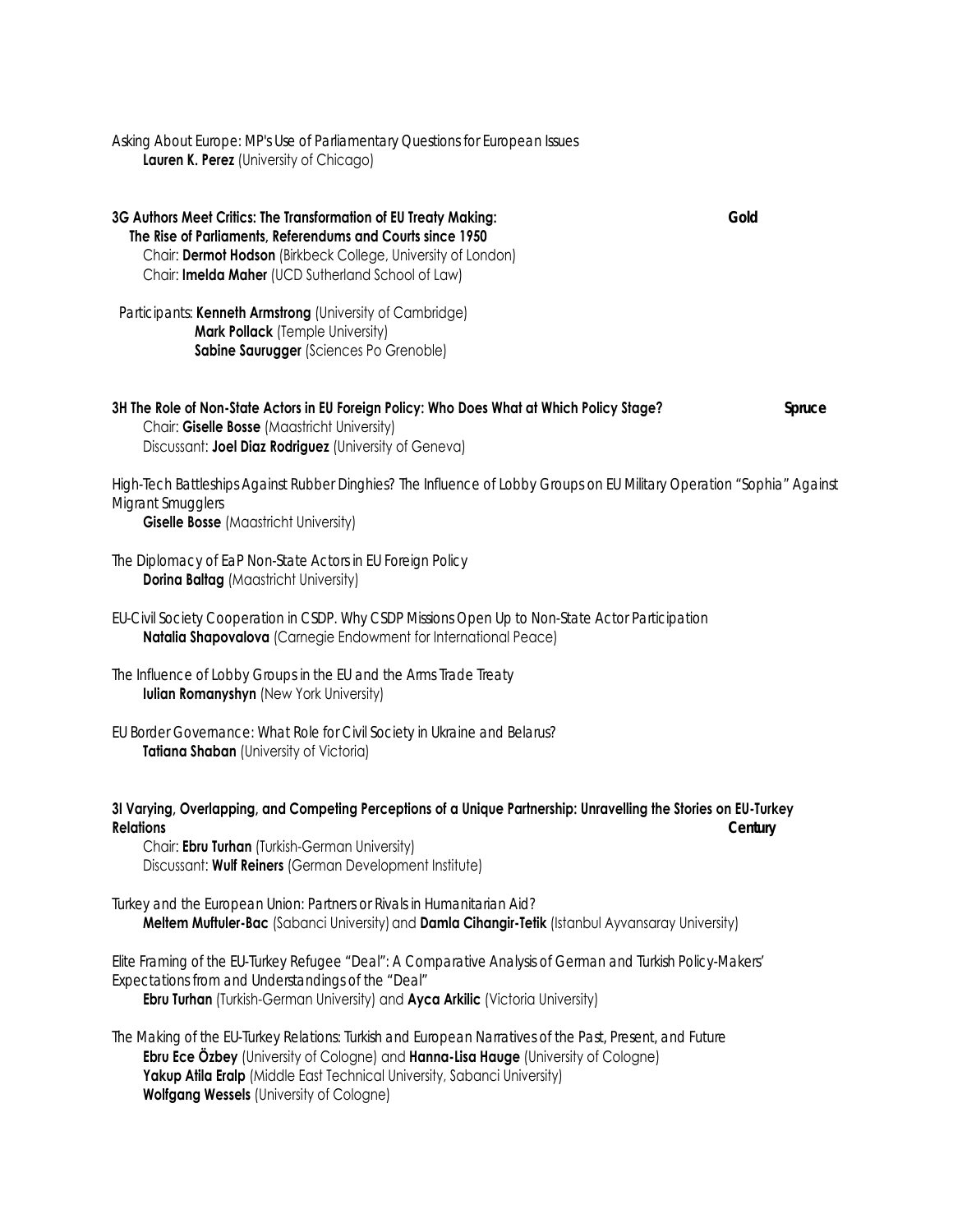#### **3J The European Union in International Organizations. Between Cacophony and Speaking with a Single Voice? Silver** Chair: **Diana Panke** (Univeristy of Freiburg)

Discussant: **Wilhelm Lehmann** (European University Institute)

*Words Versus Deeds: the EU in the UN General Assembly* 

**Ioannis Galariotis** (European University Institute and Athens University of Economics and Business) **Spyros Blavoukos** (University of Athens) **Dimitris Bourantonis** (Athens University of Economics and Business) **Maria Gianniou** (Athens University of Economics and Business)

*The EU and Other Regional Organizations in International Organizations. Between Cacophony and Speaking with a Single Voice?*

**Diana Panke** (University of Freiburg)

*An Outside-In Assessment of the EU's Role in Multilateral Institutions on Chemicals Governance* **Tom Delreux** (UCL Louvain)

#### **3K Regional Capabilities and Growth** *Denver*

Chair and Discussant: **Simona Piattoni** (University of Trento)

*Going Local in the Allocation of European Union Funding* **Roman Senninger** (Aarhus University)

*The Juncker European Investment Plan: What has it or will it accomplish?* **David L. Cleeton** (Emory University)

*Regional Institutional Capacities and Embeddedness to Transnational Markets in the European Peripheries* **Gergo Medve-Balint** (Hungarian Academy of Sciences)

*Imperfect Markets: Why Canadian market integration lags Europe*  **Michelle Egan** (CFR and American University)

### **3L A European Space for Fundamental Rights Protection?** *Tower Court A*

 Chair and Discussant: **Massimo Fichera** (University of Helsinki)Chair and Discussant: **Joelle Grogan** (Middlesex University London)

*Competing Fundamental Rights Regimes in the EU* **Ferdinand Wollenschläger** (University of Augsburg)

*Retaining Rights to Protection from Expulsion as a Fundamental Right in Brexit Britain*  **Adrienne Yong** (City University of London)

*The Place of Fundamental Rights in the New Generation of EU Free Trade Agreements with other Developed Economies*  **Isabella Mancini** (City, University of London)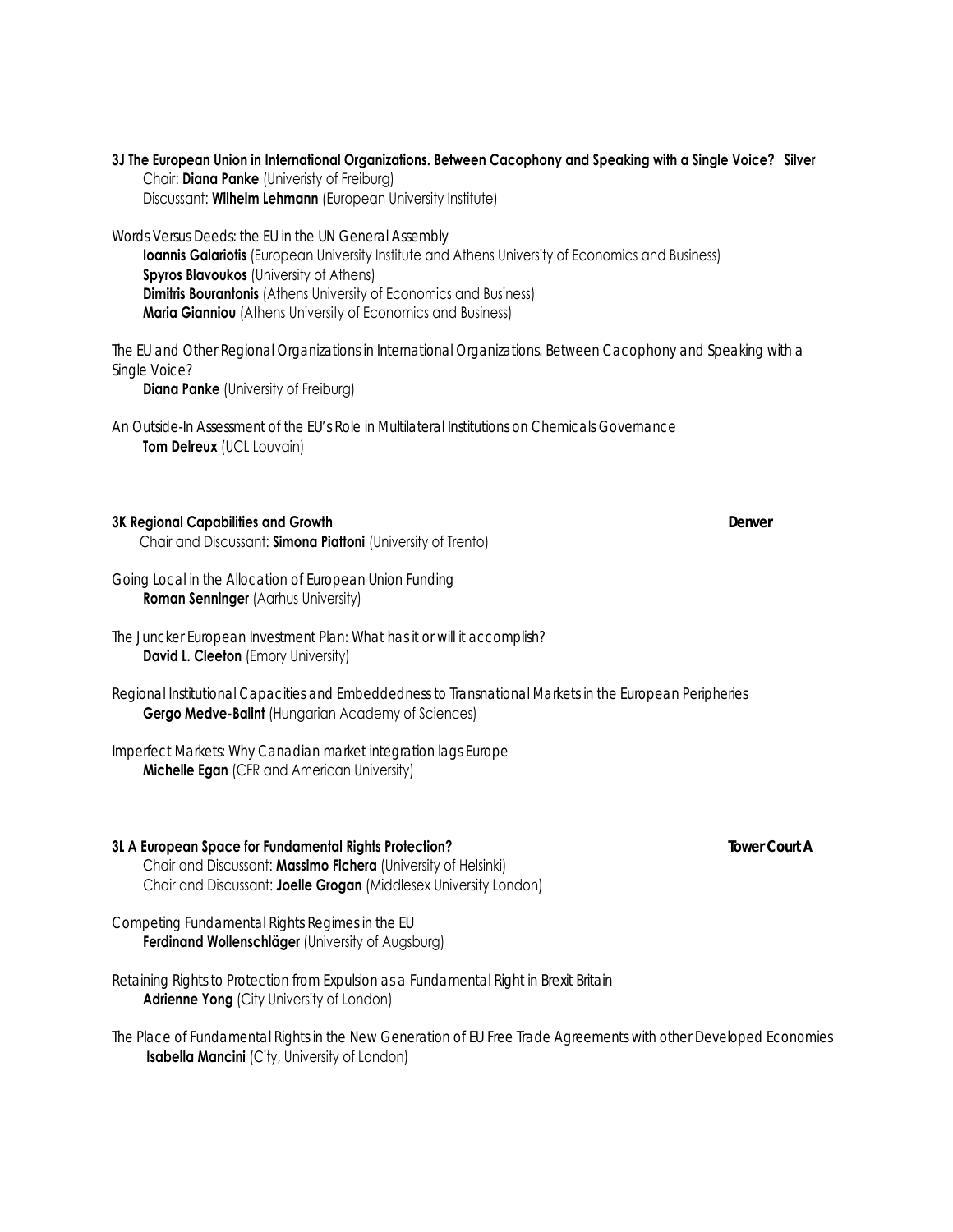#### **3M Spoiled Carrots? Erosion of EU membership benefits perceptions in Central Europe** *Tower Court B* Chair and Discussant: **Simona Guerra** (University of Leicester)

*When Money is Not Enough: EU Structural Funds and Public Euroscepticism in CEE Countries* **Petr Kaniok** (Masaryk University)

*Doubting European Support: Public Justifications of Negative EU Funds Perception* **Aneta Vilagi** (Comenius University in Bratislava) and **Pavol Babos** (Comenius University in Bratislava)

*A Pragmatist Response to Crisis-Survey Evidence of Attitudes Toward the EU from Poland, Hungary, and Slovakia* **Reinhard Heinisch** (University of Salzburg) and **Monika Mühlböck** (University of Vienna)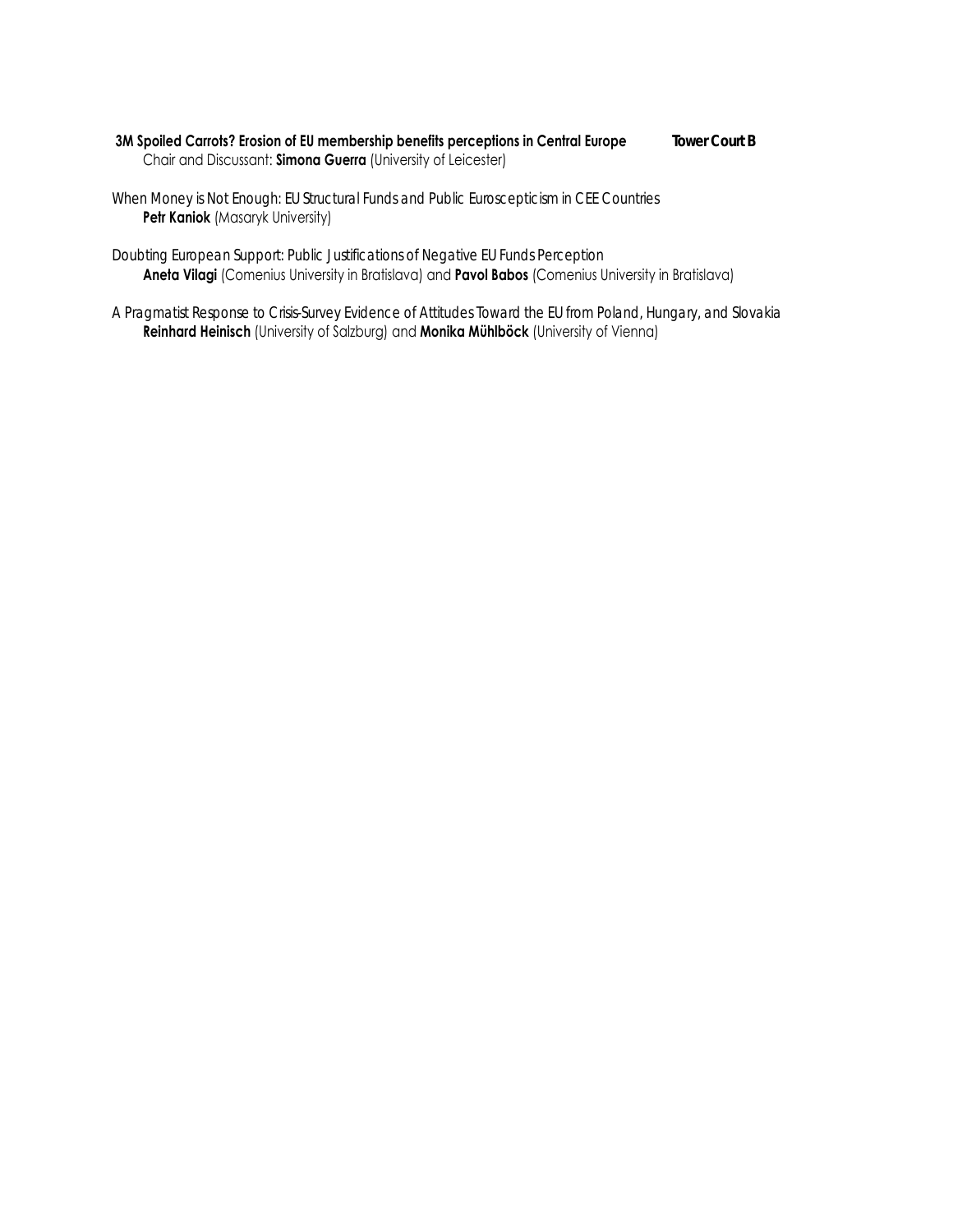# **PANEL SESSION FOUR 3:30 p.m. - 5:00 p.m.**

| 4A Author Meets Critics-- Of Privacy and Power<br>Chair: Abraham Newman (Georgetown University)<br>Discussant: Thomas Risse (Freie Universität Berlin)<br>Discussant: Alasdair Young (Georgia Tech)<br>Discussant: Mark Pollack (Temple University)<br>Discussant: Mai'a Davis Cross (Northeastern University)<br>Discussant: Deborah Avant (University of Denver) | Grand Ballroom I     |
|--------------------------------------------------------------------------------------------------------------------------------------------------------------------------------------------------------------------------------------------------------------------------------------------------------------------------------------------------------------------|----------------------|
| 4B Author Meets Critics: The State of Europe: Political Theatre in an Age of Events<br>Chair: Fréderic Mérand (Université de Montréal)<br>Discussant: Luuk van Middelaar (Leiden University)<br>Discussant: Vivien Schmidt (Boston University)<br>Discussant: Dermot Hodson (University of London)<br>Discussant: Sergio Fabbrini (Luiss Guido Carli University)   | <b>Windows</b>       |
| 4C The Economic Origins of Euroscepticism<br>Chair and Discussant: Christina Schneider (UC San Diego)                                                                                                                                                                                                                                                              | <b>Tower Court C</b> |
| Financial Literacy and Preferences for Economic Openness in the U.K.<br><b>Beatrice Magistro (University of Washington)</b>                                                                                                                                                                                                                                        |                      |
| Economic Benchmarking, Income Inequality and Euroskepticism: What Has Changed Since the Great Recession and the<br>Sovereign Debt Crisis?<br><b>Florence Bouvet</b> (Sonoma State University)                                                                                                                                                                      |                      |
| Interests, Identities, or Cues?: The Salience of International Trade<br><b>Brianna Howell (University of Pittsburgh)</b>                                                                                                                                                                                                                                           |                      |
| 4D The Evolution of Central Banking: a European Perspective<br>Chair: Michele Chang (College of Europe)<br>Discussant: Eugénia Conceição-Heldt (Technical University of Munich)                                                                                                                                                                                    | <b>Tower Court D</b> |
| ECB as Sui Generis? The ECB and Central Banking Over the Last 20 Years<br>Michele Chang (College of Europe)                                                                                                                                                                                                                                                        |                      |
| Central Bank Accountability in Practice: The Case of the ECB and the European Parliament During the Crisis<br>Alessandro Giovannini (European Central Bank) and Jean-François Jamet (European Central Bank)<br>Nicolò Fraccaroli (University of Rome Tor Vergata)                                                                                                  |                      |
| Beyond Expert Circles: Measuring Central Banks' Engagement with the Wider Public<br>Gabriel Glöckler (European Central Bank) and Marie Therese Bitterlich (European Central Bank)<br>Marius Gardt (European Central Bank)                                                                                                                                          |                      |

*The Political Economy of Shared Banking Supervision* **Nicolò Fraccaroli** (University of Rome Tor Vergata)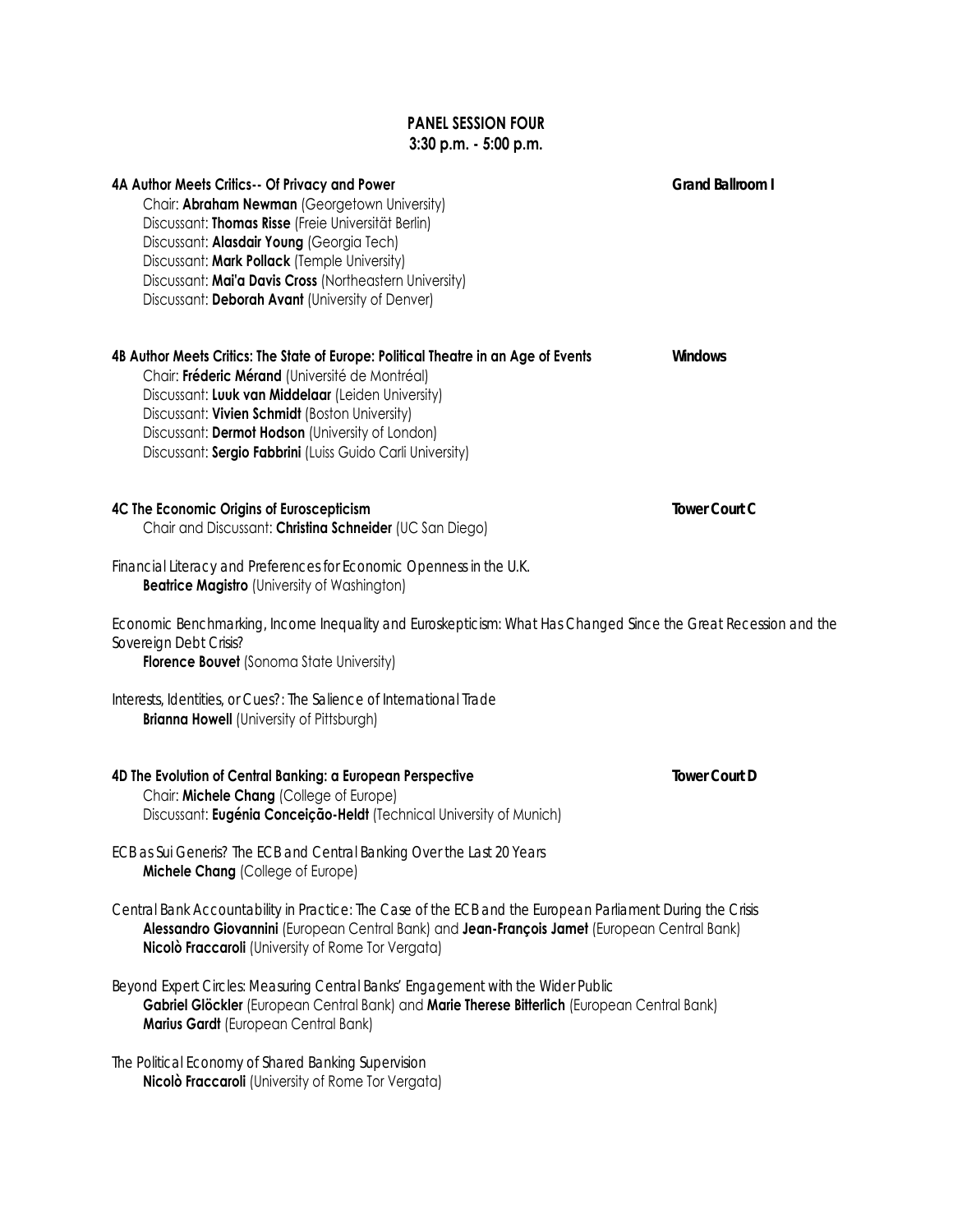| 4E The Puzzle of National Preference Formation and the Study of the Euro Crisis | <b>Directors Row H</b> |
|---------------------------------------------------------------------------------|------------------------|
| Chair: Sabine Saurugger (Sciences Po Grenoble)                                  |                        |
| Discussant: Frank Schimmelfennig (Swiss Federal Institute of Technology)        |                        |

- *The Hegemon in the Tunnel: Explaining the German Government's Positioning on Euro Area Reforms during the Euro Crisis* **Hanno Degner** (University of Konstanz) and **Dirk Leuffen** (University of Konstanz)
- *Feedback Loops andPpreference Formation in France* **Sabine Saurugger** (Sciences Po Grenoble) and **Clement Fontan** (Université catholique de Louvain)
- *Preference and Preference Formation in a Eurozone Out: Lessons from the United Kingdom* **Hussein Kassim** (University of East Anglia) and **Shaun Hargreaves Heap** (King's College London) **Scott James** (King's College London) and **Thomas Warren** (University of East Anglia)

*EU-Level Policy Dialogue and Problems of Domestic Preference Formation as Standalone Inputs: The Case of the European Stability Mechanis*

 **Uwe Puetter** (Central European University) and **Jakov Bojovic** (Central European University) **Mario Munta** (Central European University)

#### **4F Radical Right Populists and the European Union** *Colorado*

 Chair: **Tim Haughton** (University of Birmingham) Discussant: **Charlotte Galpin** (University of Birmingham)

- *Challenging EU Legitimacy from a Radical Right Perspective: The Case of the Europe of Nations and Freedom* **Marta Lorimer** (London School of Economics & Political Science)
- *International and Transnational Populism: The ENF Group in the European Parliament* **Duncan McDonnell** (Griffith University, Brisbane) and **Annika Werner** (Griffith University, Brisbane)

*The Parliamentary Origins of Transnational Right-Wing Populism* **Lucas Dolan** (American University, Washington)

- *The Transnational Dimension of the Radical Right: A Comparative Analysis of the Nordic Countries*  **Ann-Cathrine Jungar** (Södertörn University, Stockholm) and **Anders Ravik Jupskås** (University of Oslo)
- *Inconsequential Radicalism: Explaining the Non-Impact of Poland's Eurosceptic Turn on Public Attitudes to the EU* **Ben Stanley** (SWPS University, Warsaw)

#### **4G New Cleavage, Right-Wing Populism, and the Migration Crisis** *Gold* Chair and Discussant: **Juliette Tolay** (Penn State Harrisburg)

- *The EU Migration and Asylum Acquis and the Rise of Right-Wing Populism* **Benjamin Hulme** (University of Warwick) and **Dora Kostakopoulou** (University of Warwick)
- *The Making of a New Cleavage? Evidence from Social Media Debates about Migration* **Esther Ademmer** (Kiel Institute for the World Economy; Kiel University) **Anna Leupold** (University of Zurich) and **Tobias Stöhr** (Kiel Institute for the World Economy)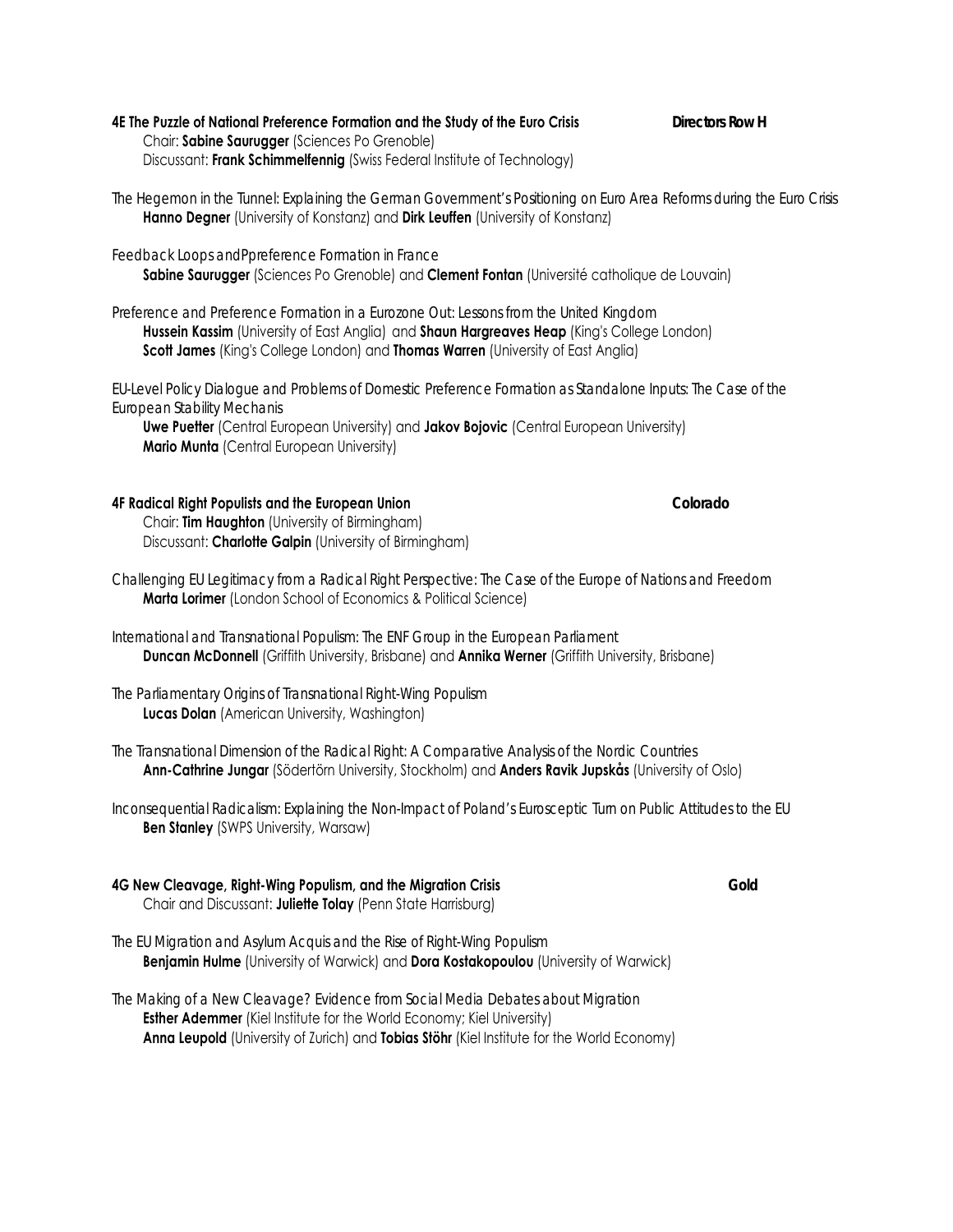#### **4H EU Institutions and Legislative Processes** *Spruce*

 Chair: **Joe Dunne** (European Parliament) Discussant: **Ariadna Ripoli Servent** (University of Bamberg)

*Hiring Revolvers as a Route to Influence? Exploring the Political and Economic Effects of the Revolving Door in the European Union*

**Anne Rasmussen** (University of Copenhagen, University of Bergen, Leiden University) **Benjamin Egerod** (University of Copenhagen) and **Jens van de Ploeg** (University of Copenhagen)

*Explaining the Commission's Preference Attainment in Trilogue Negotiations.*  **Thomas Laloux** (Université Catholique de Louvain)

*The Institutional Origins of EU Legislation: Tracking the Contribution of Each Institution to Legislative Acts* **Tom Delreux** (UC Louvain) and **Thomas Laloux** (UC Louvain)

*Institutional Evolution in the EU: The Emerging Balance of Powers* **Amie Kreppel** (University of Florida)

#### **4I Understanding the Rule of Law Backsliding in the EU 1: Tools** *Century* Chair: **Laszlo Bruszt** (Central European University) Discussant: **John Morijn** (NYU Law School; University of Groningen)

*Fault Line at the Foundation: Arguments over EU Intervention in Rule of Law Backsliding* **Joelle Grogan** (Middlesex University London)

*How to Build Autocracy in the EU and Get Away with It: Lessons from Hungary and Poland* **Kim Scheppele** (Princeton University) and **Laurent Pech** (Middlesex University London)

*Coming Together or Moving Apart? Mutual Trust in Times of Rule of Law Crisis -Judicial and Political Consequences of Celmer Ruling*

**Barbara Grabowska-Moroz** (University of Groningen)

*Saving EU Criminal Justice by Enforcing the Rule of Law and Individual Rights in the Member States* **Petra Bárd** (Central European University)

#### **4J The Future of EU-US Relations** *Silver* Chair and Discussant: **Gretchen Van Dyke** (University of Scranton)

*Defense Alliance and Economic Links. Is There Any Bridge to a New Era for Transatlantic Relations?*  **Natividad Fernandez-Sola** (Georgetown University)

*The Rhetoric and Reality of the Trump Administration and the Transatlantic Relationship* **Zachary Selden** (University of Florida)

*Member State Interests and the EU's Strategic Partners: The Political Economy of Foreign Relations* **Terrence Guay** (Pennsylvania State University) **Michael Smith** (University of Warwick)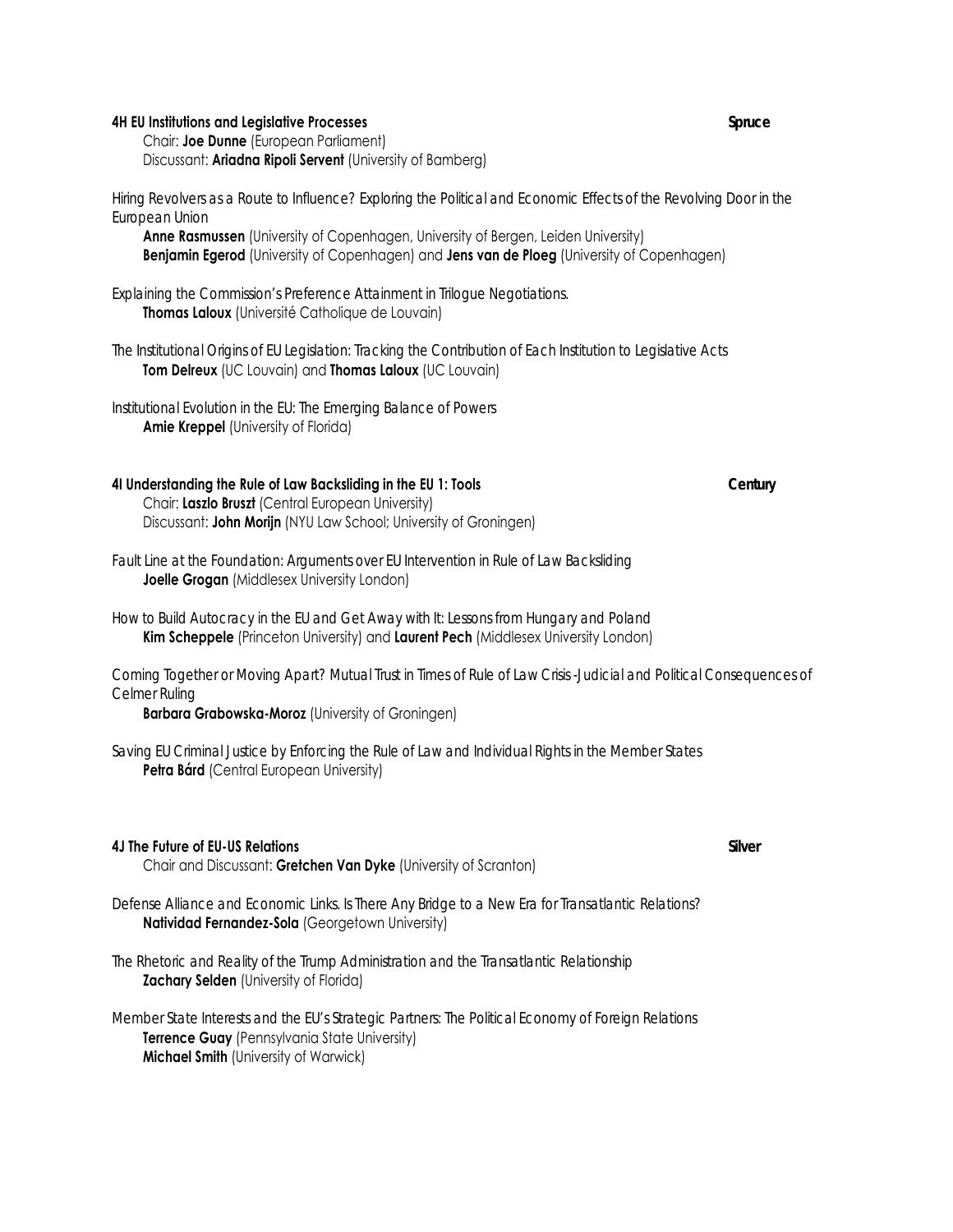*Security Exceptions to Transparency Through the Lens of Transatlantic Relations*  **Vigjilenca Abazi** (Yale University)

**4K Accession, Partnership and Differentiated Membership in the EU** *Denver* Chair: **Rachel Epstein** (Josef Korbel School of International Studies, University of Denver) Discussant: **Milada Vachudova** (University of North Carolina, Chapel Hill)

*External Differentiated Integration: Turkey's Transactional Futures with the European Union* **Meltem Muftuler-Bac** (Sabanci University)

*Post-Accession Compliance with EU Environmental Legislation in Romania and Bulgaria in the First Ten years of EU Membership. Conditionality and Social Learning as Drivers of Success?* **Natalia Cuglesan** (Universitatea Babeş-Bolyai Cluj-Napoca)

*Differentiated Integration in a Candidate State: The Case of Turkish Transport* **Ahmet Cemal Erturk** (Istanbul Kultur University)

*Georgia's Transition from European Neighborhood Policy to Eastern Partnership, What's Next?* **Natia Gamkrelidze** (Linnaeus University)

| 4L The Design, Effect and Legitimacy of Institutional Frameworks Established |                      |
|------------------------------------------------------------------------------|----------------------|
| by EU Bilateral Agreements (2) - Legitimacy and Global Dimension             | <b>Tower Courl A</b> |
| Chair: Tereza Novotna (Free University Berlin)                               |                      |
| Discussant: Guri Rosén (Oslo Metropolitan University)                        |                      |

*Treaty Bodies in EU FTA and the Role of the European Parliament in the Implementation of Trade Agreements* **Wolfgang Weiß** (German University of Administrative Sciences Speyer)

*EU Creation of a Bilateral External Action Venue on Forests: The Case of the FLEGT VPA* **Pauline Pirlot** (Université Catholique de Louvain)

*Experimentalist Interactions: The EU's Forest Law Enforcement, Governance and Trade (FLEGT) Initiative and Transnational Forest Governance*

**Christine Overdevest** (University of Florida) and **Jonathan Zeitlin** (University of Amsterdam)

**4M Current Messages from the EU toward the Americas and Asia: Revisiting Regional Integration Theory Court B** Revisiting Regional Integration Chair: **Beverly Barrett** (University of St. Thomas, Houston) Discussant: **Roberto Dominguez** (Suffolk University)

*Uncertainties and Opportunities in an Atlantic Community* **Joaquin Roy** (University of Miami)

*The Role of the Outside Actors on the EU's Strategy in Latin America* **Dina Moulioukova** (University of Miami) and **Karina Brennan** (University of Miami)

*Un Dialogue de Sourds: (Failed) Securitization in the Transatlantic Debate on the China Arms Embargo* **Scott Brown** (University of Dundee)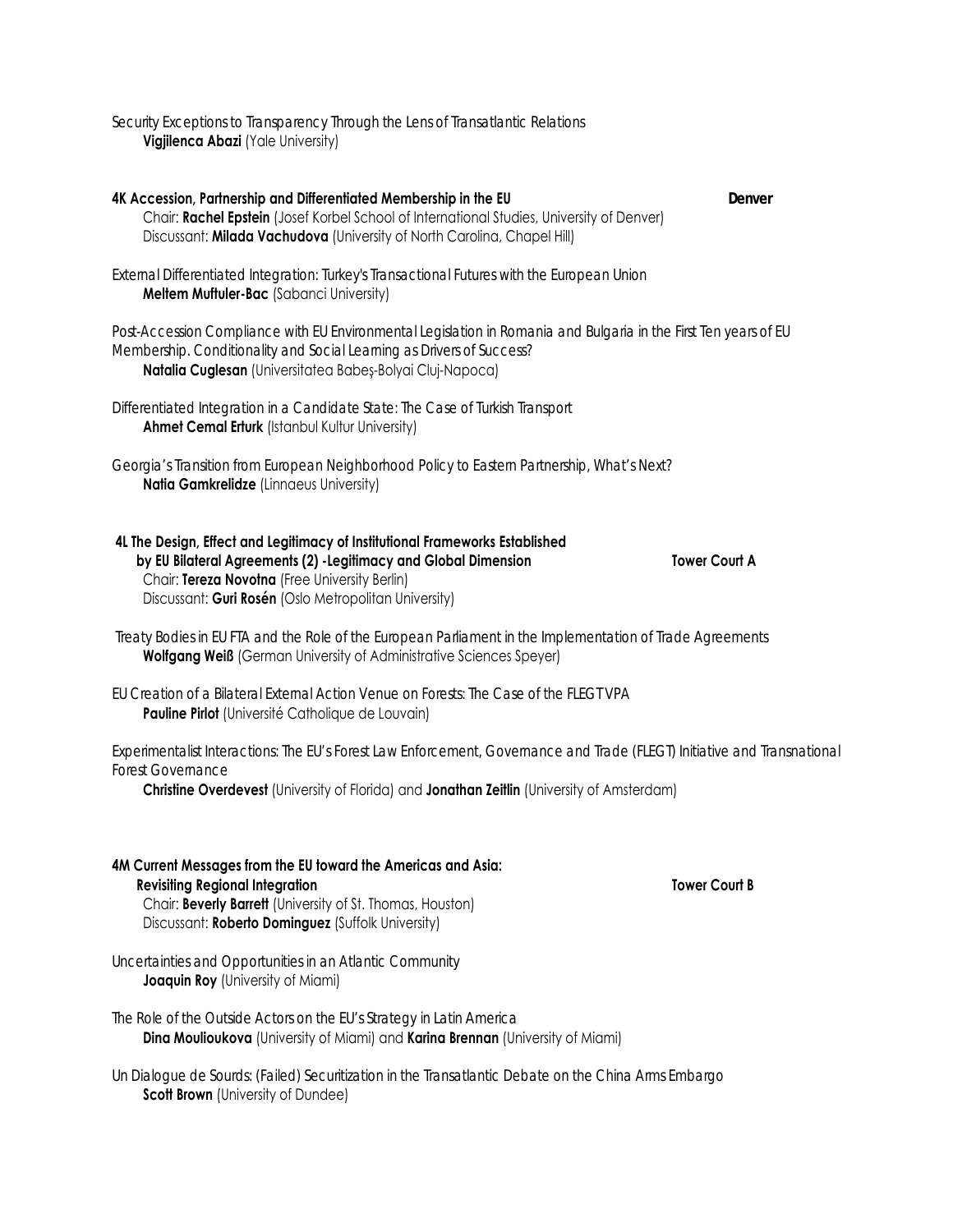# **JCMS Lecture 5:15 p.m. – 6:45 p.m.**  *Grand Ballroom I*

**Ben Rosamond** (University of Copenhagen)

*European Integration and the Politics of Economic Ideas: Economics, Economists and Market Contestation in the Brexit Debate* 

> **Welcome Reception**  *South Convention Lobby*  **6:45 p.m. – 7:45 p.m.**

*Sponsored by JCMS and The Colorado European Union Center of Excellence*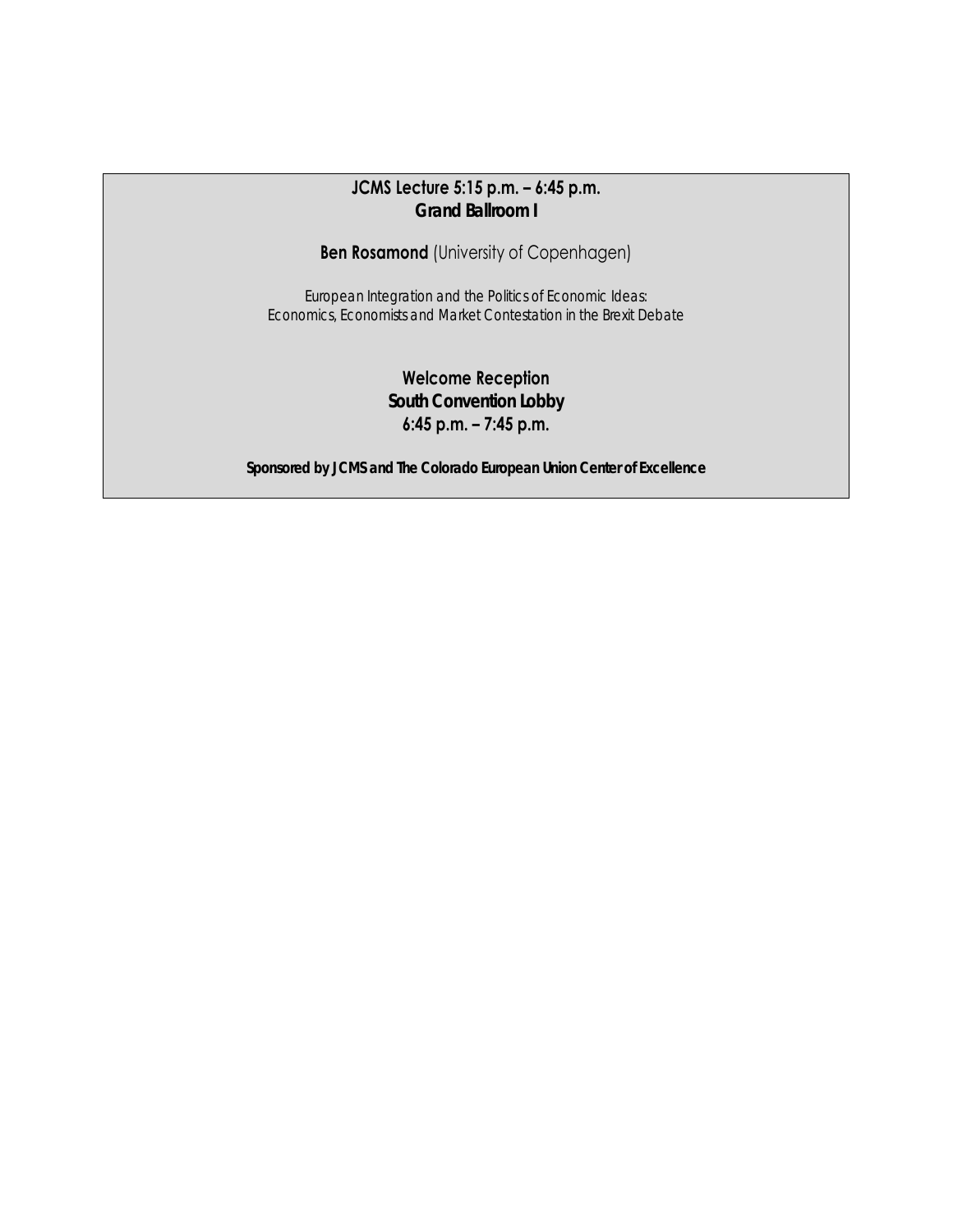### **FRIDAY, MAY 10, 2019**

### **PANEL SESSION FIVE 8:30 a.m. - 10:00 a.m.**

#### **5A Partisan Divides in Europe** *Grand Ballroom I*

 Chair: **Gary Marks** (UNC-Chapel Hill and EUI) Discussant: **Jae-Jae Spoon** (University of Pittsburgh)

*Challenging the Mainstream: Continuity and Change in European Party Systems* **Catherine De Vries** (Vrije Universiteit Amsterdam) **Sara Hobolt** (London School of Economics and Political Science)

*Does the Cultural Divide Have a Structural Basis?* 

 **Gary Marks** (UNC-Chapel Hill and EUI) **David Attewell** (UNC-Chapel Hill) **Jan Rovny** (Sciences Po, Paris) **Liesbet Hooghe** (UNC-Chapel Hill and EUI)

*Throwing Darts at the EU: The Mainstream/Challenger Dichotomy and the Euro Crisis Impact*  **Luca Carrieri** (LUISS Guido Carli)

### **5B Understanding Rule of Law Backsliding in the EU 2: Causes** *Windows*

 Chair: **Petra Bárd** (Central European University) Discussant: **Kim Scheppele** (Princeton University)

- *The EU and Its Populist Paradox: Examining an Uneasily Soft Underbelly* **John Morijn** (NYU Law School; University of Groningen)
- *The Monnet Method vs the Rule of Law: Rule of Law Backsliding and EU's Co-responsibility* **Dimitry Kochenov** (University of Groningen)
- *European Integration and Democratic Backsliding in Central and Eastern Europe* **Laszlo Bruszt** (Central European University)
- **5C The Domestic Politics of Brexit** *Tower Court C* Chair: **Gianfranco Baldini** (University of Bologna) Discussant: **Edoardo Bressanelli** (KCL)

*Two Tribes? Unpacking the Domestic Politics of Brexit* **Simon Bulmer** (University of Sheffield) **Scott James** (KCL)

*Political Fragmentation in a 'Disunited' Kingdom: Assessing the Brexit Effects on the UK's Devolution Settlements'* **Lee McGowan** (QUB)

*Who is in Control? Brexit and the Westminster Model*  **Gianfranco Baldini** (University of Bologna) **Edoardo Bressanelli** (KCL) **Emanuele Massetti** (University of Surrey)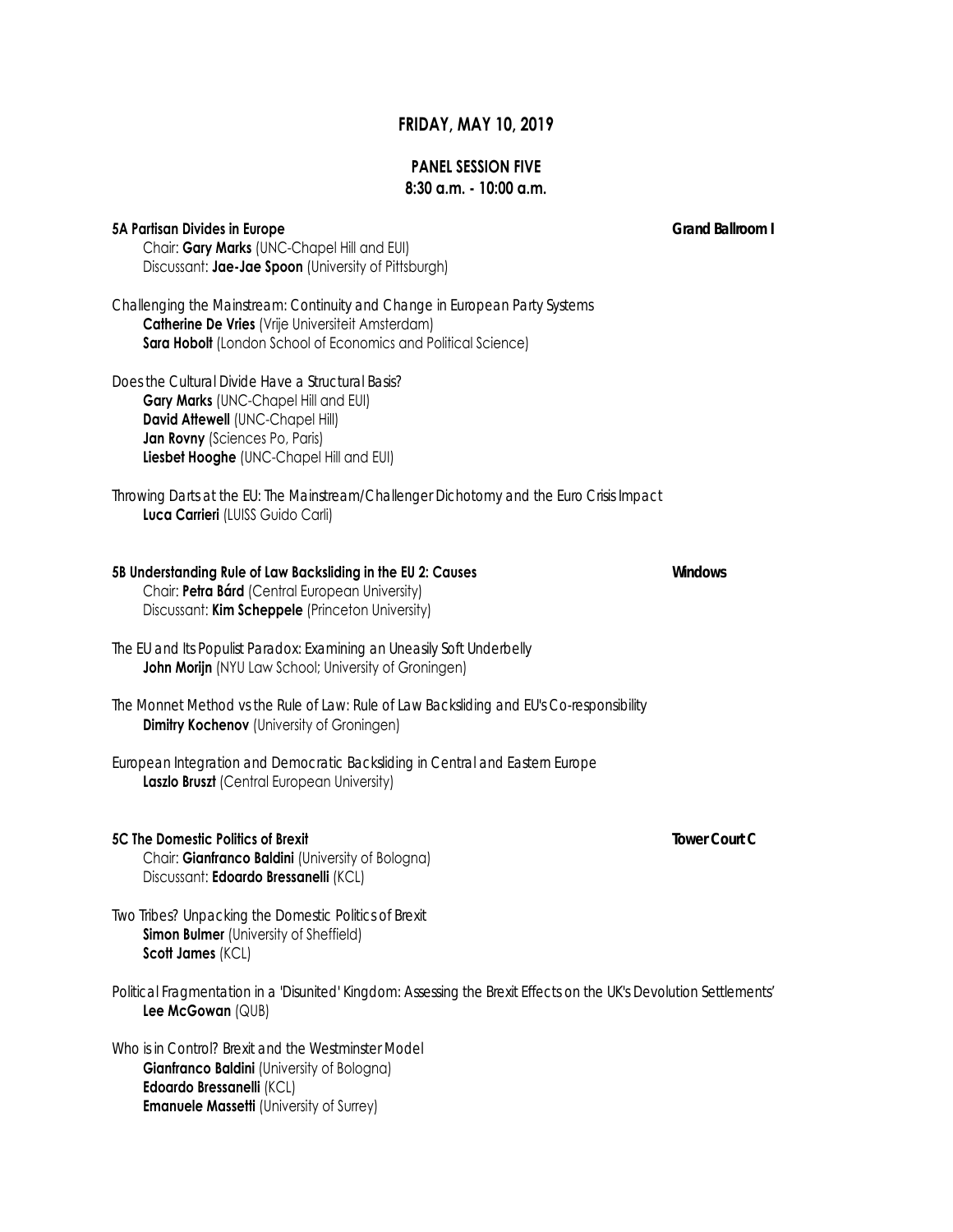*British Labour and the EU: A Comparative Analysis of SEA and Brexit Negotiations*  **Nicole Lindstrom** (University of York)

**5D European Administrative Networks and European (Dis)integration** *Tower Court D*  Chair: **Reini Schrama** (University of Copenhagen) Chair: **Dorte Sindbjerg Martinsen** (University of Copenhagen) Discussant: **Abraham Newman** (Georgetown University)

*Safety in Numbers: How Domestic Regulators Chase Legitimacy Through European Networks* **Martino Maggetti** (University of Lausanne) **Eduardo Guaschino** (University of Lausanne)

*Transgovernmental Policy Networks in EU International Cooperation: Between EU Norm Advocacy and Domestic Challengers*

**Sebastian Steingass** (University of Cambridge)

*The Structures of Cooperation as Opportunities: Explaining the Worth of European Administrative Networks* **Francesca Vantaggiato** (University of California, Davis) **Hussein Kassim** (University of East Anglia) **Kathryn Wright** (University of York)

*Governing Ministries and Agencies in Times of Turbulence: Evidence From a Large-N Study* **Jarle Trondal** (University of Agder)

*Change or Stability in Network Governance* **Dorte Sindbjerg Martinsen** (University of Copenhagen) **Reini Schrama** (University of Copenhagen) **Ellen Mastenbroek** (Nijmegen University)

**5E Euroscepticism in the Wake of Eurozone & Refugee Crises** *Directors Row H*  Chair and Discussant: **Markus Jachtenfuchs** (Hertie School of Governance)

*Framing Labour Policies: Workers' Free Movement vs Citizens' Opinion Immobility?* **Damien Pennetreau** (Université Catholique de Louvain)

*Patterns of Public Euroscepticism and the Explanations Behind* **Mads Dagnis Jensen** (Copenhagen Business School) **Anders Ejrnæs** (Roskilde University)

*Social Protection and Citizens' EU Policy Expectations: The Interplay Between National and Supranational Politics?* **Sharon Baute** (University of Leuven)

*Is the Single EU Supranational Labor Market Being Questioned? The Case of the European Union, the UK and Switzerland* **Alfred Tovias** (Hebrew University)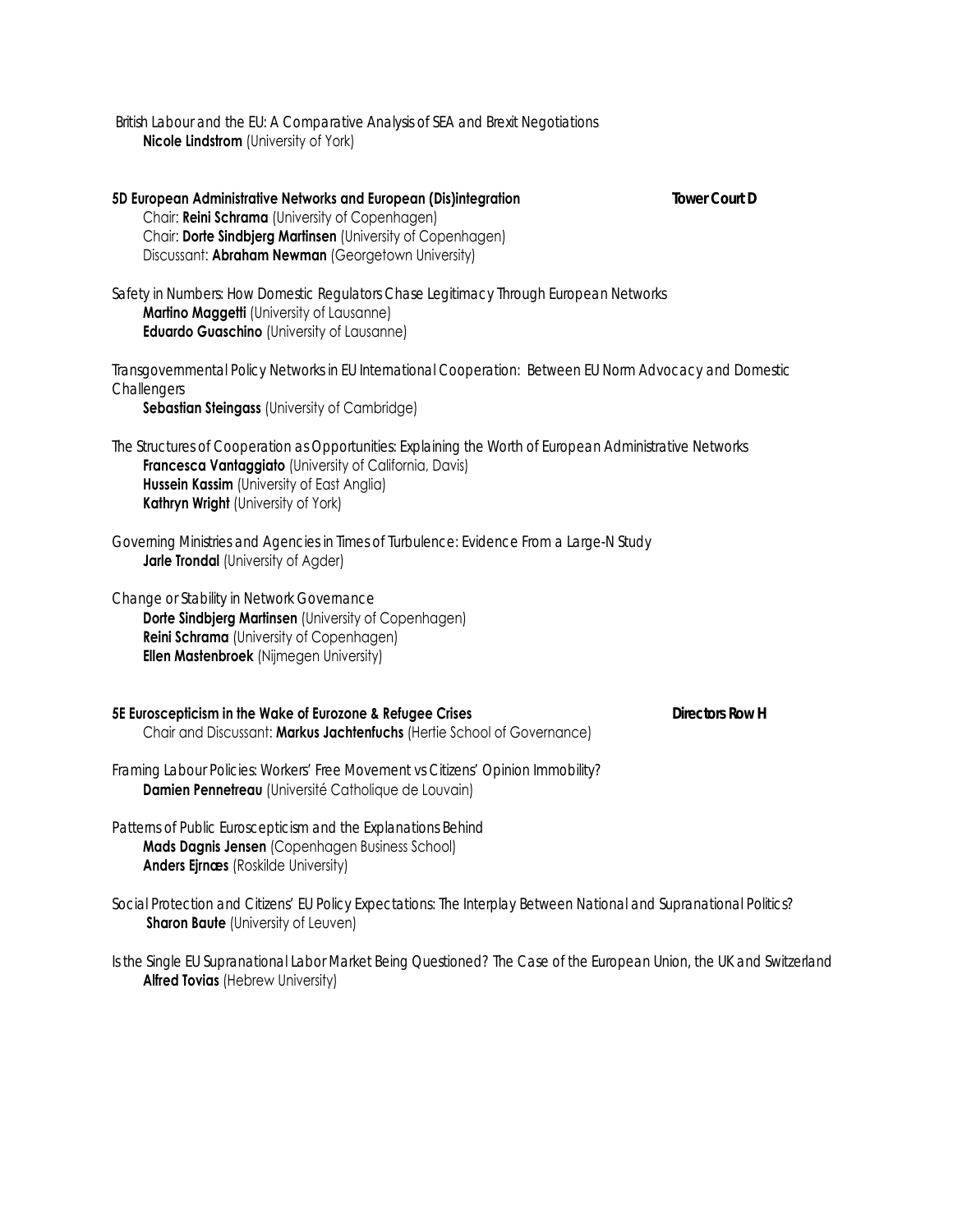#### **5F The Politics of the European Refugee Crisis** *Colorado*

 Chair: **Emek Ucarer** (Bucknell University) Discussant: Chair: **Sara Goodman** (UC-Irvine)

*Politicization and Framing of the Refugee and Migration Crisis? A Content Analysis of Parliamentary Debates in the Visegrad Countries* 

**Jan Kovář** (Institute of International Relations, Prague; University of New York in Prague)

*The Impact of Europeanization on Turkey's Asylum Policy and the Incoherency of the EU's Approach towards Syrian Refugees*

**Azime Asli Bilgin** (Cukurova University)

*Refugees Welcome? Contestation Over a European Distribution Mechanism*

 **Johannes Müller Gómez** (Université de Montréal & Ludwig-Maximilians-Universität) **Birte Windheuser** (Universität Köln)

*Exploiting a Refugee Crisis? Syria, Forced Displacement, and Greece's Bailout Negotiations* **Gerasimos Tsourapas** (University of Birmingham) **Sotirios Zartaloudis** (University of Birmingham)

*Anywhere but Here: The Politics of Containment and Externalization in the Aftermath of the Refugee "Crisis"* **Emek Uçarer** (Bucknell University)

| 5G Financial Stability in Europe: New Institutions and National Implementation | Gold |
|--------------------------------------------------------------------------------|------|
| Chair: <b>David Howarth</b> (University of Luxembourg)                         |      |
| Discussant: Mark Cassell (Kent State University)                               |      |

*Changing Banks or Changing Bankers? "Insider-Outsider' Parties and the Politics of Banking Reform in the UK and the Netherlands*

**Joseph Ganderson** (European University Institute)

*Upgrading Investor Protection to a Financial Stability Issue: the Cases of Greece, Italy, Spain and Portugal* **Ioannis Asimakopoulos** (University of Luxembourg)

*Power Politics, Voting Rules, and the non-EU components of Europe's financial stability architecture* **Shawn Donnelly** (University of Twente)

**5H Contesting EU Relevance in a Challenged Liberal World Order II** *Spruce*  Discussant: **Helene Sjursen** (ARENA)

*Testing the Boundaries of Order? Europe, the European Union and a Changing World Arena* **Michael H. Smith** (University of Warwick)

*Managing Change in the Politics of Close Allies: Strategic and Organizational Adaptation to Brexit and Trump*  **Alice Pannier** (Johns Hopkins University)

*UK-EU Foreign Policy Relations: Transiting from Internal Player to External Contestation?*  **Richard Whitman** (University of Kent)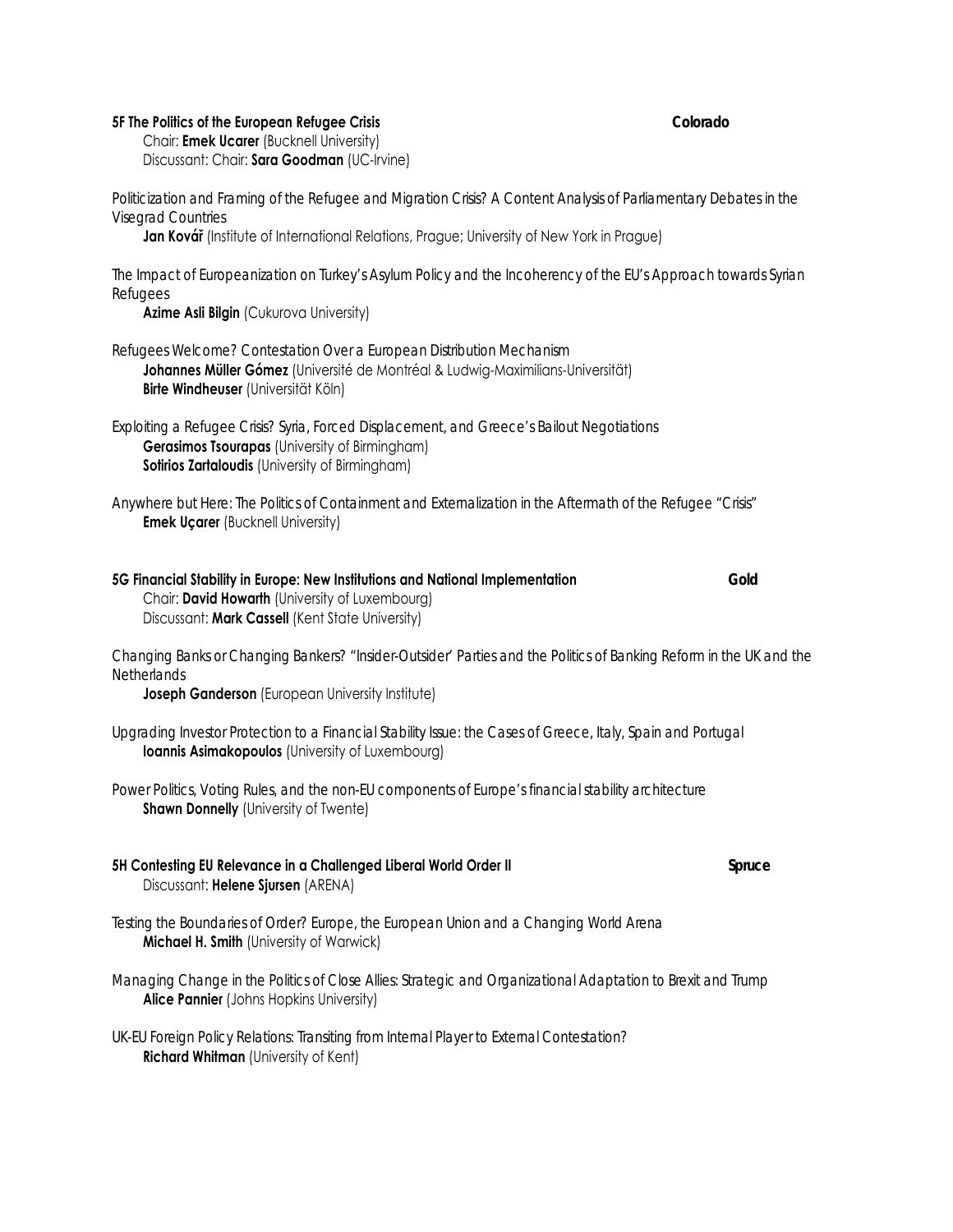*The EU's emergence as a Principled Pragmatist: Role-Self Disconnects and the Restoration of Ontological Security* **Stephan Klose** (Vrije Universiteit Brussel)

| 51 External Perceptions of the Brexit and their Influence on EU Foreign Policy<br>Chair and Discussant: Arne Niemann (Johannes Gutenberg University)                                                        | Century |
|-------------------------------------------------------------------------------------------------------------------------------------------------------------------------------------------------------------|---------|
| The Sum or its Parts? US Perceptions of the EU After Brexit<br>Johanna Speyer (Johannes Gutenberg University)<br>Laura Hähn (Johannes Gutenberg University)<br>Arne Niemann (Johannes Gutenberg University) |         |
| Canada's Two Europes: Brexit and the Prospect of Competing Transatlantic Relationships<br><b>Achim Hurrelmann (Carleton University)</b>                                                                     |         |
| Perceptions of the EU/Brexit in Mexico<br>Roberto Dominguez (Suffolk University)                                                                                                                            |         |
| 5J Pivot to Asia? Comparing EU Relations in East Asia<br>Chair: Catherine Gegout (University of Nottingham/Harvard)<br>Discussant: Natividad Fernandez-Sola (Georgetown University)                         | Silver  |
| North Korea Crisis Diplomacy from Maximum Pressure to Minimum Peace: Any Role for the EU?<br>Tereza Novotna (Free University Berlin)                                                                        |         |
| EU Economic Policies in South East Asia: Development or Exploitation?<br><b>Catherine Gegout</b> (University of Nottingham; Harvard University)                                                             |         |
| EU-Asia Security Relations - Cooperation Against the Odds?<br>Thomas Christiansen (Maastricht University)<br><b>Emil Kirchner</b> (University of Essex)                                                     |         |
| An Assessment on 40 Years of ASEAN-EU Relations: Prospect and Challenges<br>Natthanan Kunnamas (Chulalongkorn University)                                                                                   |         |
| <b>5K EU-Ukraine</b><br>Chair and Discussant: Mitchell Orenstein (University of Pennsylvania)                                                                                                               | Tower C |

*Promoting Change in its Neighbourhood: EU's Anti-Corruption Policies in Ukraine After the Euromaidan Revolution*  **Ryhor Nizhnikau** (Finnish Institute of International Affairs)

*Decentralization in Ukraine and "Bottom-Up" European Integration* **Anne Wetzel** (University of Mannheim)

*Europeanization of National Foreign and Security Policy in Light of Insecurity* **Maili Vilson** (University of Tartu)

*Tower Court A*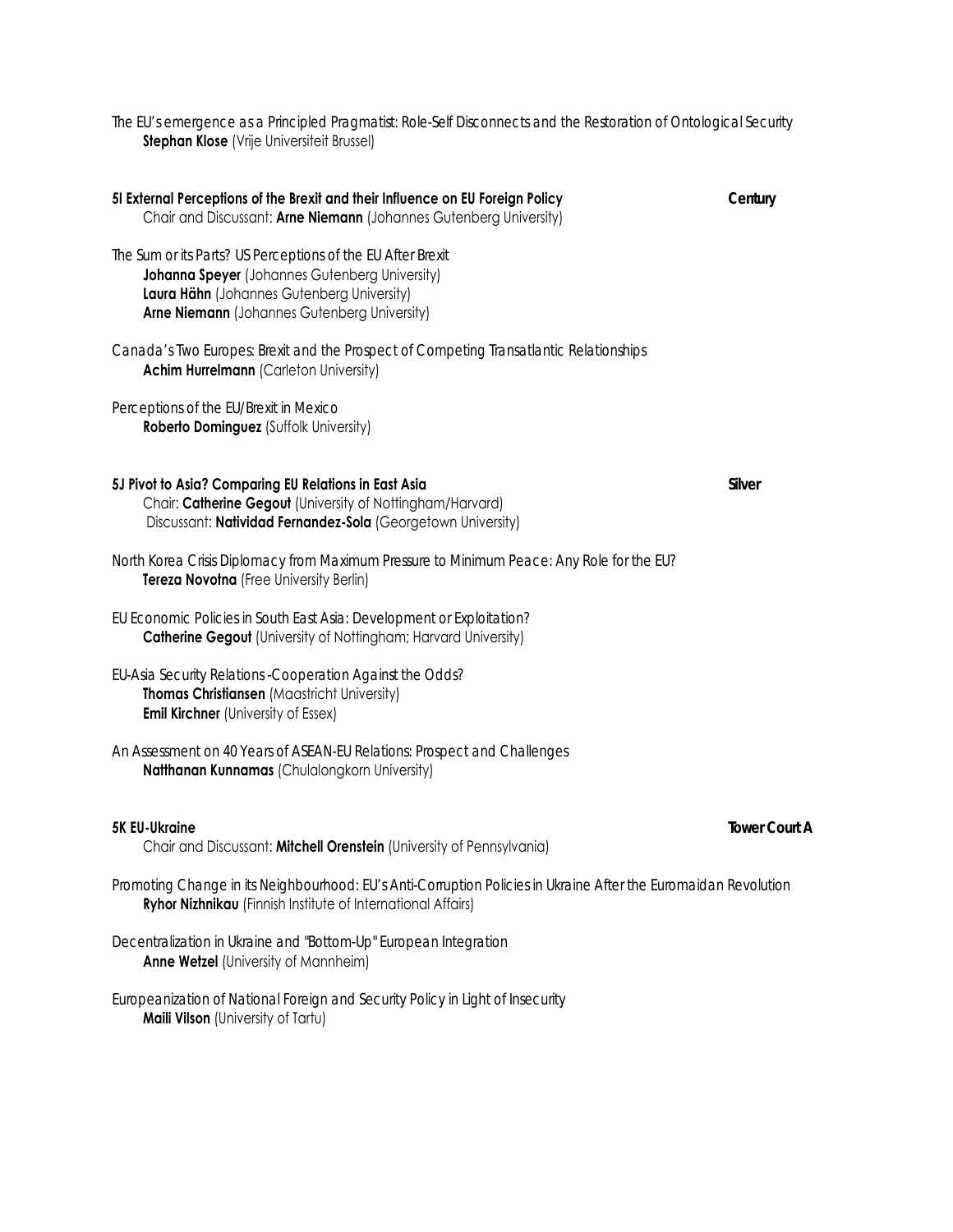#### **5L Surviving the Multi-Level Governance: a Local Government Perspective** *Tower Court B* Chair: **Andrea Lenschow** (University of Osnabrück) Chair: **Elena Bondarouk** (University of Leiden)

*Role and Value of Subnational Entities in and for the European Integration Process: The Italian Experience.*  **Gabriella Saputelli** (ISSiRFA-CNR Rome)

*Incoherencies and Coordination Challenges in the Implementation of the EU Water Framework Directive: A Comparative Case Study of a German and Spanish River Basin*

 **Franziska Meergans** (University of Osnabrück) **Nora Schütze Andreas Thiel Andrea Lenschow** (University of Osnabrück)

*Adding Images to Multi-Level Governance: Making Sense of Differential Implementation of EU Air Quality Policy*  **Andrea Lenschow** (University of Osnabrück) **Elena Bondarouk** (University of Leiden)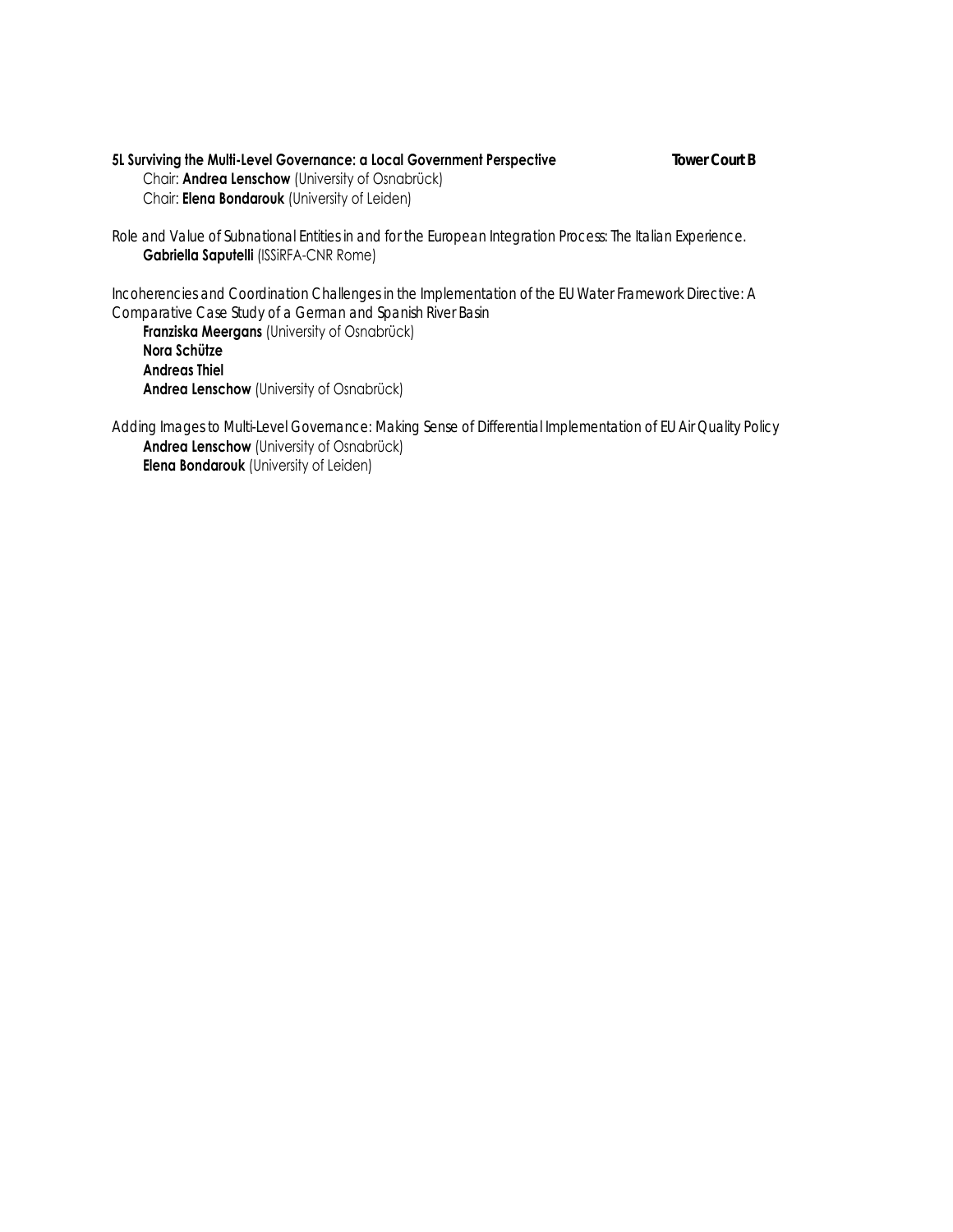# **PANEL SESSION SIX 10:15 a.m. - 11:45 a.m.**

#### **6A Negotiating Brexit** *Grand Ballroom I*

Chair and Discussant: **Simon Bulmer** (University of Sheffield)

*The Far Horizons: The European Commission and the European Council in Pursuit of Post-Brexit Union* **Hussein Kassim** (UEA)

*Ireland: From Non-Issue to Deal-Breaker in the Brexit Negotiations*  **Brigid Laffan** (EUI)

- *The Brexit Effect -Regulatory Policy Autonomy After EU Withdrawal* **Kenneth Armstrong** (University of Cambridge)
- *The Politics and Political Economy of Limiting Differentiation with the EU after Brexit* **Andrew Glencross** (University of Aston)

*Brexit and the Tug of War on Euro Clearing* **Scott James** (KCL) and **Lucia Quaglia** (University of Bologna)

# **6B Backlash Against the EU in West and East Europe** *Windows*

 Chair and Discussant: **Mark Blyth** (Brown University) Discussant: **Nikoleta Yordanova** (University of Mannheim)

- *The Politics of Polarization: How Inequality and Austerity Produce Political Polarization*  **Jonathan Hopkin** (London School of Economics)
- *Two Decades of Italian Euro-Membership: From Europhilia to Euroscepticism* **Simona Piattoni** (University of Trento) and **Ton Notermans** (Tallinn Institute of Technology)
- *Liberal Cosmopolitanism, Illiberal Nationalism, and the Backlash Against the European Union in Post-Communist Europe* **Paul Kubicek** (Oakland University)

*Taking Europeanisation Back to the People: From Macro Politics of Migration to Micro Debates on European Union in Hungary and Italy*

**Umut Korkut** *(Glasgow Caledonian University)* **Daniel Gyollai** (Glasgow Caledonian University) and **Andrea Terlizzi** (University of Florence)

**6C European Political Economy of Finance and Financialisation (1)** *Tower Court C*

Chair and Discussant: **Rachel Epstein** (University of Denver)

*Redemption from Original Sin? Financing the Recovery in Southern and Eastern Europe* **Dorothee Bohle** (European University Institute) and **Cornel Ban** (City University)

*Mortgage Markets, Income Policies and Household Indebtedness in Europe* **Alison Johnston** (Oregon State University)

*When All Else Defaults: Government as the Ultimate Debtor*  **Waltraud Schelkle** (LSE)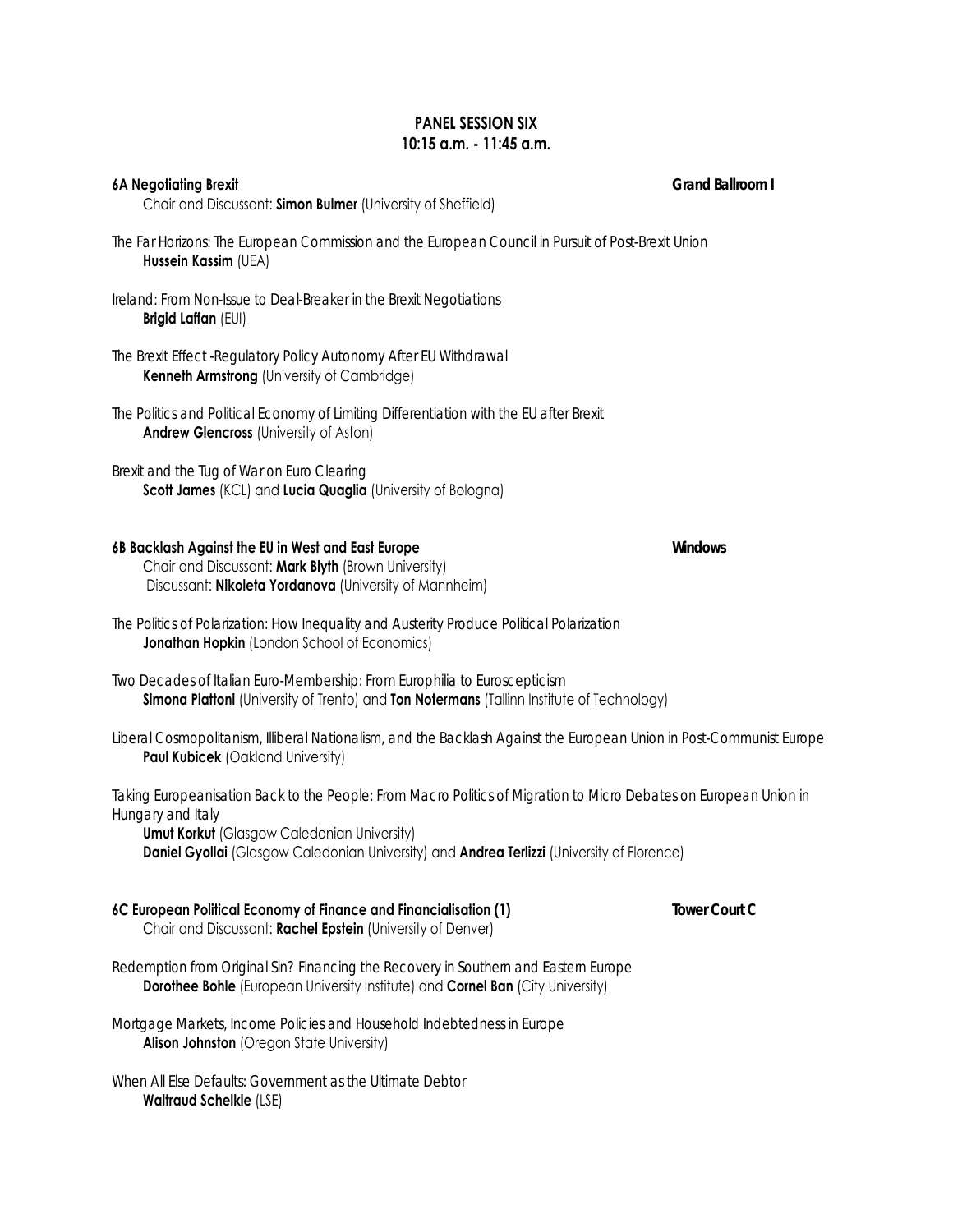#### **6D Mass-Elite Linkages in the European Union** *Tower Court D*

 Chair: **Markus Haverland** (Erasmus University Rotterdam) Discussant: **Francesco Nicoli** (University of Amsterdam)

#### *Voter Polarization and Strategic Ambiguity in the European Union*

**Catherine de Vries** (Vrije Universiteit Amsterdam) and **Christina Schneider** (University of California, San Diego)

*A Blessing or Curse for Congruence? How Interest Mobilization Affects Congruence Between Voters and Elected Representatives in the European News Media*

 **Anne Rasmussen** (University of Copenhagen, University of Bergen, Leiden University) **Iskander De Bruycker** (University of Antwerp)

*Assessing Mass-Elite Congruence on European Integration and Solidarity* **Alessandro Pellegata** (University of Milan) and **Francesco Visconti** (University of Milan)

*Fairy Tale or Trojan Horse: Incongruence in Policy-Making Areas Between Belgian Elites and Voters* **Virginie Van Ingelgom** (F.R.S - FNRS UCLouvain) and **Samuel Fafaqz** (Science Po Grenoble; Pacte) **Dodeigne Jérémy** (UNamur) and **Ferdinand Teuber** (UC Louvain)

### **6E Transforming European Legal Orders** *Directors Row H*

Chair and Discussant: **Moritz Jesse** (Leiden University)

- *The ECJ's "Van Duyn" Judgment (1974), Interstate Retaliation and Robert Lecourt* **William Phelan** (Trinity College Dublin)
- *The Evolving Judicial Politics of Transnational Governance: Evidence from the European Union* **Tommaso Pavone** (Princeton University) and **R. Daniel Kelemen** (Rutgers University)
- *The European Court of Justice in Times of Politicization: Law as a Mask and Shield" Revisited*  **Michael Blauberger** (University of Salzburg) and **Dorte Sindbjerg Martinsen** (University of Copenhagen)

*Stampede for Justice? Legal Mobilization before European Courts* **Lisa Conant** (University of Denver)

*Between International and Domestic Law: Foreign Law* **Kelley Littlepage** (University of Houston)

#### **6F Author Meets Critics:** *A Theory of Noncompliance: Power, Capacity, and Politicization Colorado* Chair: **Scott Siegel** (San Francisco State University)

*Participants:*

 **Asya Zhelyazkova** (ETH Zürich) **Susanne Schmidt** (University of Bremen) **Ulrich Sedelmeier** (London School of Economics and Political Science) **Tobias Hofmann** (University of Utah)  **Tanja Börzel** (Freie Universität Berlin)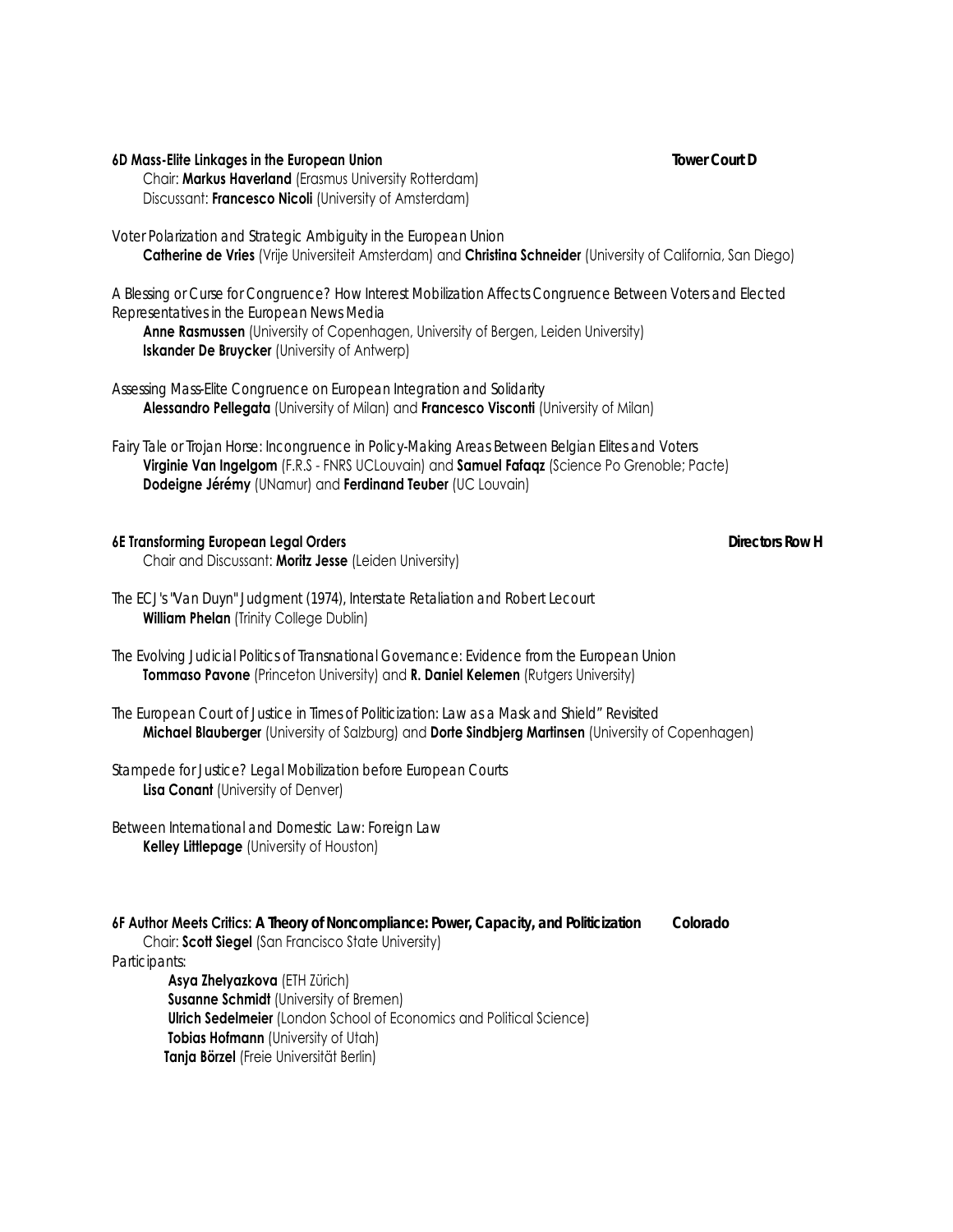**6G Informal Delegation in EU Decision Making. Exploring New Intra- and Inter-institutional Dynamics** *Gold* Chair: **Thomas Christiansen** (Maastricht University) Chair: **Sandrino Smeets** (Radboud University) Discussant: **Tom Delreux** (UC Louvain) Discussant: **Markus Gastinger** (Technical University Dresden)

*Bureaucratic Collusion: The (Limited) Scrutiny of Delegated Powers in the European Commission* **Thomas Christiansen** (Maastricht University) and **Sabina Lange** (EIPA, Maastricht)

*Preparatory Bodies in Trilogues: European Parliament "Shadows Meetings" as Mediators of Political Conflict*  **Ariadna Ripoll Servent** (University of Bamberg) and **Lara Panning** (University of Bamberg)

*The Unseen Hands - Informal Delegation to EU Institutions in Major EU Reforms: A Comparative Analysis of the ESM, UK Renegotiation and the EU-Turkey Deal*

**Derek Beach** (University of Aarhus) and **Sandrino Smeets** (Radboud University)

#### **6H Transformations of EU Citizenship** *Spruce*

 Chair and Discussant: **Willem Maas** (York University) Discussant: **Espen Olsen** (University of Oslo)

*Brexit, Migration and Citizenship Templates* **Dora Kostakopoulou** (University of Warwick) and Benjamin **Hulme** (University of Warwick)

*European Citizenship Lost? Differentiated Integration and New Personal Statuses in the EU* **Espen Olsen** (University of Oslo)

*EU Citizenship in a Changing Labour Market: Are EU Migrant Workers Economically Active Enough for Welfare and Residence Rights?*

**Alice Welsh** (University of York)

*The 'Europe Route' for EU Citizens and Their Family Members: Once North to South, Now East to West* **Jeremy B. Bierbach** (Franssen Advocaten; University of Amsterdam)

#### **6I Analysing the Effectiveness of EU External Action** *Century* Chair and Discussant: **Karolina Pomorska** (Leiden University)

*Conceptualizing the Effectiveness of the EU as an International Negotiator* **Iulian Romanyshyn** (New York University)

*The Capacity-Effectiveness-Performance-Triangle: A Theoretical Framework for Postmortems in EU Foreign Policy* **Christoph Meyer** (King's College London)

*An Overwhelming Success? Reconsidering the EU-Turkey Statement* **Natasja Reslow** (Maastricht University)

*Exploring the Conditions of the Effectiveness of EU External Policies: The Case of Humanitarian Aid* **Irene Morlino** (The London School of Economics and Political Science)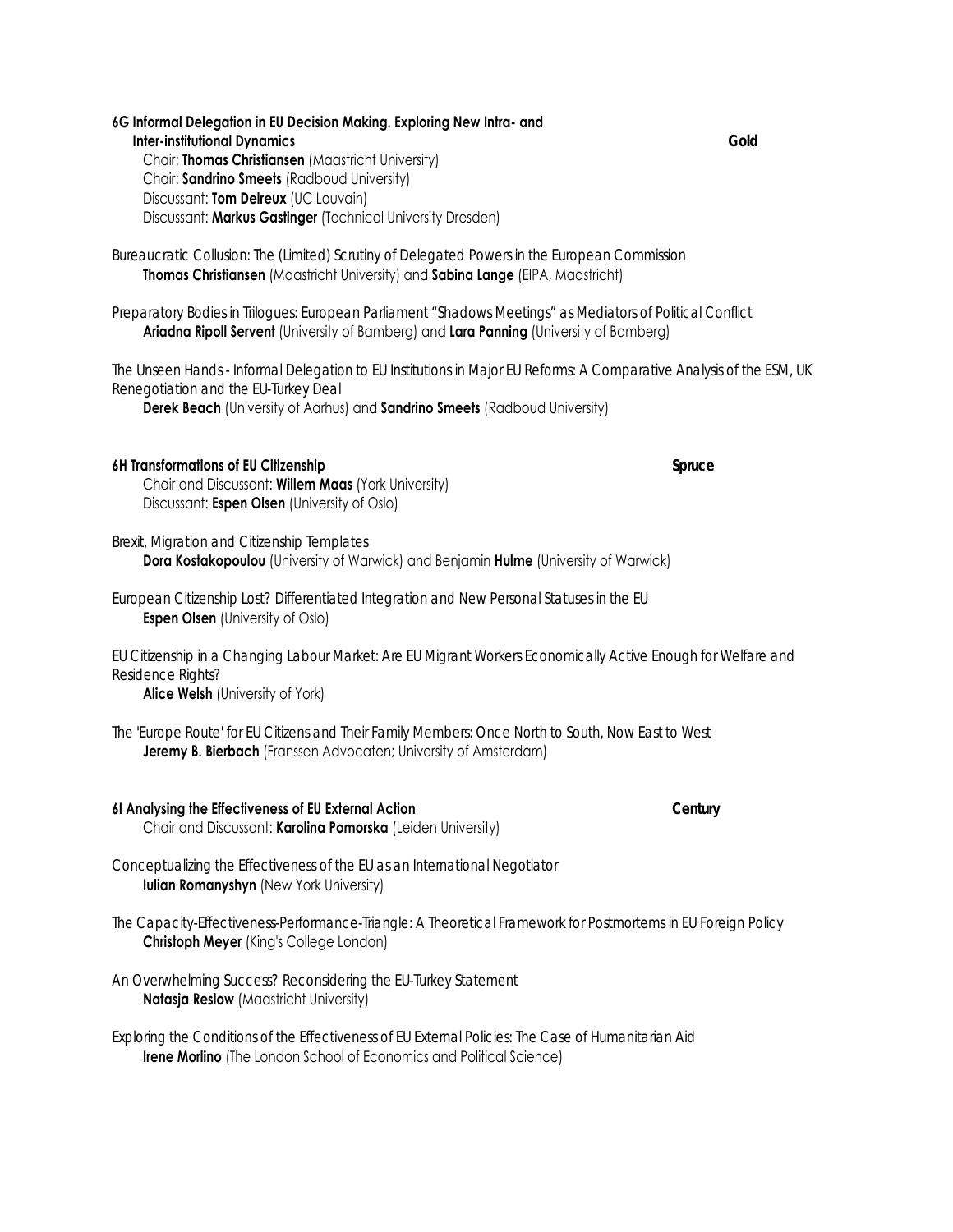*The Impact of the Lisbon Treaty in Shaping an EU Security Posture towards China: Europeanisation of EU Bureaucrats vs Resistance of National Member States* **Claudia Zanardi** (King's College London)

#### **6J From FTA's to Trade Wars: Prospects for EU Trade Relations** *Silver* Chair and Discussant: **Terrence Guay** (Penn State University)

*EU Deep and Comprehensive Free Trade Agreements and Inter-firm Networks: An Empirical Investigation* **Ekaterina Turkina** (HEC Montreal) and **Evgeny Postnikov** (University of Melbourne)

*The EU and Investment Protection Agreements - Collective Action Problems and Policy Entrepreneurship* **Robert Basedow** (London School of Economics)

*Compliance Mechanisms in the EU FTAs* **Pawel Frankowski** (Jagiellonian University)

*EU-US Trade War: Transatlantic Policy Impact* **Melanie Goergmaier** (University of Miami)

#### **6K Global EU: Outer Space and Emerging Technologies** *Denver* Chair and Discussant: **Kaija Schilde** (Boston University)

*Space Warfare and the Implications for Extended Deterrence, Capabilities and the Character of War in the 21 Century* **Simon Smith** (Staffordshire University)

*Reshaping the Transatlantic Science Diplomacy Space: Strategic Visions for a New Governance Model Between Science and Society*

#### **Gabriella Paar-Jakli**

*Drones in the European Airspace: Towards New Civil-Military Synergies* **Chantal Lavallée** (Vrije Universiteit Brussel)

*European Security Integration post Brexit and US Retrenchment* **Michael Kluth** (Roskilde University)

*European Strategic Autonomy in Space - Conceptualization of the Industrial Component* **Michał Rekowski** (Jagiellonian University

#### **6L Germany's Leadership in EU Foreign Policy** *Tower Court A* Chair: **Niklas Helwig** (RAND) Discussant: **Hungdah Su** (National Taiwan University)

*Germany in European Diplomacy: Minilateralism as a Tool for Leadership* **Niklas Helwig** (RAND)

*A "Primus Inter Pares" in EU Foreign Policy? - German Leadership in the European Council During the Libyan and Ukrainian Crises*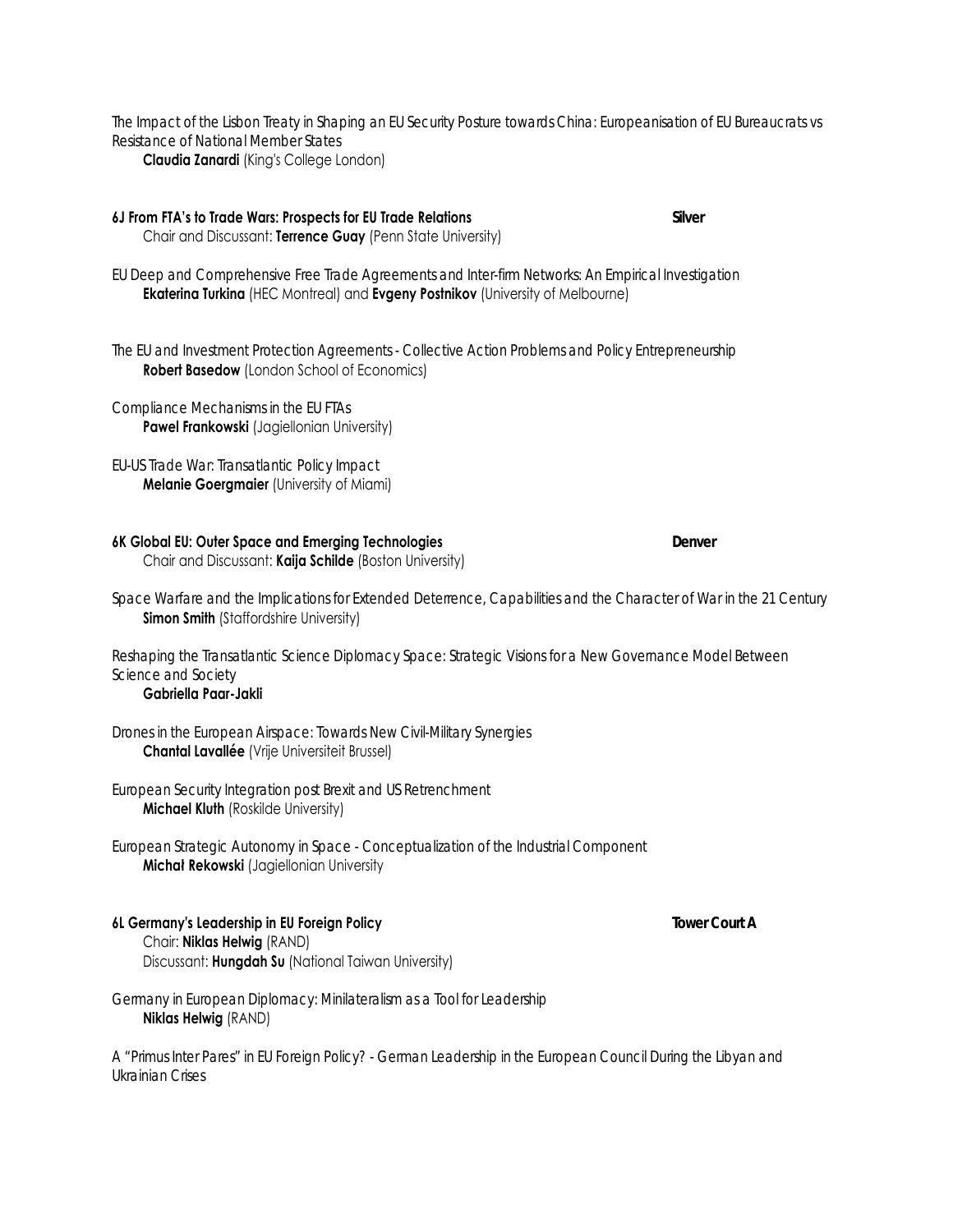**Inez von Weitershausen** (Massachusetts Institute of Technology) **David Schäfer** (European Commission) and **Wolfgang Wessels** (University of Cologne)

*Learning to Lead? Germany and the Leadership Paradox in EU Foreign Policy* **Lisbeth Aggestam** (University of Gothenburg) and **Adrian Hyde-Price** (University of Gothenburg)

*"Civilian Power" Seen from Abroad: The External Image of Germany's Foreign Policy* **Siegfried Schieder** (University of Heidelberg)

**6M Contesting EU Norms and EU Normativity in European Foreign Policy** *Tower Court B* Chair: **Gergana Noutcheva** (Maastricht University) Discussant: **Mai'a K. Davis Cross** (Northeastern University)

*Mind the GAP: The Inadequacy of Gender Mainstreaming as a Strategy to Promote Women's Rights in the Context of an Increasingly Interest-Driven EU Foreign Policy* **Elise Ketelaars** (University of Ulster)

*Norm Contestation in EU Foreign Policy: The Post-Cotonou Agenda.*  **Johanne Døhlie Saltnes** (University of Oslo)

*The Violation of Core Political Norms and Determinants of EU Sanctioning*  **Martina Fürrutter** (University of St. Gallen)

*Implementing EU Democracy Promotion: The Case of Tunisian Civil Society* **Ragnar Weilandt** (University of Warwick)

| <b>LUNCH</b><br>11:45 a.m $-$ 1:45 p.m.                                                                                                                                                                                                                    |                                                                                                                                                |  |
|------------------------------------------------------------------------------------------------------------------------------------------------------------------------------------------------------------------------------------------------------------|------------------------------------------------------------------------------------------------------------------------------------------------|--|
| Lunch Plenary II 12:00 p.m. - 1:30 p.m.                                                                                                                                                                                                                    | <b>Grand Ballroom I</b>                                                                                                                        |  |
| Roundtable - The Euro at 20: Lessons Learned and Possible Futures<br>Chair: <b>Matthias Matthijs</b> (Johns Hopkins University)                                                                                                                            |                                                                                                                                                |  |
| Participants<br><b>Mark Blyth</b> (Brown University)<br><b>Alison Johnston</b> (Oregon State University)<br><b>Erik Jones</b> (Johns Hopkins University)<br><b>Waltraud Schelkle</b> (London School of Economics)<br>Kate McNamara (Georgetown University) |                                                                                                                                                |  |
|                                                                                                                                                                                                                                                            | This panel and box lunches for the first 200 attendees sponsored by the BMW Center for<br>German and European Studies at Georgetown University |  |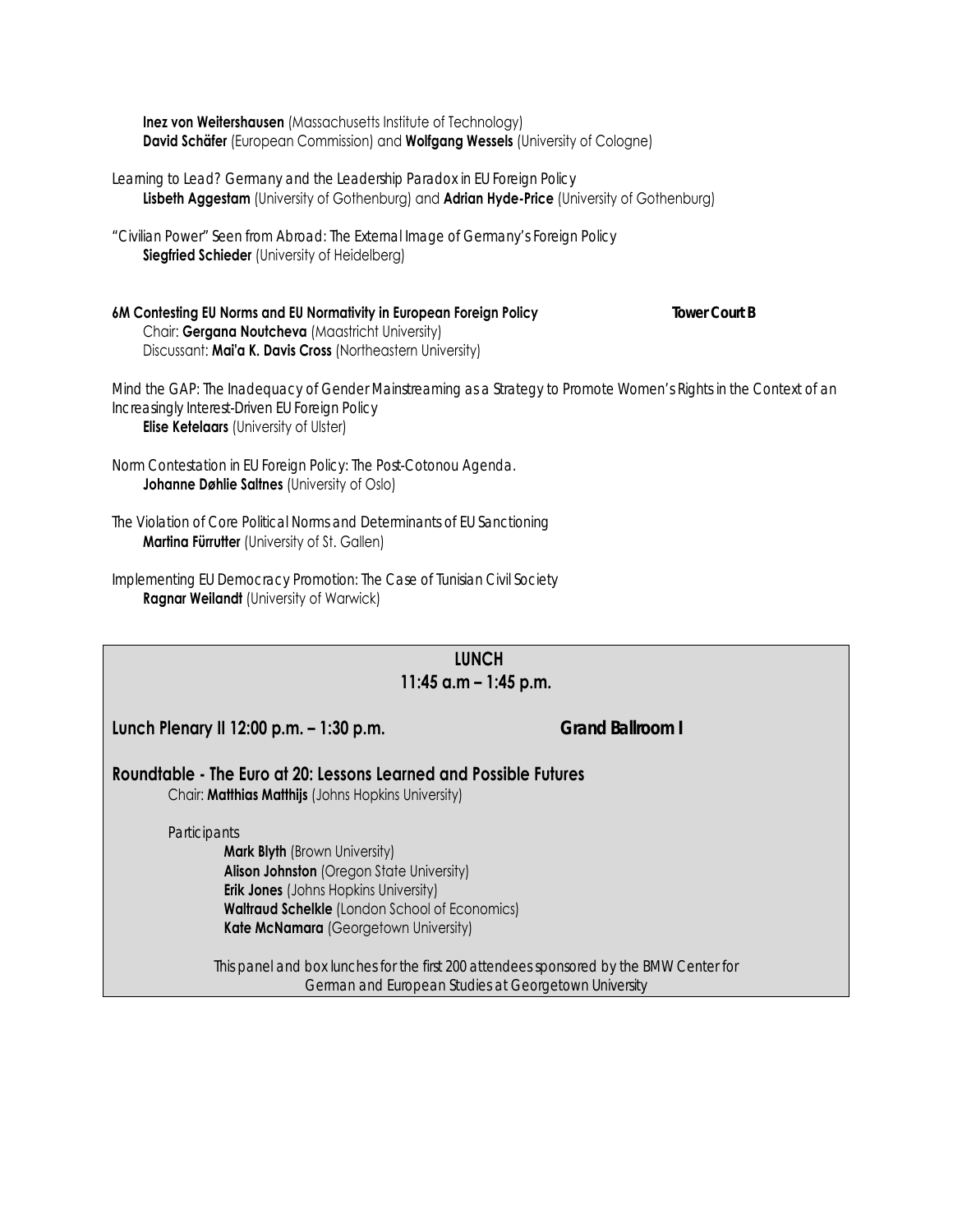# **PANEL SESSION SEVEN 1:45 p.m. - 3:15 p.m.**

| 7A Beyond the Mainstream: Heterodox Approaches to European Integration<br>Chair: Simon Bulmer (University of Sheffield)<br>Discussant: Liesbet Hooghe (UNC, Chapel Hill)                                                                                                     | Grand Ballroom I     |
|------------------------------------------------------------------------------------------------------------------------------------------------------------------------------------------------------------------------------------------------------------------------------|----------------------|
| Brexit is the Exception: Explaining the Many Faces of European Disintegration<br>Hans Vollaard (University of Utrecht)                                                                                                                                                       |                      |
| The Resilience of Complex Political Systems: The European Union in Crisis and the EU Disintegration Debate<br><b>Martin Rhodes</b> (University of Denver)                                                                                                                    |                      |
| Explaining the Leadership Crisis in the EU: Agency, Structure and the Struggle Between Hegemonic Projects<br>Simon Bulmer (University of Sheffield) Jonathan Joseph (University of Sheffield)                                                                                |                      |
| Europe's Political, Social, and Economic (Dis-)integration: Revisiting the Elephant in the Room<br><b>Annegret Eppler</b> (University of Innsbruck) Lisa Anders (University of Leipzig)                                                                                      |                      |
| 7B Central Europe's Illiberal Turn: Causes, Consequences and Prospects<br>Chair and Discussant: Tim Haughton (University of Birmingham)                                                                                                                                      | Windows              |
| Hungary<br><b>Daniel Kelemen</b> (Rutgers University)                                                                                                                                                                                                                        |                      |
| Czech Republic<br>Milada Vachudova (University of North Carolina)                                                                                                                                                                                                            |                      |
| Slovakia<br>Darina Malova (Comenius)                                                                                                                                                                                                                                         |                      |
| Poland<br><b>Ben Stanley</b> (University of Social Sciences and Humanities, Warsaw)                                                                                                                                                                                          |                      |
| 7C Power and Accountability of the European Central Bank<br>Chair: Amy Verdun (Leiden University)                                                                                                                                                                            | <b>Tower Court C</b> |
| Independence and Accountability: Mission Impossible for the European Central Bank?<br>Eugénia Conceição-Heldt (Technical University of Munich)<br>Tony Mueller (Technical University of Munich)                                                                              |                      |
| The Democratic Deficit and European Central Bank Crisis Monetary Policies<br>Anna-Lena Högenauer (University of Luxembourg)<br>David Howarth (University of Luxembourg)                                                                                                      |                      |
| What European Union do Central Bankers Want? Preference Formation in the European Central Bank<br>Eugénia Conceição-Heldt (Technical University of Munich)<br>Daniel Schulz (Technical University of Munich & University of Victoria)<br>Marius Gardt (European Central Bank |                      |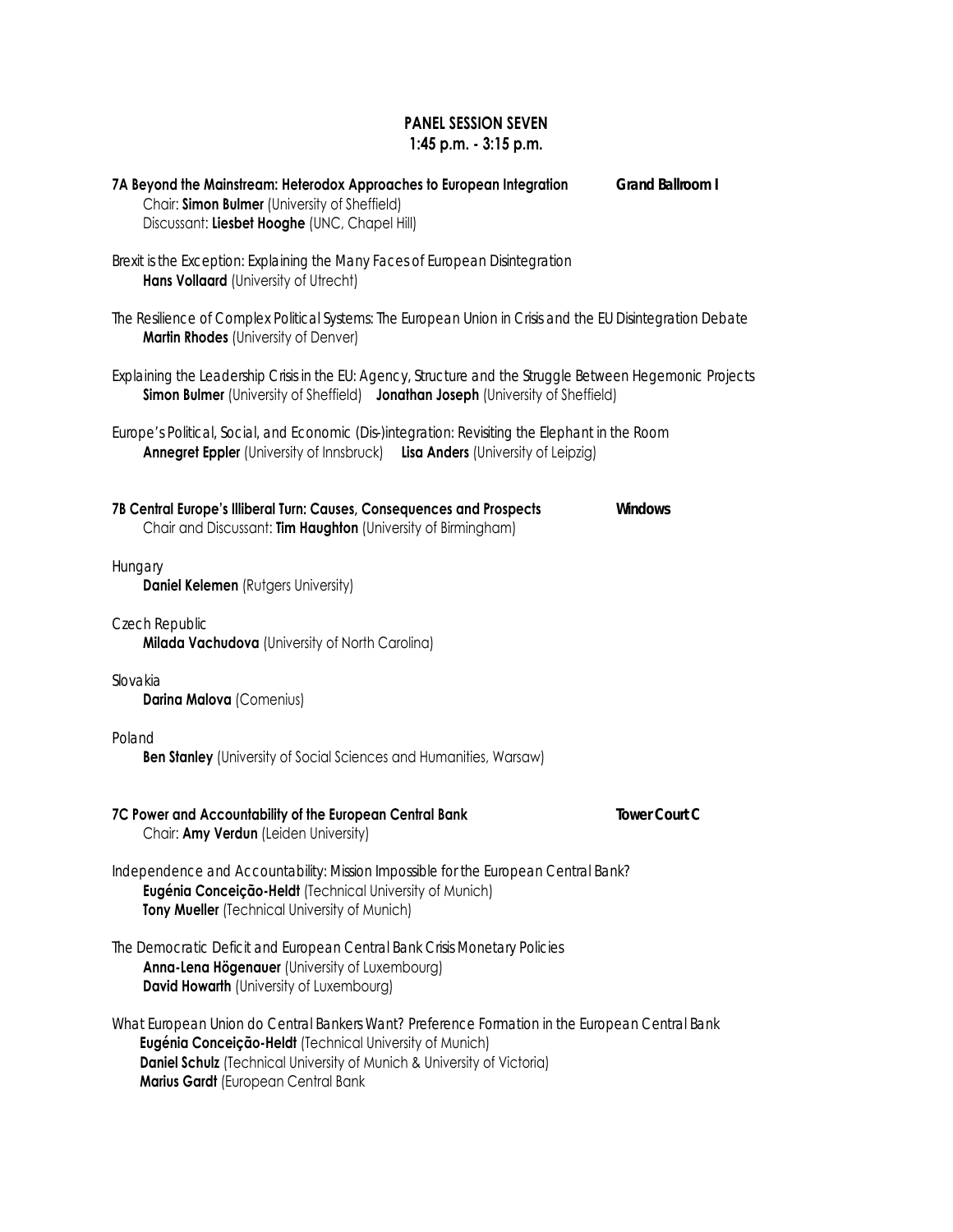*Politicisation through Delegation -The Case of the ECB and Investment Protection* **Robert Basedow** (London School of Economics)

**7D European Policymaking After Brexit II: The Four Freedoms in the Wake of Brexit** *Tower Court D* Chair and Discussant: **Matthias Matthijs** (Johns Hopkins University)

*Beyond Brexit: EU Law in the UK* **Kelley Littlepage** (University of Houston)

*The Political Economy of Social Europe after Brexit* **Scott Greer** (University of Michigan)

*EU Citizenship and Free Movement After Brexit* **Willem Maas** (York University)

### **7E Pro-European backlash? Responses to Euroscepticism and Right-Wing Populism in Europe** *Directors Row H* Chair: **Charlotte Galpin** (University of Birmingham)

Discussant: **Duncan McDonnell** (Griffith University)

*Pro-EU Activism in an Age of Populism and Discontent* **Adam Fagan** (King's College London) **Stijn van Kessel** (Queen Mary University of London)

*Active (European) Citizenship During Crisis? Studying Citizen Activism During Brexit* **Nora Siklodi** (University of Portsmouth)

*Reimagining British Identity: Anti-Brexit Activists and Multiple Belonging* **Charlotte Galpin** (University of Birmingham)

*Claiming EU Citizenship: Social Media as a Site for Pro-EU Mobilisation During Brexit* **Hans-Jörg Trenz** (University of Copenhagen) **Charlotte Galpin** (University of Birmingham)

*Defending the European Idea Against Hard Euroskepticism? The Two Faces of EU Contestation in Germany* **Maximilian Conrad** (University of Iceland)

### **7F Author Meets Critics:** *Banking on Markets-The Transformation*

 *of Bank-State Ties in Europe and Beyond Colorado* Chair: **Rachel Epstein** (University of Denver) Discussant: **Wade Jacoby** (Brigham Young University)

#### *Participants*

**Sofia Perez** (Boston University) **Wim Van Aken** (European Stability Mechanism) **Nicole Lindstrom** (York University)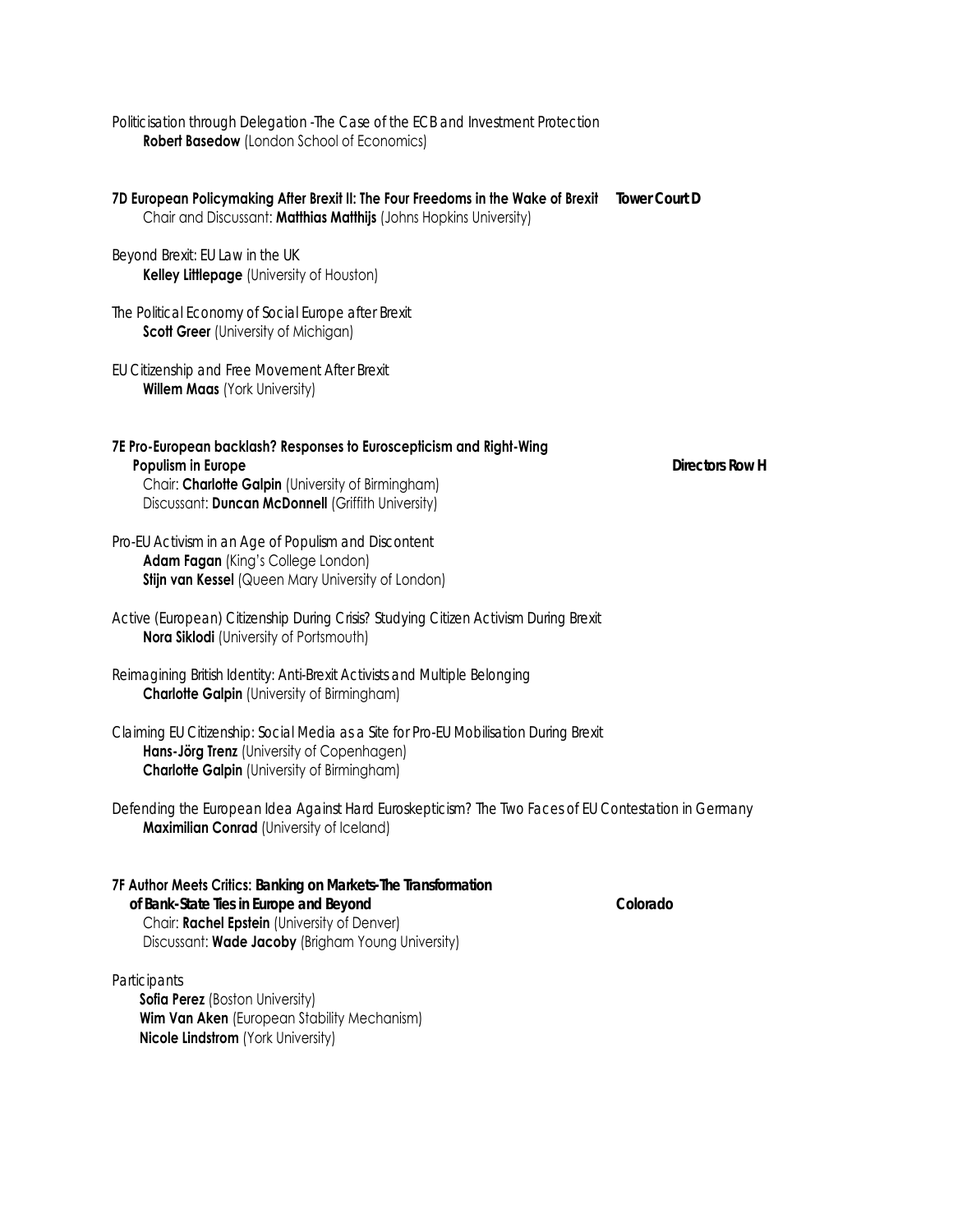#### **7G Ten Years of European External Action Service: What Added Value for European Foreign Policy?** *Gold* Chair: **Heidrun Maurer** (University of Oxford) Discussant: **Richard Whitman** (University of Kent)

*The EEAS's Impact on EU Security and Defence Policy-Making: Variation of Its Social Capital as Explanatory Variable?*  **Elenore Heimsoeth** (London School of Economics and Political Science)

*What Purposes Behind the Institutionalization of Diplomacy at Supranational Level? The EEAS* **Paula Lamoso** (Autonomous University of Madrid)

*Linkages Between EEAS Delegations and Member State Embassy Networks: Does the EU's Presence Matter?* **Daniel Schade** (Otto von Guericke University Magdeburg) **Federica Bicchi** (London School of Economics and Political Science)

*Contesting or Consolidating EU Foreign Policy Institutions: Executive Leadership Change and the European External Action Service*

**Jost-Henrik Morgenstern-Pomorski**

*Leaderization in EU Foreign Policy: The Case of the EU Global Strategy* **Lisbeth Aggestam** (University of Gothenburg) **Elsa Hedling** (University of Lund)

**7H The Design, Effect and Legitimacy of Institutional Frameworks Established by EU Bilateral Agreements (1) -Overarching and European Dimension** *Spruce* Chair: **Jonathan Zeitlin** (University of Amsterdam) Discussant: **Tom Delreux** (Université Catholique de Louvain)

*Joint Committees in the EU's International Agreements: A Principal-Agent Analysis* **Andreas Dür** (University of Salzburg) **Markus Gastinger** (University of Dresden)

*Vehicles of External Differentiated Integration? Third Country Participation in EU Macro-regional Strategies* **Stefan Gänzle** (University of Agder)

*Role of Business Oriented Civil Society Organisations on the Turkey-EU Customs Union* **Canan Balkir** (Florida International University) **Sanem Baykal** (Ankara University) **Çiğdem Nas** (Yildiz Technical University)

#### **7I Inter-Institutional Relations in the EU** *Century*

Chair and Discussant: **Mark Pollack** (Temple University)

*The Court of Justice of the European Union as an Institutional Actor: Bringing Europe Closer Together or Driving Fractionalization in Times of Crisis?* **Thomas Horsley** (University of Liverpool)

*Agencies & Parliamentary Oversight in the EU: A Quantitative Text Analysis of Committee Hearings with the European Securities & Markets Authority*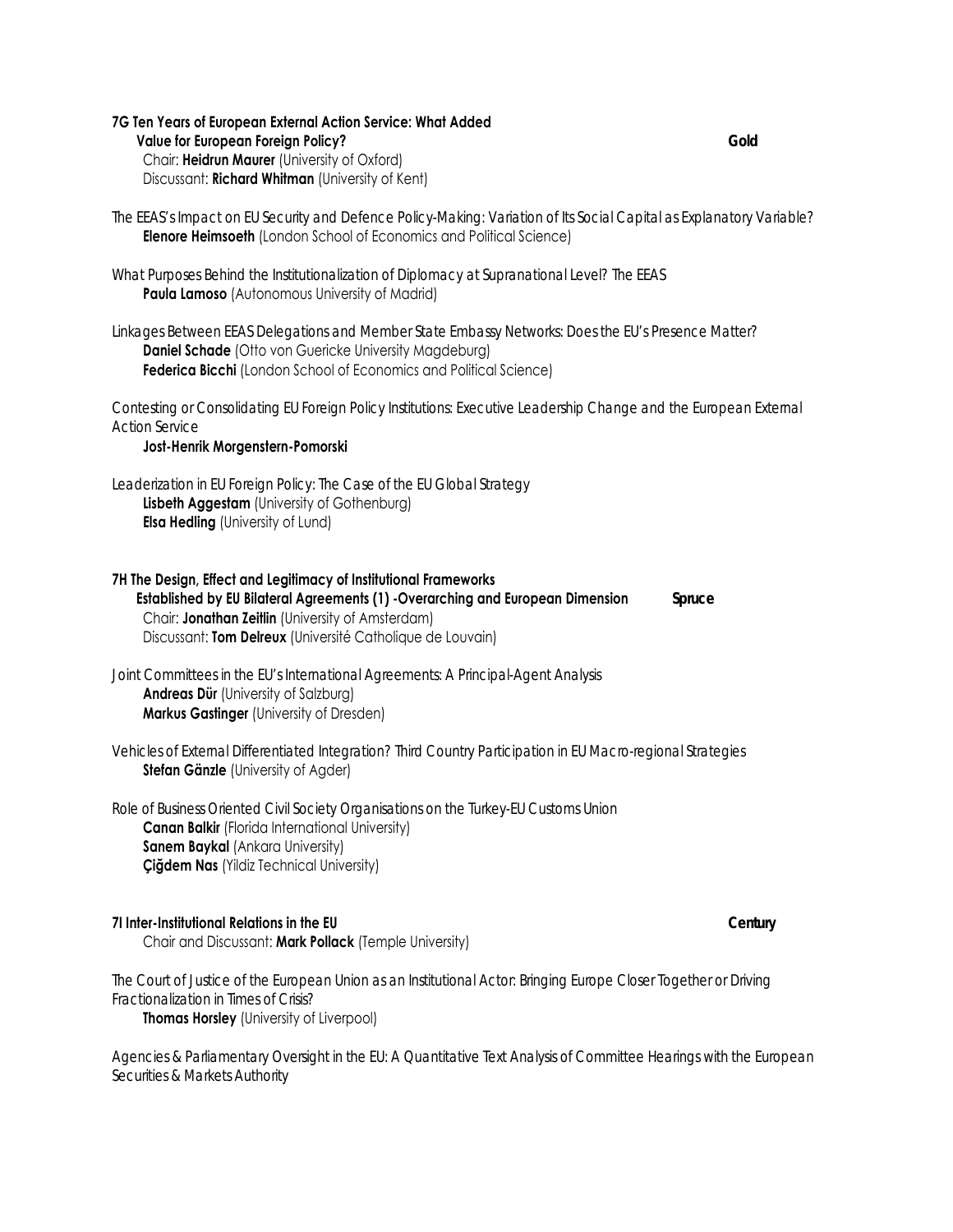**Alexander Katsaitis** (University of Oslo) **Andreas Eriksen** (University of Oslo)

*Delegating Legislative Powers to the European Commission: The Threat of Non- Compliance with Tertiary Legislation in the Member States*

 **Nikoleta Yordanova** (University of Mannheim) **Asya Zhelyazkova** (Erasmus University Rotterdam)

#### **7J Europe's Eastern Borders in Times of Crisis** *Silver* Chair: **Antoaneta Dimitrova** (Leiden University)

Discussant: **Dorina Baltag** (Maastricht University)

*What Is on the News? The EU and Russia in the TV News in Belarus, Ukraine and Moldova* **Dimiter Toshkov** (Leiden University) **Honorata Mazepus** (Leiden University) **Antoaneta Dimitrova** (Leiden University)

*Ukraine's Foreign Policy Between the EU and Russia* **Cristina Gerasimov** (ETH Zurich) **Liudmila Mikalayeva** (Albert-Ludwig University Freiburg)

*Seeing the Elephant in the Room: Russian Framing of the Eastern Partnership* **Liudmila Mikalayeva** (Albert-Ludwig University Freiburg) **Marek Neuman** (University of Groningen)

*Dynamics of Russian Official Communications: Concepts, World Views and Narratives* **Matthew Frear** (Leiden University) **Honorata Mazepus** (Leiden University)

### **7K Politicization and EU Trade Policy** *Tower Court A*

 Chair: **L. Johan Eliasson** (East Stroudsburg University) Discussant: **Sophie Meunier Aitsahalia** (Princeton University)

*Explaining Varying Degrees of Politicization in EU Trade Policy: On Necessary and Sufficient Conditions.* **Dirk De Bièvre** (University of Antwerp) **Arlo Poletti** (University of Trento)

*EU Trade Policy,Politicization and Managed Globalization.*

**Patricia Garcia-Duran** (University of Barcelona) **Oriol Costa** (University of Barcelona) **L. Johan Eliasson** (East Stroudsburg University)

*Competitors or Allies? Politicization and the Interaction Between National Parliaments and the European Parliament in EU External Affairs*

 **Katharina Meissner** (University of Vienna) **Guri Rosén** (Oslo Metropolitan University)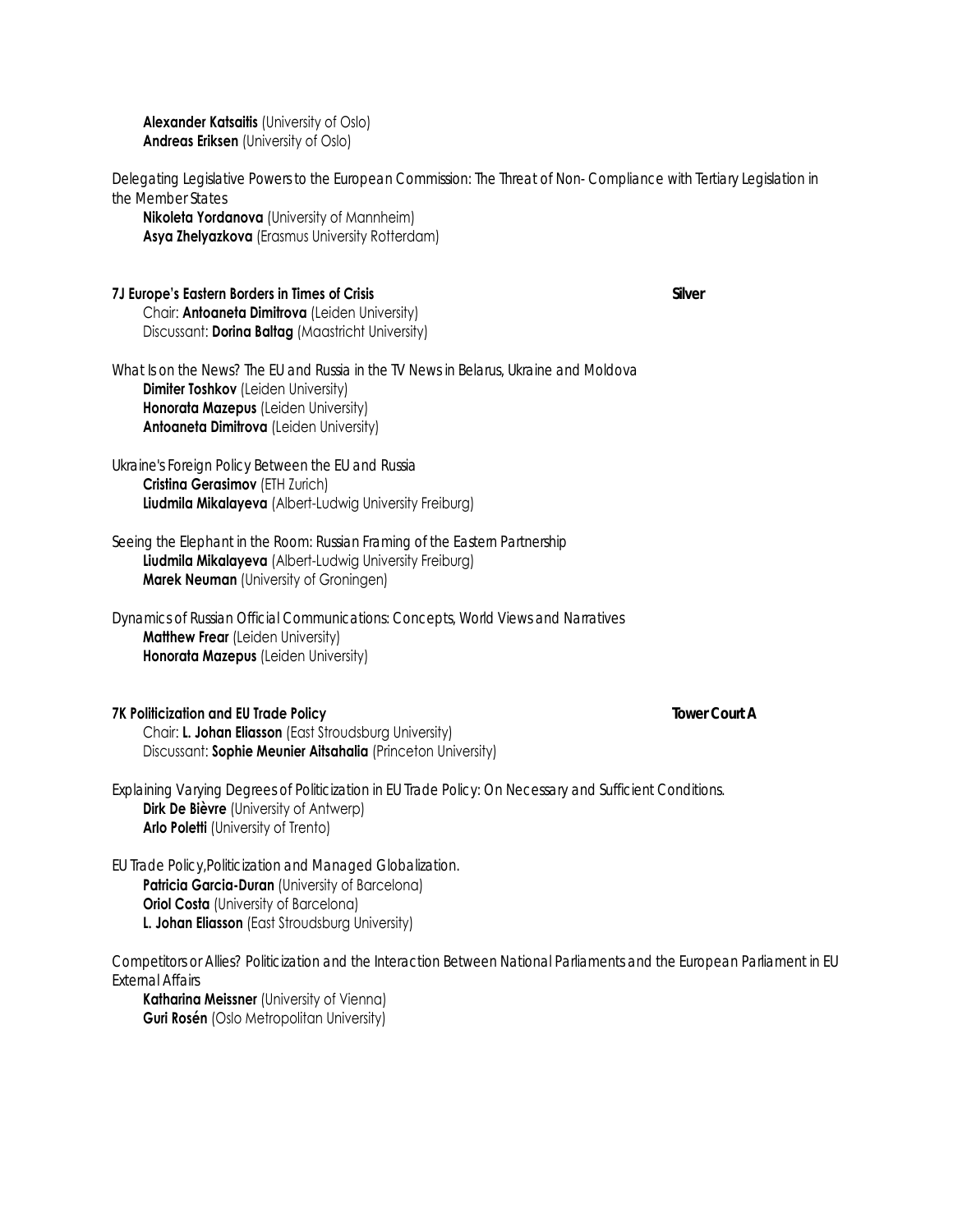# **7L The Deepening of the EU's Relations with Developing Countries** *Tower Court B*

 Chair: **Roberto Dominguez** (Suffolk University) Discussant: **Beverly Barrett** (University of St. Thomas, Houston) Discussant: **Peg Murray-Evans** (University of York)

- *The Politics of Instrumentation: Developments in EU External Migration Policy to Sub-Saharan Africa* **Melissa Mouthaan** (University of Cambridge)
- *Horizontal Versus Vertical Approaches to Development Cooperation. The EU Decentralized Cooperation in Development* **Magdalena Kania** (Jagiellonian University)
- *The EU Role in Cuba: Between Cuban Foreign Policy Diversification and Changing Political Landscape* **Claudia Zanardi** (King's College London)
- *After Cotonou: Are the Developing Countries the EU's Best Friends?* Lars Niklasson (Linköping University, Swedish Institute for European Policy Studies)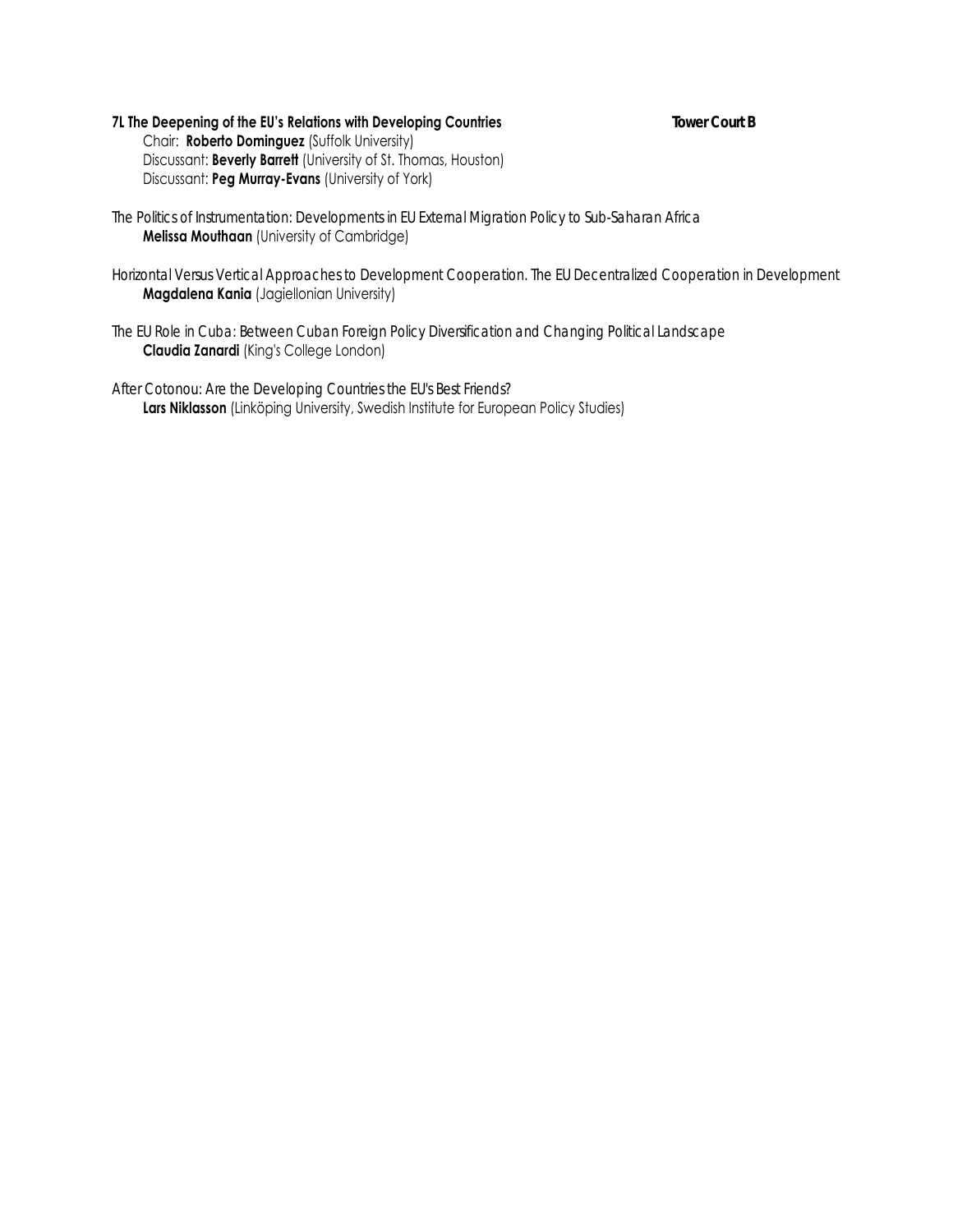# **PANEL SESSION EIGHT 3:30 - 5:00 p.m.**

**8A Collective Identities and Core State Powers 2** *Grand Ballroom I*

 Chair: **Jonathan Zeitlin** (University of Amsterdam) Discussant: **Pieter de Wilde** (Norwegian University of Science)

*Democratic Contestation and Collective Identity: Lessons for the EU from the American Experience*  **Kathleen McNamara** (Georgetown University)

*Juncker's curse? Identity, interest and public support for the integration of core state powers*   **Björn Bremer** (Max-Planck Institute Cologne) **Philipp Genschel** (European University Institute  **Markus Jachtenfuchs** (Hertie School of Governance)

*Between a Rock and a Hard Place: A Legal Assessment of the Protection of Collective Identities in European Integration in Areas of Core National Competence.* **Sacha Garben** (College of Europe)

*Collective Identities, European Solidarity: Does Identification with Europe Determine Preferences Towards Alternative Models of European Unemployment Benefit Schemes?*

 **Theresa Kuhn** (University of Amsterdam) **Francesco Nicoli** (University of Amsterdam) **Brian Burgoon** (University of Amsterdam)

#### **8B Economic and Monetary Union at Twenty: A Stocktaking** *Windows* Chair: **Dermot Hodson** (University of London)

Discussant: **Erik Jones** (Johns Hopkins University)

*What Can Women's Support of the Euro Teach Us About Monetary Union* **Susan Banducci** (University of Exeter) **Dan Stevens** (University of Exeter) **Peter Loedel** (West Chester University)

*Fiscal Policy Developments in EMU -Implementing the European Semester Across 28 Member States* **Valerie D'Erman** (University of Victoria) **Jörg Haas** (Hertie School of Governance) **Daniel Schulz** (Technical University of München) **Amy Verdun** (Leiden University)

*Lessons from EMU and Banking Union: Plus Ca Change* **David Howarth** (University of Luxembourg) **Lucia Quaglia** (University of Bologna)

*EMU and the Evolving Franco-German Motor* **Joachim Schild** (University of Trier)

*Do Eurozone Institutions Serve the Interests of the Powerful Member States?* **Tal Sadeh** (University of Tel Aviv) **Eyal Rubinson** (University of Tel Aviv) **Yoav Raskin** (University of Tel Aviv)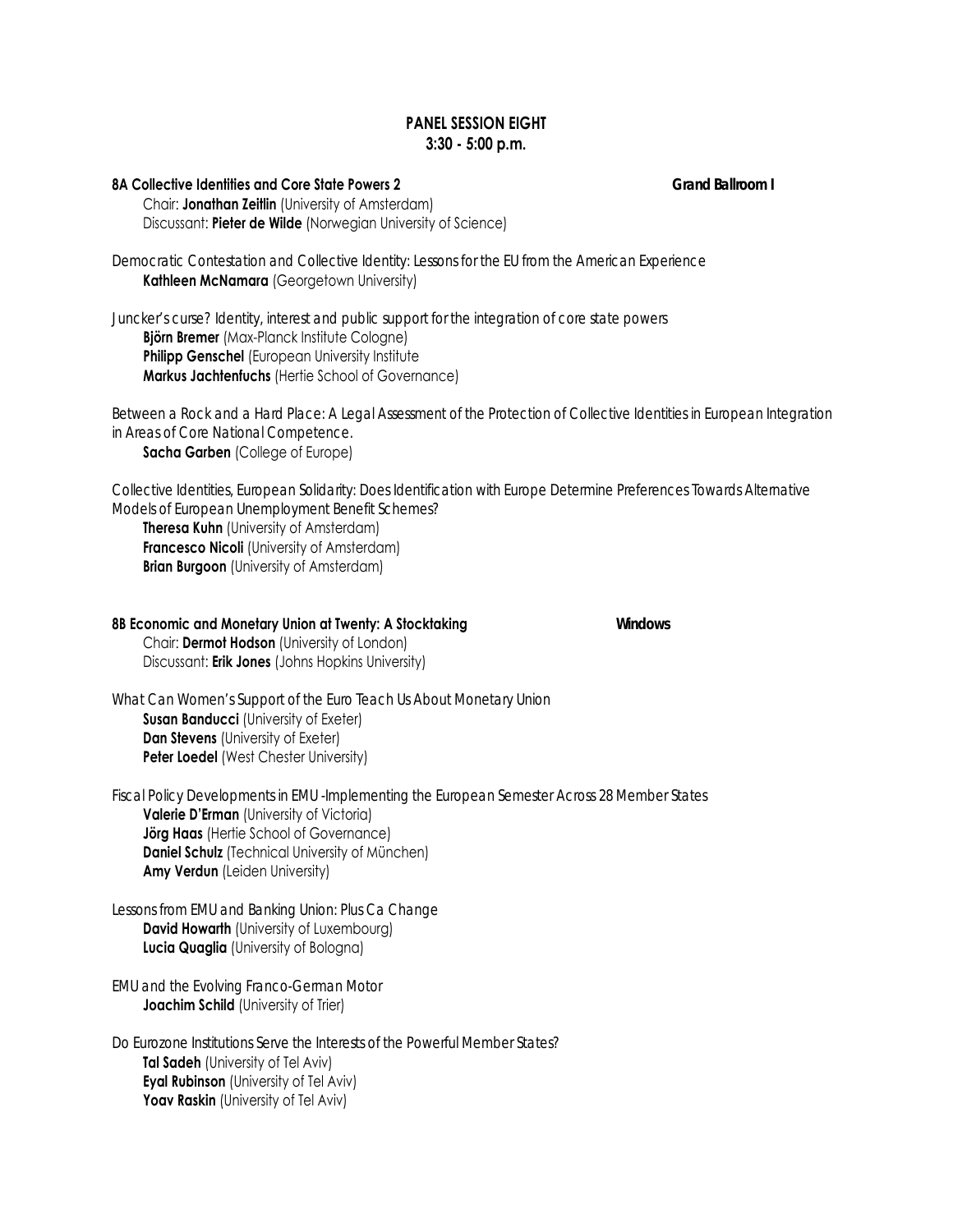| 8C Roundtable: Is the US Experience Useful for Understanding the EU's Future?<br>Chair: Nicolas Jabko (Johns Hopkins University)<br>Participants:<br>Sergio Fabbrini (Luiss Guido Carli University)<br>Alberta Sbragia (University of Pittsburgh)<br>Amie Kreppel (University of Florida)<br><b>Craig Parsons (University of Oregon)</b> | <b>Tower Court C</b>   |
|------------------------------------------------------------------------------------------------------------------------------------------------------------------------------------------------------------------------------------------------------------------------------------------------------------------------------------------|------------------------|
| 8D Differentiation in EU Institution Building and Constitutional Development<br>Chair: Martin Rhodes (University of Denver)<br>Discussant: Frank Schimmelfennig (Swiss Federal Institute of Technology)                                                                                                                                  | <b>Tower Court D</b>   |
| The Result of (Mis)construction? Crisis Management and Institutionalization in the EU<br>Wulf Reiners (German Development Institute)<br>Johannes Müller Gómez (Ludwig Maximilians Universität München & Université de Montréal)                                                                                                          |                        |
| The Future (If Any) of EU-Building. Revisiting and Enhancing the Rokkan-Weber Tradition.<br>Maurizio Ferrera (University of Milan)                                                                                                                                                                                                       |                        |
| A History of the States' Europeanness from the EEC/EU Institutions' Perspective: (Re)considering the Current Relevance of<br>the Institutional Interpretations in Light of the Recent Crises<br>Annie Niessen (European Studies Unit, University of Liege)                                                                               |                        |
| 8E Out of the Shadows, into the Lime-Light? Parliamentary Impact<br>on "Politicised" Policies<br>Chair: Christine Neuhold (Maastricht University)<br>Chair: Guri Rosén (Oslo Metropolitan University)<br>Discussant: Christine Neuhold (Maastricht University)                                                                           | <b>Directors Row H</b> |
| Eurosceptics Into the Limelight? Politicisation and the Media Coverage of Parliamentary EU Affairs<br>Katrin Auel (Institute for Advanced Studies Vienna)                                                                                                                                                                                |                        |
| Parliamentary Scrutiny of National and European Central Banking<br>Anna-Lena Högenauer (University of Luxembourg)                                                                                                                                                                                                                        |                        |
| Brexit Under Scrutiny? National Parliaments in Austria and Germany Taking Action<br>Katharina Meissner (Institute for European Integration Research EIF, University of Vienna)                                                                                                                                                           |                        |
| Doors and Mirrors: EP Assertion and Civil Society Mobilisation in the Trilogue Process<br><b>Justin Greenwood (Robert Gordon University)</b><br>Christilla Roederer-Rynning (Southern Denmark University)                                                                                                                                |                        |
| Representing Whom and What? Dutch MPs and the Referendum on the EU-Ukraine Agreement<br><b>Guri Rosén</b> (Oslo Metropolitan University)                                                                                                                                                                                                 |                        |

**8F Teaching the EU: The Empirical Effect of Active Learning Environments**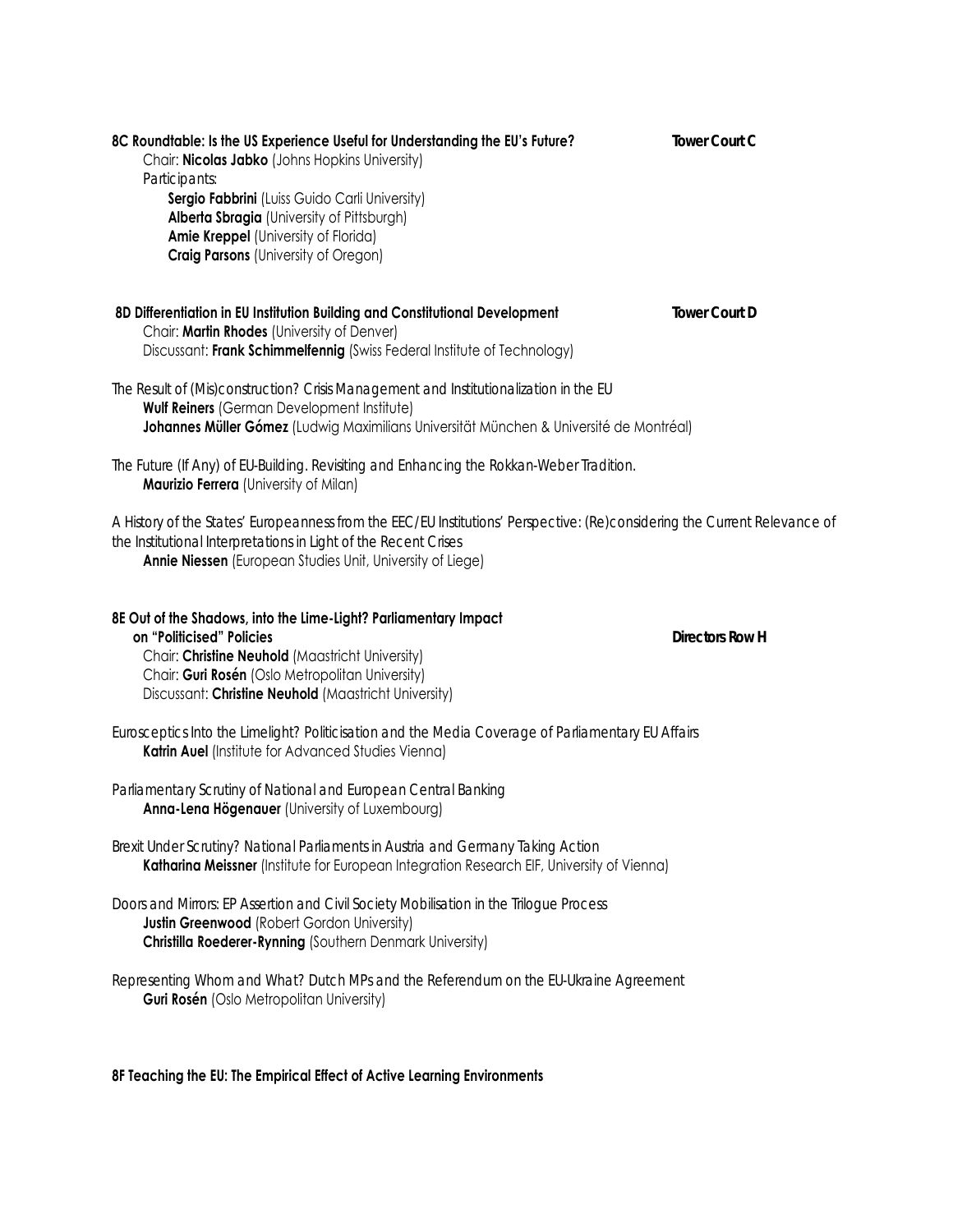| Teaching and Learning European Studies in Times of Crises: The Promise and Pitfalls of Problem-Based Learning<br>Patrick Bijsmans (Maastricht University)<br><b>Esther Versluis (Maastricht University)</b>                                              |        |
|----------------------------------------------------------------------------------------------------------------------------------------------------------------------------------------------------------------------------------------------------------|--------|
| Active Learning and the European Union: Variations in a Business School Environment<br>Terrence Guay (Pennsylvania State University)                                                                                                                     |        |
| Using Simulations as an Outreach Tool to Boost Interest in Higher Education Study: An Analysis of Student Perceptions of<br>Simulations' Pedagogical Benefit<br>Karen Heard-Laureote (University of Portsmouth)<br>Mark Field (University of Portsmouth) |        |
| How Participants Develop their Self-Efficacy for Negotiating: Understanding the Dynamics within Simulation Environments<br>Dorothy Duchatelet (University of Antwerp)                                                                                    |        |
| 8G Women Leaders in European Foreign Policy<br>Chair: Sara Connolly (University of East Anglia)<br>Discussant: Federiga Bindi (Carnegie Institution / University of Rome Tor Vergata)                                                                    | Gold   |
| Ana and Ignacia Loyola de Palacio: Feminists Without Being So<br>Joaquin Roy (University of Miami)                                                                                                                                                       |        |
| Hanna Suchoka<br>Katarzyna Pisarska (Warsaw School of Economics/University of Southern California)                                                                                                                                                       |        |
| Edith Cresson: The First (And Only) French Prime Minister<br><b>Barbara Morazzani</b> (De Montfort University)                                                                                                                                           |        |
| Anna Lindh and Margot Wallstrom: Swedish Women Leadership in the EU".<br><b>Gretchen Van Dyke (The University of Scranton)</b>                                                                                                                           |        |
| 8H The Rise of Agencification in EU's Area of Freedom, Security and Justice: Multidisciplinary Perspectives<br>Chair and Discussant: Philippe De Bruycker (Université libre de Bruxelles)                                                                | Spruce |
| Mapping Hotspots as Networks: The Role of EU Agencies in "Migration Management Support Teams"<br>Ariadna Ripoll Servent (University of Bamberg)                                                                                                          |        |
| Managing Information Systems in an Era of Agencification: The Case of EU-Lisa<br>Niovi Vavoula (Queen Mary University of Oxford)                                                                                                                         |        |
| The European Coast Guard in the new Frontex Regulation: A Grandiloquent Concept<br>Juan Santos Vara (University of Salamanca)                                                                                                                            |        |
| The Role of EU Agencies in the Administrative Governance of AFSJ Policies<br><b>Evangelia Tsourdi</b> (University of Oxford)                                                                                                                             |        |

 **On Student Learning** *Colorado*

Chair: **Terrence Guay** (Pennsylvania State University)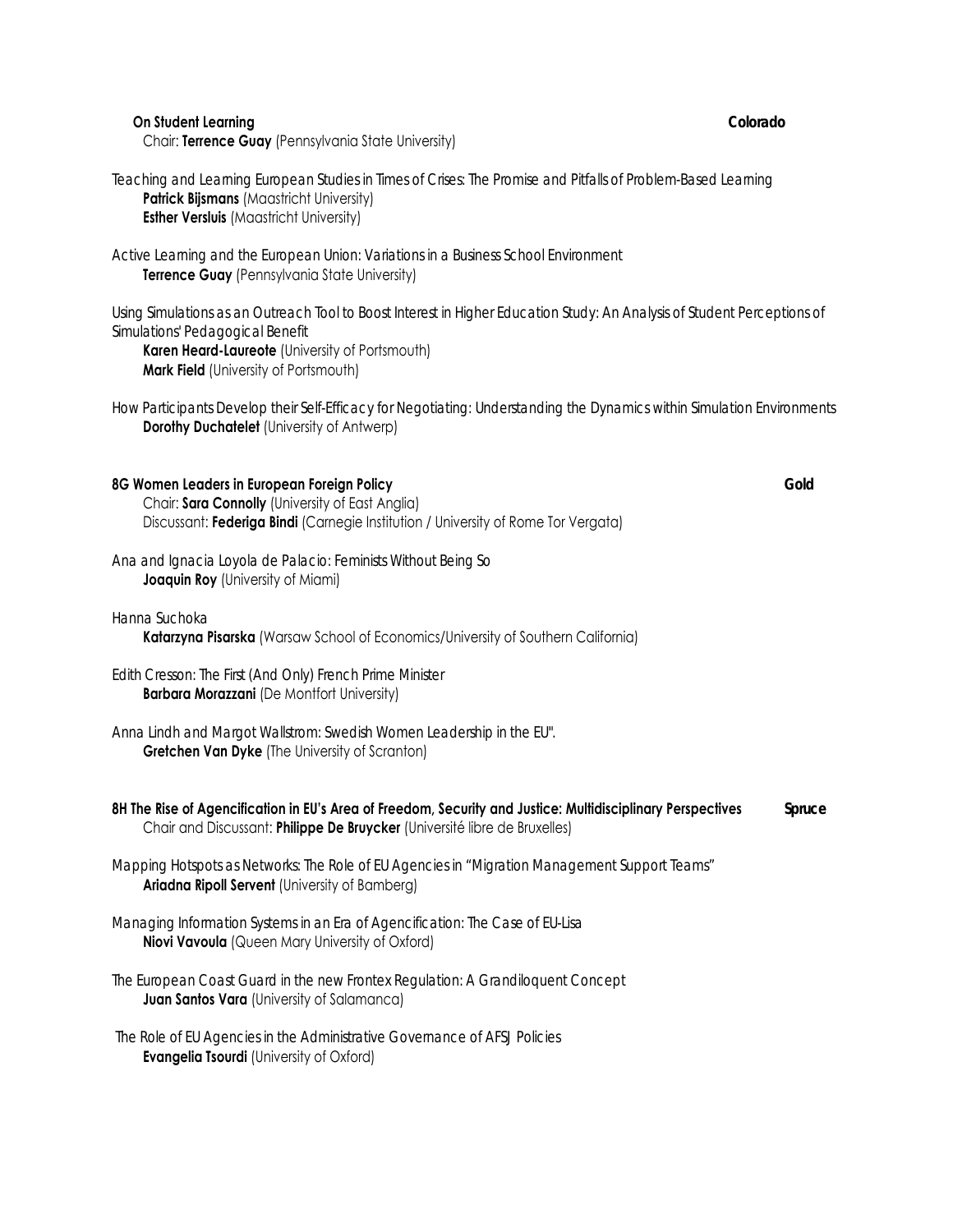*The AFSJ and the Operationalisation of Agencies in EU Law* **Valsamis Mitsilegas** (Queen Mary University of Oxford)

**8I Central Europe's Illiberal Turn: Research at the Bend** *Century* Chair: **John Gould** (Colorado College) Discussant: **Darina Malová** (Comenius University) *EU's Free Movement of Labor: Benefit or Curse? Lessons from Central Europe* **Pavol Baboš** (Comenius University) *Constraining or Enabling? Democratic Backsliding in Hungary and the Role of the EU* **András Bozóki** (Central European University) **Dániel Hegedűs** (German Marshall Fund; Humbolt University Berlin) *Polarization and Democratic Decay in Central Europe* **Lenka Bustikova** (Arizona State University) **Petra Gausti** (Goethe-Universität/ Harvard University) *The Role of "Gender" in the Illiberal Turn in Hungary* **Eszter Kovats** (Eötvös Loránd University) *Escape from Gravity or Merely a Delayed Plummet? Explaining the Economic Resilience of Central Europe's Illiberal Turn*  **Zsolt Gál** (Comenius University) **John Gould** (Colorado College) **8J Understanding EU Foreign Policy Actorness & European Diplomacy in Practice** *Tower Court A* Chair: **Heidrun Maurer** (University of Oxford) Discussant: **Marianne Riddervold** (Inland Norway University of Applied Sciences; UC Berkeley) *Intermediaries and Orchestration in EU Foreign Policy: The Case of the OSCE in the Ukrainian Crisis.* **Maria Giulia Amadio Viceré** (LUISS University) *EU Diplomatic Practices in Eastern Europe: Drivers and Dividers* **Dorina Baltag** (Maastricht University) *Peace (F)or Development? How Policy Networks Compete Over Coherence in EU External Relations*  **Sebastian Steingass** (University of Cambridge) *The Evolution of the EU's Public Diplomacy Tools: From Joint Declarations to Master Messages to Social Media*

**Stephanie Anderson** (University of Wyoming) **Lucus Hansen** (University of Wyoming)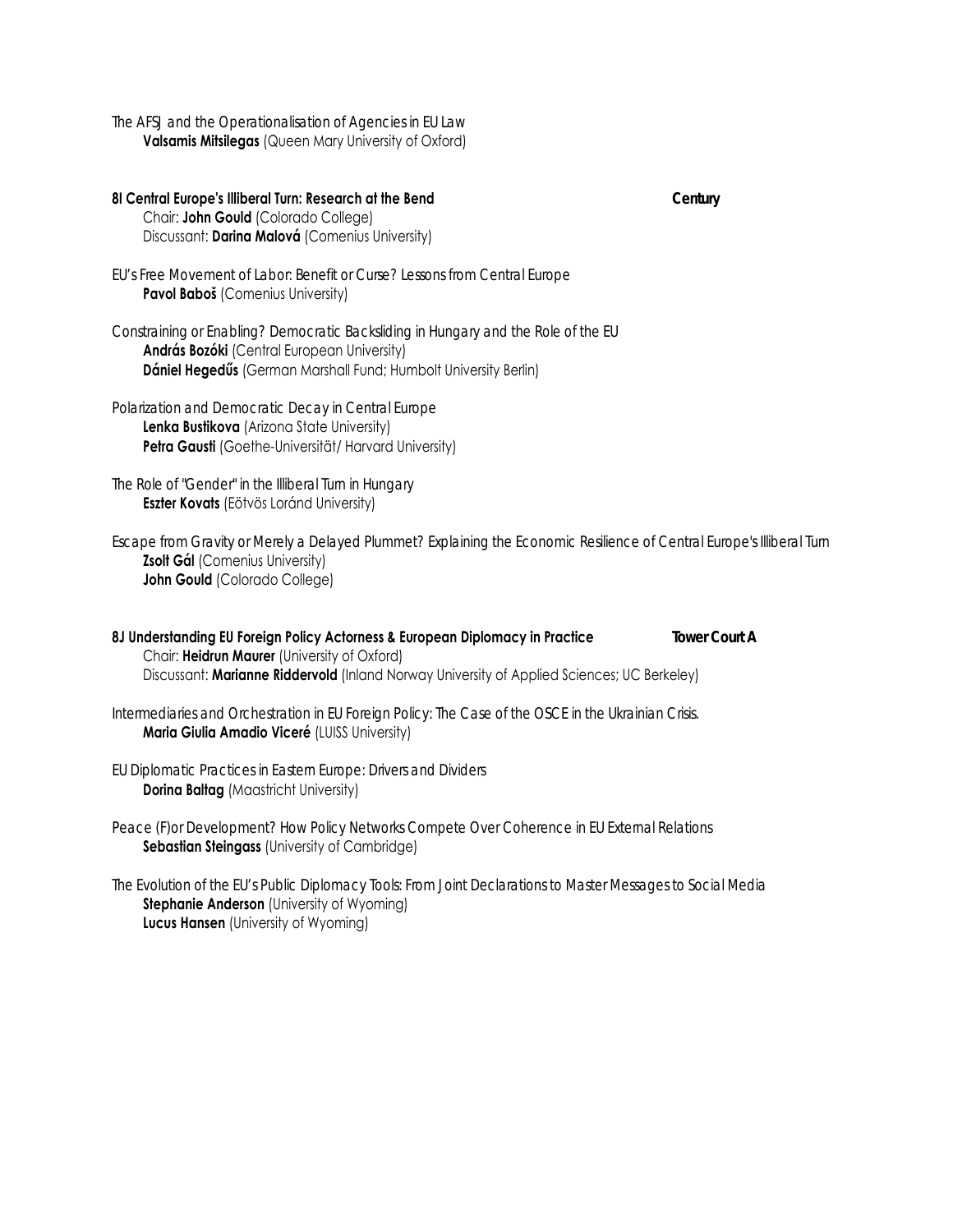#### **8K The European Court of Justice in Context** *Tower Court B*

Chair and Discussant: **Sabine Saurgugger** (IEPG)

Justice Delayed in International Courts. Balancing Political Control and Judicial Performance in the Court of Justice of *the EU* 

**Mikael Holmgren** (University of Oslo) **Daniel Naurin** (University of Oslo)

*Governing by Judicial Fiat? Over-Constitutionalisation and Its Constraints on Legislation* **Susanne K. Schmidt** (University of Bremen)

*On EU Law Supremacy: The Relevance of Judicial Trust for the Governance of Multi-Level Legal Systems* **Juan A. Mayoral** (University of Copenhagen)

*Why Not Put Your Name on It? Strategic Absences in the Court of Justice of the European Union* **Silje Hermansen** (University of Oslo)

**8L Parliamentary Diplomacy as Effective Tool for EU Norm Diffusion? Evidence from the Mediterranean** *Silver* Chair: **Jan Völkel** (Free University of Brussels) Discussant: **Kelsey Norman** (University of British Columbia)

*The Quality of Deliberation on Climate Change in the Framework of the Parliamentary Assembly of the Union for the Mediterranean (PA-UfM)*

**Reinhilde Bouckaert** (UNU-CRIS Brugge)

Fancy a Carrot, Nary a Stick -The EU's Support of North African Parliaments: an Alternative Way to Strengthening *Democracy?*

**Jan Völkel** (Free University of Brussels)

*Egypt-EU Parliamentary Relations: Does the "Deep Democracy" Approach Work?* **Ahmed Abdrabou** (University of Denver in Colorado)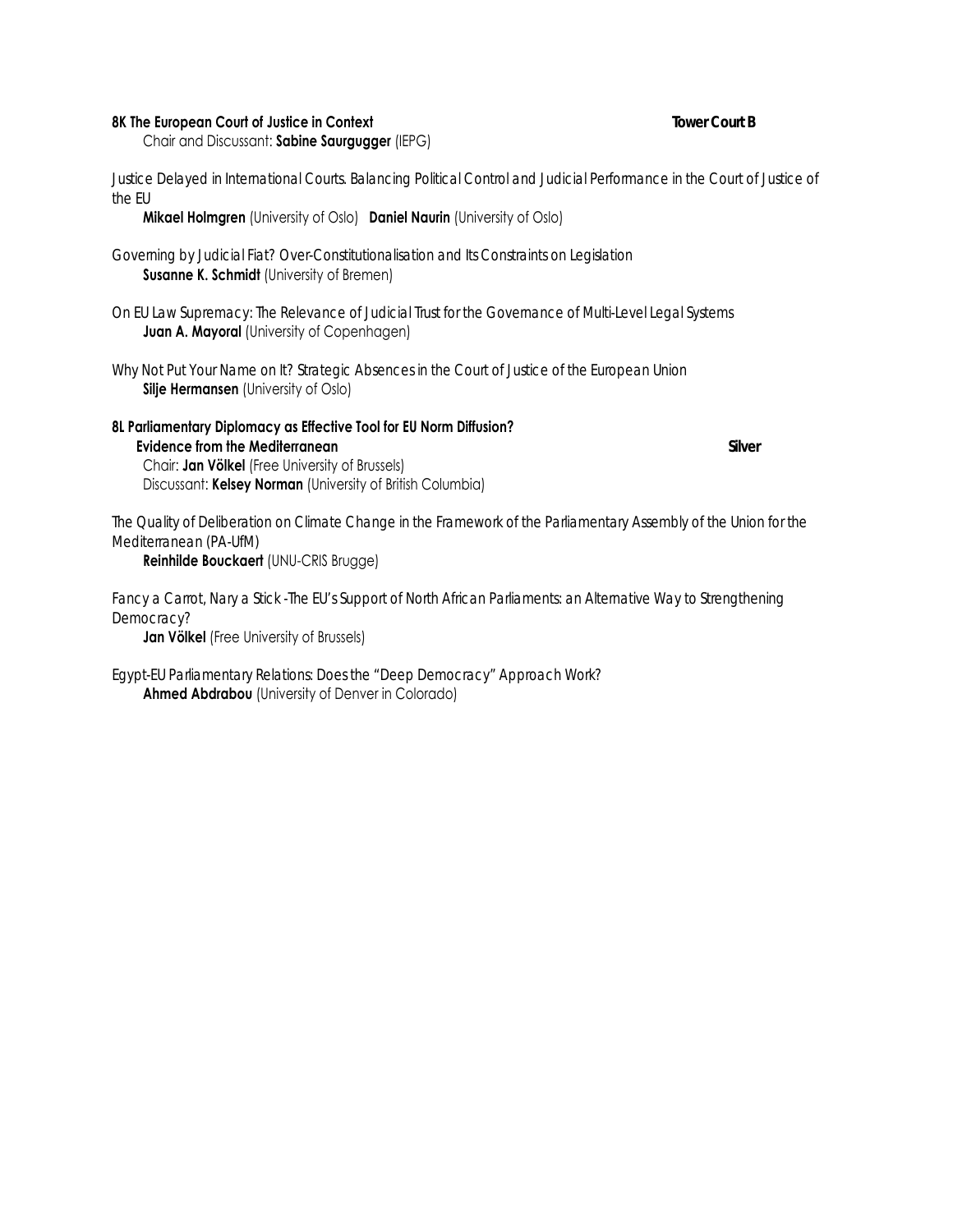# **EUSA Awards Presentations 5:15 p.m. – 5:45 p.m.**  *Grand Ballroom I*

Lifetime Achievement Award **Vivien Schmidt** 

Ernst Haas Fellowship

**Nina Obermeier** (Cornell University) **Deanna Soloninka** (University of Edinburgh)

EUSA Best 2017 Conference Paper Award

**Zsófia Barta** and **Alison Johnston** *Rating Politics? Partisan Discrimination in Credit Ratings in Developed Economies* 

 Honorable Mention **Niels Gheyle** and **Ferdi De Ville** *How Much Is Enough? Transparency Demands in Trade Negotiations: the case of TTIP* 

EUSA Best Dissertation Award

**Roman Senninger** (Aarhus University) *Political Parties & Parliamentary EU Oversight* 

EUSA Best Book in EU Studies Award **Catherine de Vries** (Vrije Universiteit Amsterdam) *Euroscepticism and the Future of European Integration* (Oxford University Press, 2018) Honorable Mention **Jonathon Moses** (Norwegian University of Science and Technology) *Eurobondage: The Political Costs of Monetary Union in Europe* (ECPR Press 2017)

> **EUSA Reception 5:45 p.m. – 7:15 p.m.**  *South Convention Lobby*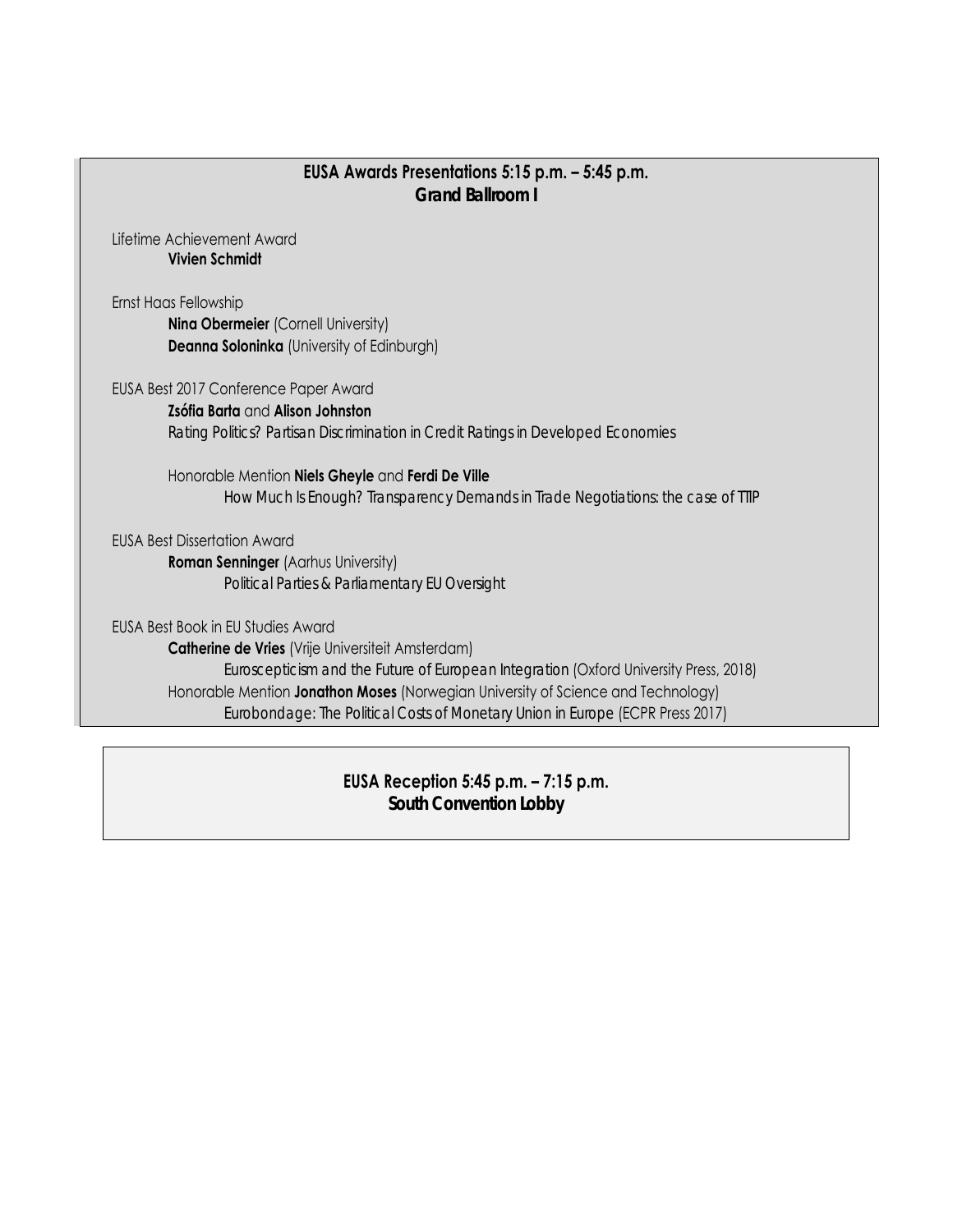# **SATURDAY, MAY 11, 2019**

## **PANEL SESSION NINE 8:30 a.m. - 10:00 a.m.**

| 9A Ideas, Power, and European Political Economy<br>Chair: Sara Goodman (UC-Irvine)<br>Discussant: Vivien Schmidt (Boston University)                                                                                                 | Grand Ballroom I |
|--------------------------------------------------------------------------------------------------------------------------------------------------------------------------------------------------------------------------------------|------------------|
| Polanyian Muscles in Hayekian Brussels: The European Union's Economic Authority in Comparative Perspective<br>Matthias Matthijs (Johns Hopkins University)<br><b>Craig Parsons (University of Oregon)</b>                            |                  |
| Morality in the Service of Mercantilism: Selective Ordoliberalism and German Economic Governance in Europe<br>Gabriel Goodliffe (Instituto Tecnológico Autónomo de México)                                                           |                  |
| From Lever to Club? Comparing Conditionality in EU Enlargement and the Eurozone Crisis<br>Jonathan Hopkin (London School of Economics)<br><b>Wade Jacoby</b> (Brigham Young University)                                              |                  |
| From Sovereignty to States' Rights? The Routinization of Populist Politics in the EU<br><b>Nicolas Jabko</b> (Johns Hopkins University)                                                                                              |                  |
| The Battle of Ideas on the Euro Crisis: Evidence from ECB Inter-Meeting Speeches<br>Federico Maria Ferrara (University of Geneva)                                                                                                    |                  |
| 9B Round Table on Apple and Orenstein's: "From Triumph to Crisis:<br>Neoliberal Economic Reform in Postcommunist Countries"<br>Chair: John Gould (Colorado College)                                                                  | Windows          |
| Participants<br>Hilary Appel (Claremont MacKenna College)<br>Mitchell Orenstein (University of Pennsylvania)<br>Mark Blyth (Brown University)<br>Darina Malova (Comenius University)<br>Sarah Wilson Sokhey (University of Colorado) |                  |
| 9C The Politicization of European Integration<br>Chair: Julia Schulte-Cloos (European University Institute)<br>Discussant: Gary Marks (UNC Chapel Hill)                                                                              | Tower Court C    |
| Irish Citizens and the Media During the Euro Crisis: An Inter-Arena Approach to Studying the Politicization of the EU<br>Anna Gora (Norwegian University of Science and Technology)                                                  |                  |

*How Does Politicization Affect EU Policy-Making: The Case of the Pension Fund Directive*  **Markus Haverland** (Erasmus University Rotterdam)

*The Media Attention to Politicizing Communication of Political Parties About European Integration* **Alban Versailles** (Université Catholique de Louvain)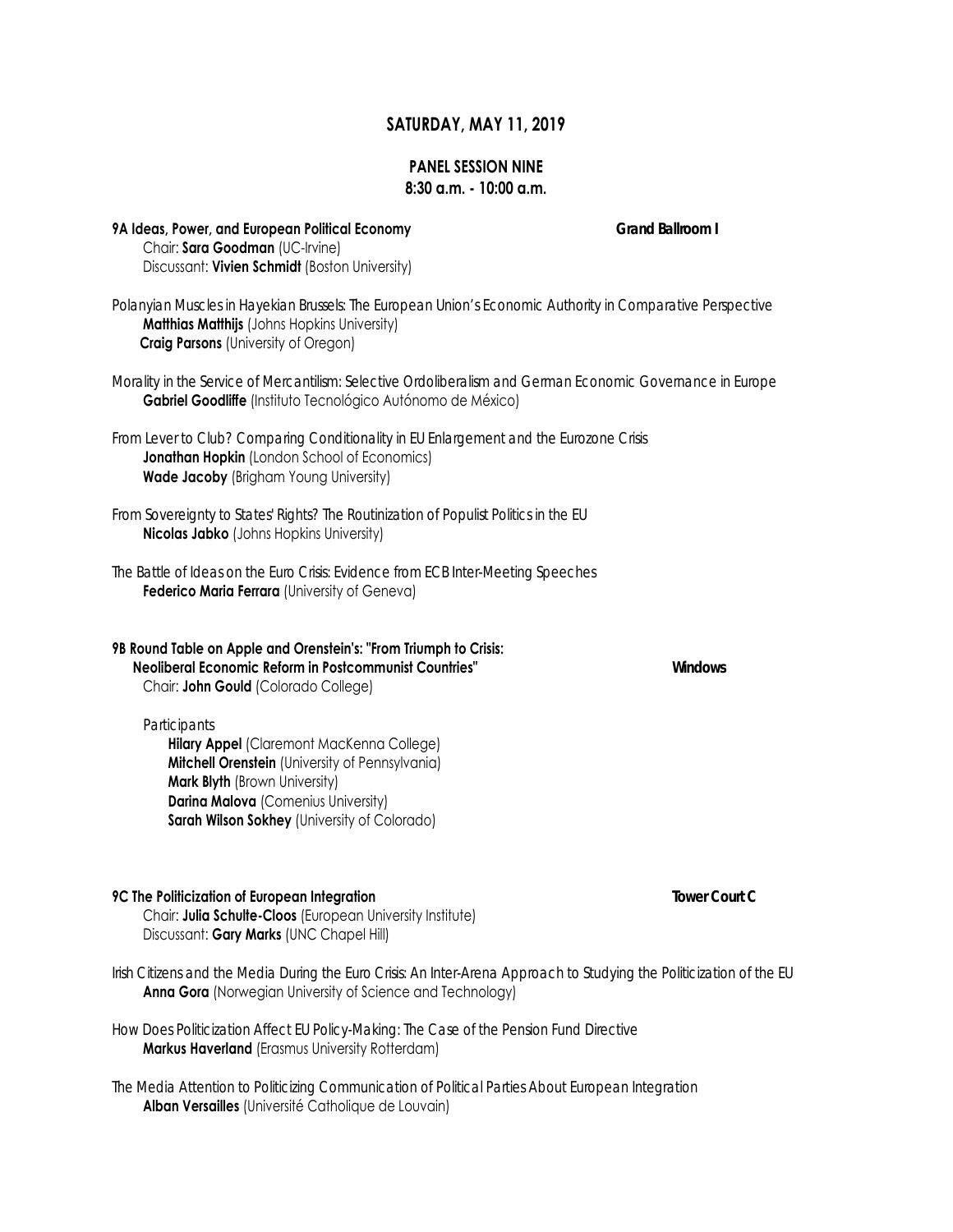*A Deficient Thermostat? Politicization and Thermostatic Responsiveness in the European Union* **Iskander De Bruycker** (University of Antwerp)

**9D New Directions in the Study of the European Commission** *Tower Court D* Chair and Discussant: **Jarle Trondal** (University of Agder; University of Oslo)

*Agenda-Setting Under Pressure: The Influence of National Politics on the European Commission* **Christine Reh** (Hertie School of Governance) **Edoardo Bressanelli** (King's College London) and **Christel Koop** (King's College London)

*Change and Continuity in the Interaction Between Cabinets and Services: Weberian Dualism Commission-Style* **Michael W. Bauer** (German University of Administrative Science Speyer) **Sara Connolly** (University of East Anglia) and **Hussein Kassim** (University of East Anglia)

*The "Guardian of the Treaties" as Violator of European Law: Empirical Patterns of European Commission Noncompliance* **Christian Adam** (Ludwig-Maximilians-University) **Michael W. Bauer** (German University of Administrative Sciences Speyer)

*Countering Bias? The EU Commission's Consultation with Interest Groups* **Anne Binderkrantz** (Aarhus University) **Jens Blom-Hansen** (Aarhus University) and **Roman Senninger** (Aarhus University)

### **9E The Implications of Brexit for British and EU (Dis)Integration** *Directors Row H*

 Chair: **Simon Bulmer** (University of Sheffield) Discussant: **Brigid Laffan** (European University Institute)

*Brexit's Implications for the Future of Governance of Northern Ireland* **Paul Adams** (University of Pittsburgh at Greensburg)

*Bang-a-Boomerang: Sweden and Differentiated Integration after Brexit* **Malin Stegmann McCallion** (Karlstad University) **Alex Brianson** (University of Kent)

*The Legal Profession's Responsibility for Brexit - Reconnecting the Citizens to the EU* **Damjan Kukovec** (Middlesex School of Law)

*Brexit and the Political Economy of Northern Ireland* **M. Leann Brown** (Independent scholar)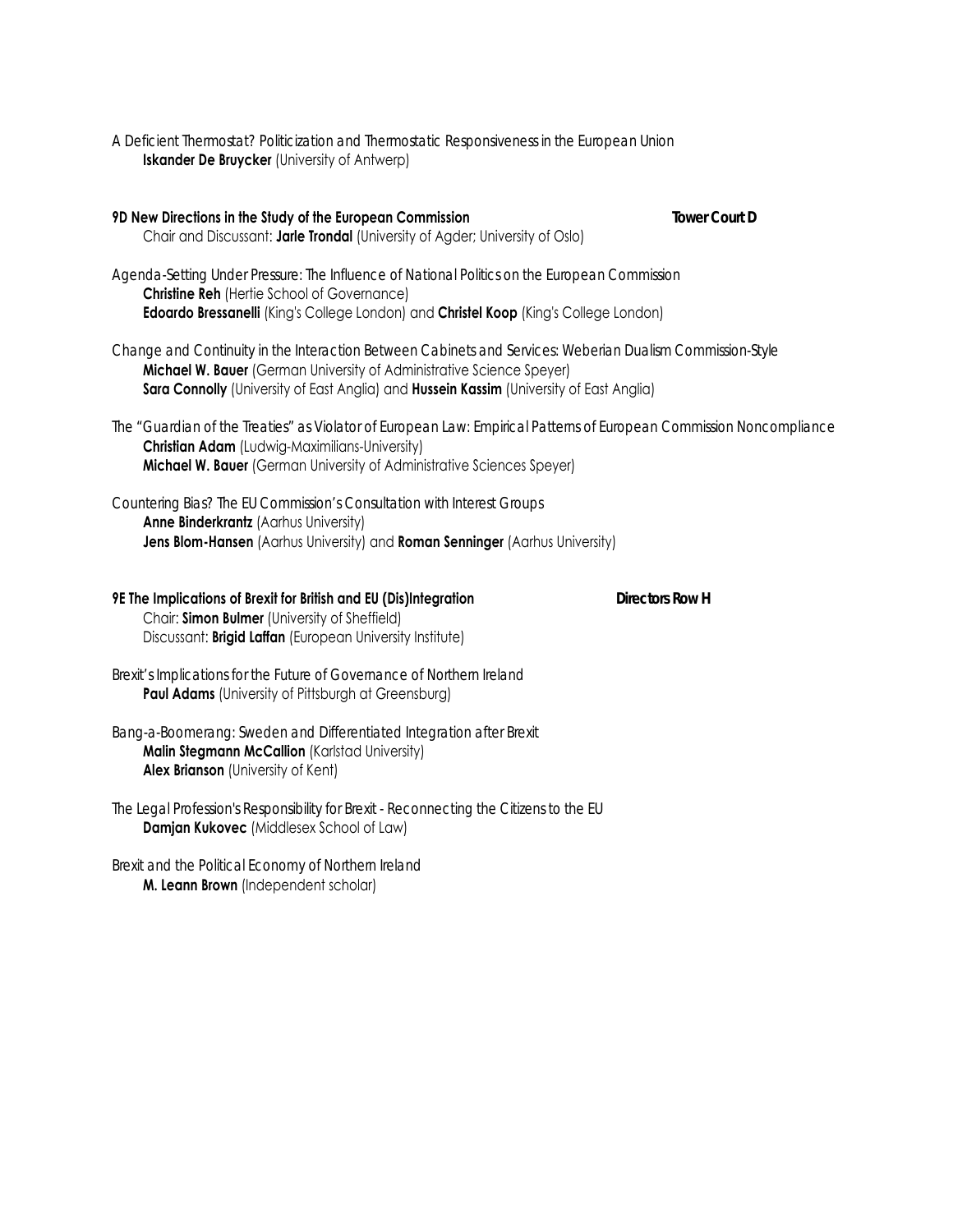| The Marriage of Sui Generis Legal Creatures: Understanding the Status and Effects of Sustainable Development Goals in<br>EU Legal System                                                                                                        |         |
|-------------------------------------------------------------------------------------------------------------------------------------------------------------------------------------------------------------------------------------------------|---------|
| Maryna Rabinovych (Odessa National University; University of Hamburg)                                                                                                                                                                           |         |
| Dispute Settlement Design and Non-State Actors - A Comparative Analysis of US and EU Efforts to Reform Investor-State<br>Arbitration                                                                                                            |         |
| <b>Robert Basedow</b> (London School of Economics)                                                                                                                                                                                              |         |
| Formal Blockages and the European Commission's Empowerment: The Case of EU-NATO Cooperation<br>Catherine Hoeffler (Sciences Po Bordeaux)<br>Stephanie Hofmann (Graduate Institute of International and Development Studies)                     |         |
| 9G EU Law in Populist Times: Crises and Prospects<br>Chair and Discussant: Massimo Fichera (University of Helsinki)                                                                                                                             | Gold    |
| The Challenges of EU Law in Populist Times<br>Francesca Bignami (George Washington University)                                                                                                                                                  |         |
| Post-Crisis Economic and Social Policy: Some Thoughts on Structural Reforms 2.0<br>Philomila Tsoukala (Georgetown University)                                                                                                                   |         |
| The Emerging Architecture of EU Asylum Policy: Insights into the Administrative Governance of the Common European<br>Ayslum System<br><b>Lilian Tsourdi</b> (University of Oxford)                                                              |         |
| Blurring the Boundaries of Legality: Security and Human Rights in the Emerging EU Paradigm of Preventive Justice<br>Valsamis Mitsilegas (Queen Mary University of London)                                                                       |         |
| Defending Democracy in EU Member States: Beyond Article 7 TEU<br>Kim Lane Scheppele (Princeton University) and R. Daniel Kelemen (Rutgers University)                                                                                           |         |
| 9H Author Meets Critics: The European Court of Justice and the Policy Process<br>Chair: Lisa Conant (University of Denver)<br>Discussant: Susanne K. Schmidt (University of Bremen)                                                             | Spruce  |
| Participants<br>Markus Jachtenfuchs (Hertie School of Governance)<br>Dorte S. Martinsen (University of Copenhagen)<br>Frank Schimmelfennig (ETH Zurich)                                                                                         |         |
| 91 Roundtable: Global European Union Studies<br>Chair: Abraham Newman (Georgetown University)<br>Participants:<br>Amy Verdun (University of Victoria)<br>Yuichi Morii (University of Tokyo)<br><b>Ewa Latoszek (Warsaw School of Economics)</b> | Century |
| Lorinc Redei (University of Texas at Austin)                                                                                                                                                                                                    |         |

**9F International Institutions and the EU: A Comparative Assessment** *Colorado*

Chair and Discussant: **Michele Chang** (College of Europe)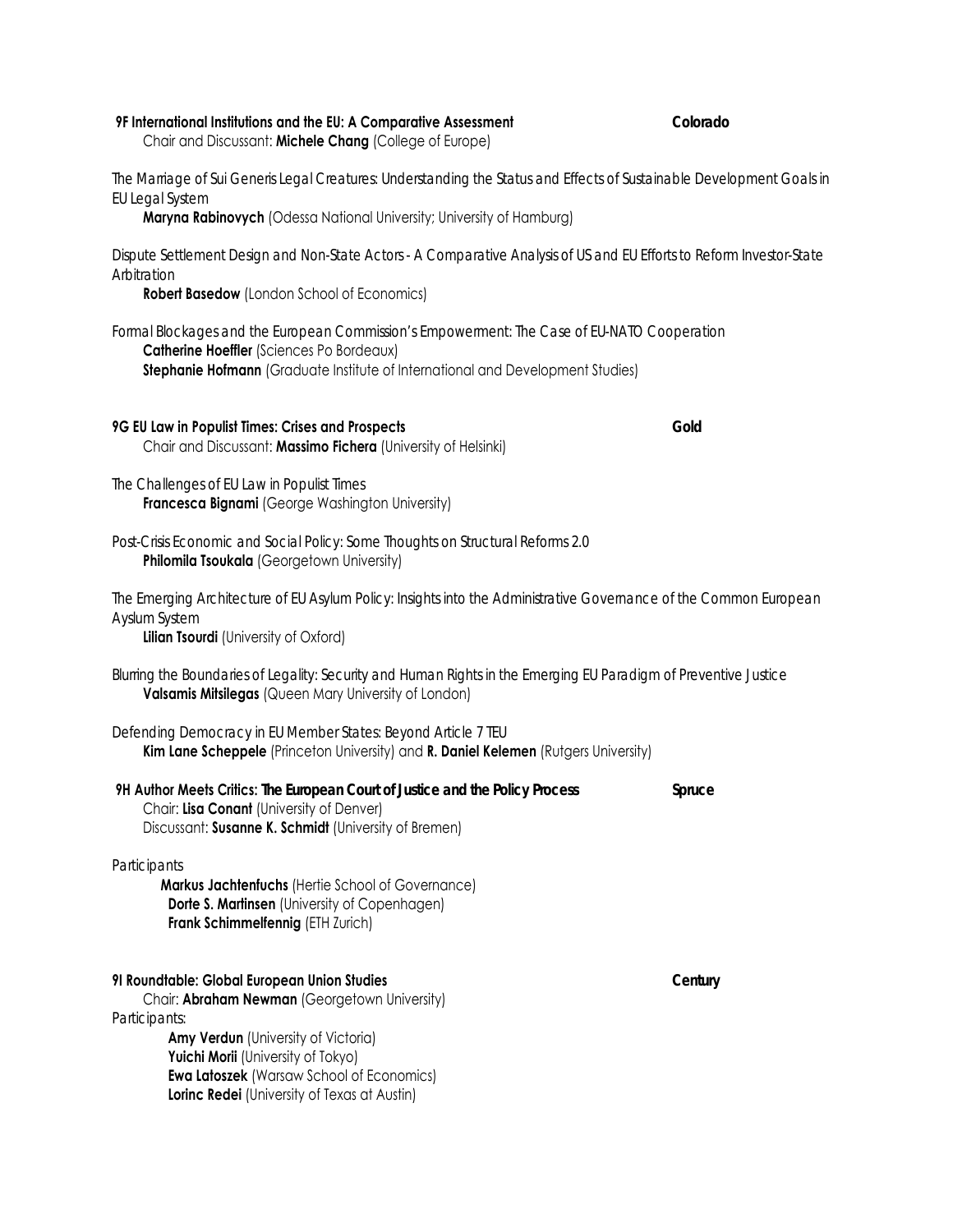- **9J EU External Relations in Motion: Dynamics of Parliamentarization and Politicization** *Silver*  Chair: **Daniel Schade** (Otto von Guericke University) Discussant: **Katharina Meissner** (of Vienna)
- *Neither Barking Nor Biting? The European Parliament's Cooperative Approach to Brexit* **Nicola Chelotti** (Loughborough University London) **Edoardo Bressanelli** (King´s College London) and **Wilhelm Lehmann** (European University Institute)
- *Parliaments and Brexit: Allies or Competitors?* **Anna-Lena Högenauer** (University of Luxembourg)
- *Politicisation Beyond European Affairs Committees: The Difficult Diffusion of CFSP Matters in National Parliaments* **Daniel Schade** (Otto von Guericke University Magdeburg)
- *The Politicization of Europe's Global Fisheries Policy: A Mixed Blessing?* **Hubert Zimmermann** (University of Marburg)
- **9K Monetary Policy and Banking after the Eurocrisis** *Denver* Chair and Discussant: **Richard Deeg** (Temple University)
- *Entitlements in the Crosshairs: Policy Biases in European Sovereign Debt Credit Ratings*  **Alison Johnston** (Oregon State University) and **Zsofia Barta** (University of Albany)
- *The Impact of Structured Eurobonds on Exchange Rates* **Marc-Patrick Adolph** (University of Trier)
- *Quiet Politics and Its Impact on Europe's Banking Union* **Mark Cassell** (Kent State University)
- *Understanding the ECB's Accountability Framework for Banking Supervision*  **Demosthenes Ioannou** (ECB)

#### **9L The Law and Brexit** *Tower Court A*

Discussant: **Thomas Christiansen** (Maastricht University)

- *The Impact of Brexit on UK-EU Extradition Relations: A Threat or an Opportunity (to Mutual Trust)?* **Auke Willems** (University of Liverpool)
- *The Great Repeal Illusion: The Impact of Brexit on National Parliamentary Sovereignty and the Future of EU Law* **Sandra Marco Colino** (Chinese University of Hong Kong)

*People Get Ready! The European Union (Withdrawal) Act and the Incorporation of EU Law into UK Law*  **Richard Lang** (University of Brighton)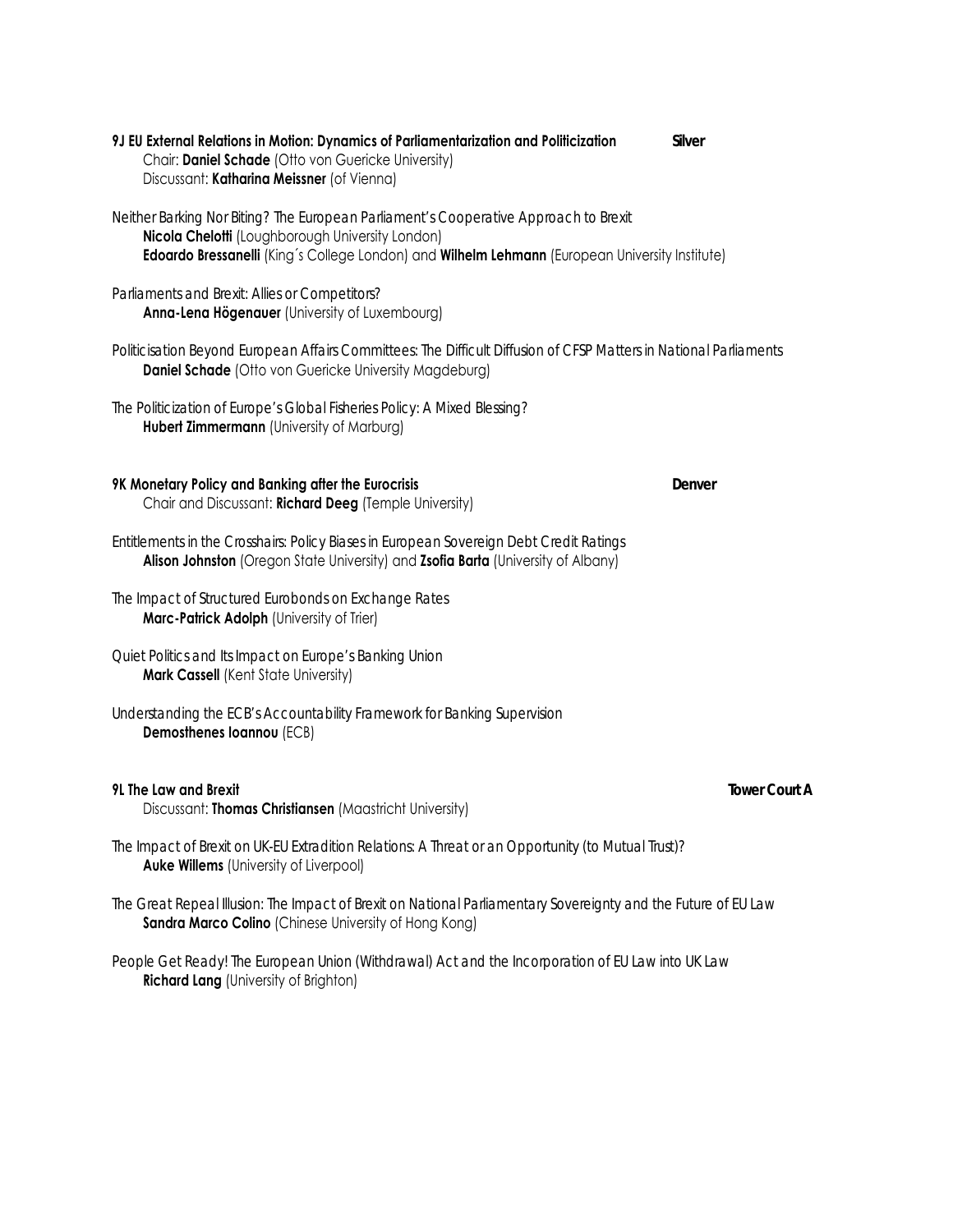# **9M The EU, Euroscepticism, and Identity Politics** *Tower Court B*

 Chair: **Joe Dunne** (European Parliament) Discussant: **Tim Haughton** (University of Birmingham)

*Following the Money; Exploring Business Financial Contributions to the European Union's Political Parties* **Alexander Katsaitis** (University of Oslo)

*Running in Spite of Themselves: Assessing the Impact of Fringe MEP Careers on National Political Party Successes in Europe*

**William Daniel** (Francis Marion University)

*The Battle for Europe's future - Political Cleavages and the Balance of Power ahead of the EP elections* **Jean- François Jamet** (European Central Bank) **Nils Hernborg** (Sciences Po)  **Nicolò Fraccaroli** (University of Rome Tor Vergata) **Thierry Chopin** (College of Europe and Catholic University of Lille)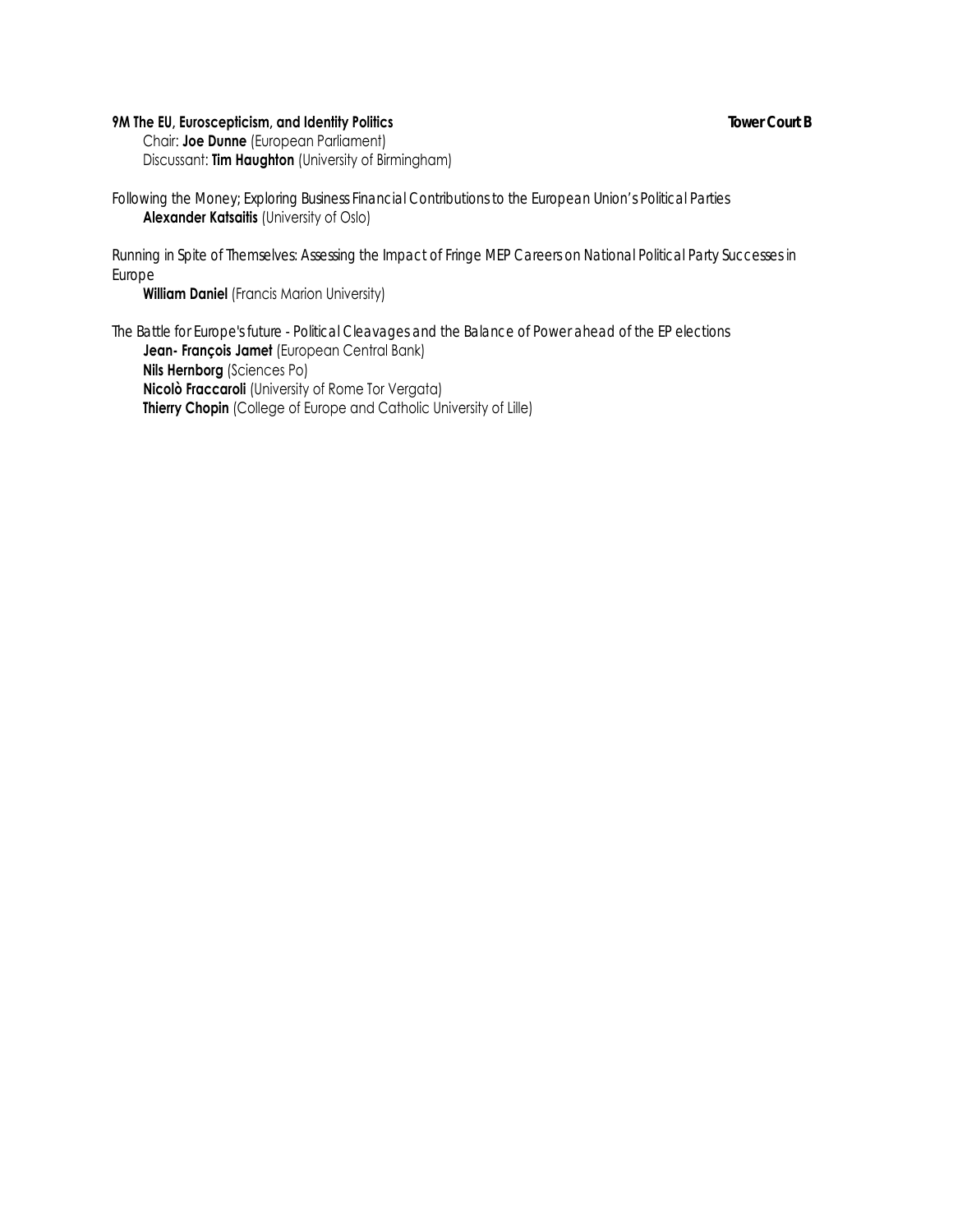# **PANEL SESSION TEN 10:15 a.m. - 11:45 a.m.**

**10A European Political Economy of Finance and Financialisation (2)** *Grand Ballroom I* Chair and Discussant: **David Howarth** (University of Luxembourg) *Banking on Influence: Financial Interests and Network Power in Europe* **Scott James** (King's College London) *Three in the Marriage: Employers, Unions and Financial Intermediaries in the Management of European Occupational Pensions* **Deborah Mabbett** (University of London) *Financialization and the Politics of Asymmetric Trade Adjustment* **Wade Jacoby** (Brigham Young University) *Creating an Optimum Financial Area: Re-Tooling the Debate on Financial Stability in the Euro Area* **Erik Jones** (Johns Hopkins University) **10B Blame Attribution in the European Union** *Windows* Chair: **Nikoleta Yordanova** (University of Mannheim) Discussant: **Catherine De Vries** (Vrije Universiteit Amsterdam) *Who Is to Blame? Explaining the Public Attribution of Responsibility in the EU*  **Berthold Rittberger** (LMU Munich) and **Bernhard Zangl** (LMU Munich) **Tim Heinkelmann-Wild** (LMU Munich) and **Lisa Kriegmair** (LMU Munich)

*'EU Did It!'-Blaming the EU and Polarising the Populace* **Laura Skillen** (Brussels School of International Studies)

*Blame Shifting in the European Union* **Tim Heinkelmann-Wild** (LMU Munich) and **Bernhard Zangl** (LMU Munich)

*"Credibility Is in the Eye of the Beholder": The Role of Cognitive Biases in Understanding European Agencies' Regulatory Reputation*

**Thibaud Deruelle** (University of Exeter)

*Is Europe to Blame? The Historical Persistence of Anti-European Sentiments* **Julia Schulte-Cloos** (European University Institute)

**10C Brexit: The Impact on National Parliaments and the EP** *Tower Court C* Chair: **Thomas Christiansen** (Maastricht University) Discussant: **Derek Beach** (University of Aarhus)

*A Democratic Exit? Analysing the Parliamentary Dimension of Brexit* **Thomas Christiansen** (Maastricht University) and **Diane Fromage** (Maastricht University)

*The Scrutiny of Brexit in National Parliaments: Germany, Luxembourg and the Czech Republic Compared* **Anna-Lena Högenauer** (University of Luxembourg) and **Petr Kaniok** (Masaryk University)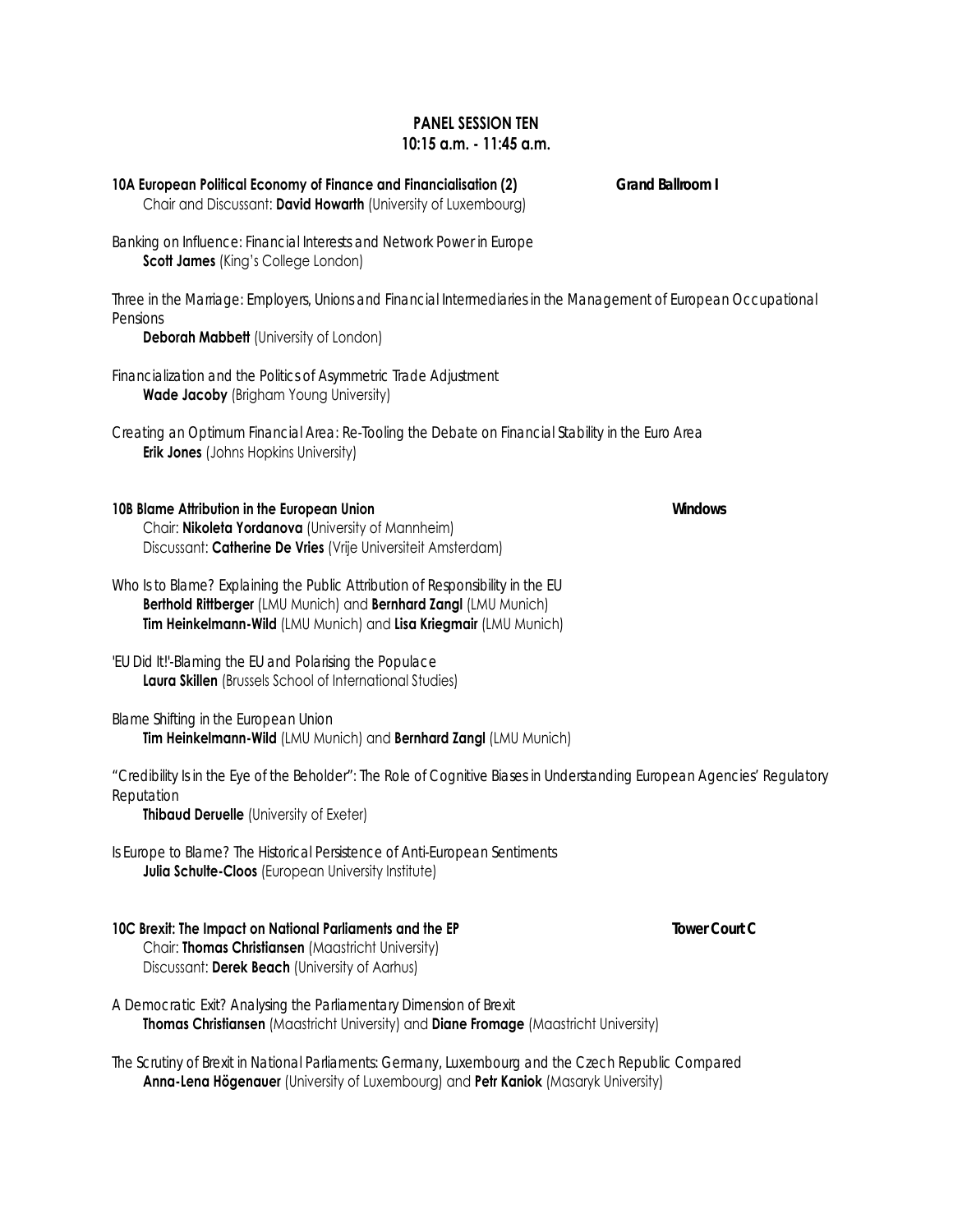*The Irish Parliament and Brexit*  **Gavin Barrett** (University College Dublin)

- *The Impact of Brexit on the European Parliament: The Role of British MEPs in Euro-Mediterranean Affairs*  **Jan Völkel** (Free University of Brussels)
- **10D A De-Europeanisation and Re-Nationalisation of European Foreign Policy?** *Tower Court D* Chair: **Hartmut Mayer** (University of Oxford) Discussant: **Christoph Meyer** (Kings College London)
- *(De) Europeanisation and (Re) Nationalisation of European Foreign Policies* **Karolina Pomorska** (University of Leiden) and **Ben Tonra** (University College Dublin)
- *Foreign Policy Europeanization after Brexit. The Case of Spain, Italy and Greece* **Natividad Fernandez-Sola** (School of Foreign Service, Georgetown University)
- *The Populist Challenges to the EU Foreign and Security Policy Towards Egypt and Tunisia: A Case of De-Europeanisation?* **Adrià Rivera** (IBEI Barcelona)

*Increasingly Illiberal, Right-Wing, and Populist Politics in Europe: How Does It Matter for European Foreign Policy Cooperation?*

**Heidi Maurer** (University of Oxford)

#### **10E Rescheduled**

#### **10F Diffusion of EU Norms: Contestation of European Values** *Colorado*

Chair and Discussant: **Hans-Jörg Trenz** (University of Copenhagen)

- *Whose Norms? Competing Political Models and the Prospects for Political Change in the European Neighbourhood* **Gergana Noutcheva** (Maastricht University) and **Assem Dandashly** (Maastricht University)
- *"Culture in EU External Relations'' Cultural Diplomacy 2.0?* **Olga Burlyuk** (Ghent University)
- *From Internal-Input to External-Output: A Multi-tiered Understanding of Legitimacy in EU Foreign Policy*  **Kolja Raube** (University of Leuven) and **Ben Tonra** (University College Dublin)
- *The Transatlantic Mirror: Mapping Societal Values in Europe and America* **Vicki Birchfield** (Georgia Institute of Technology)

#### **10G Author Meets Critics: The Political Economy of European Security** *Gold* Chair: **Stephanie Anderson** (University of Wyoming)

*Participants:* 

 **Mai'a Davis Cross** (Northeastern University) **Sara Goodman** (UC-Irvine) **Kaija Schilde** (Boston University)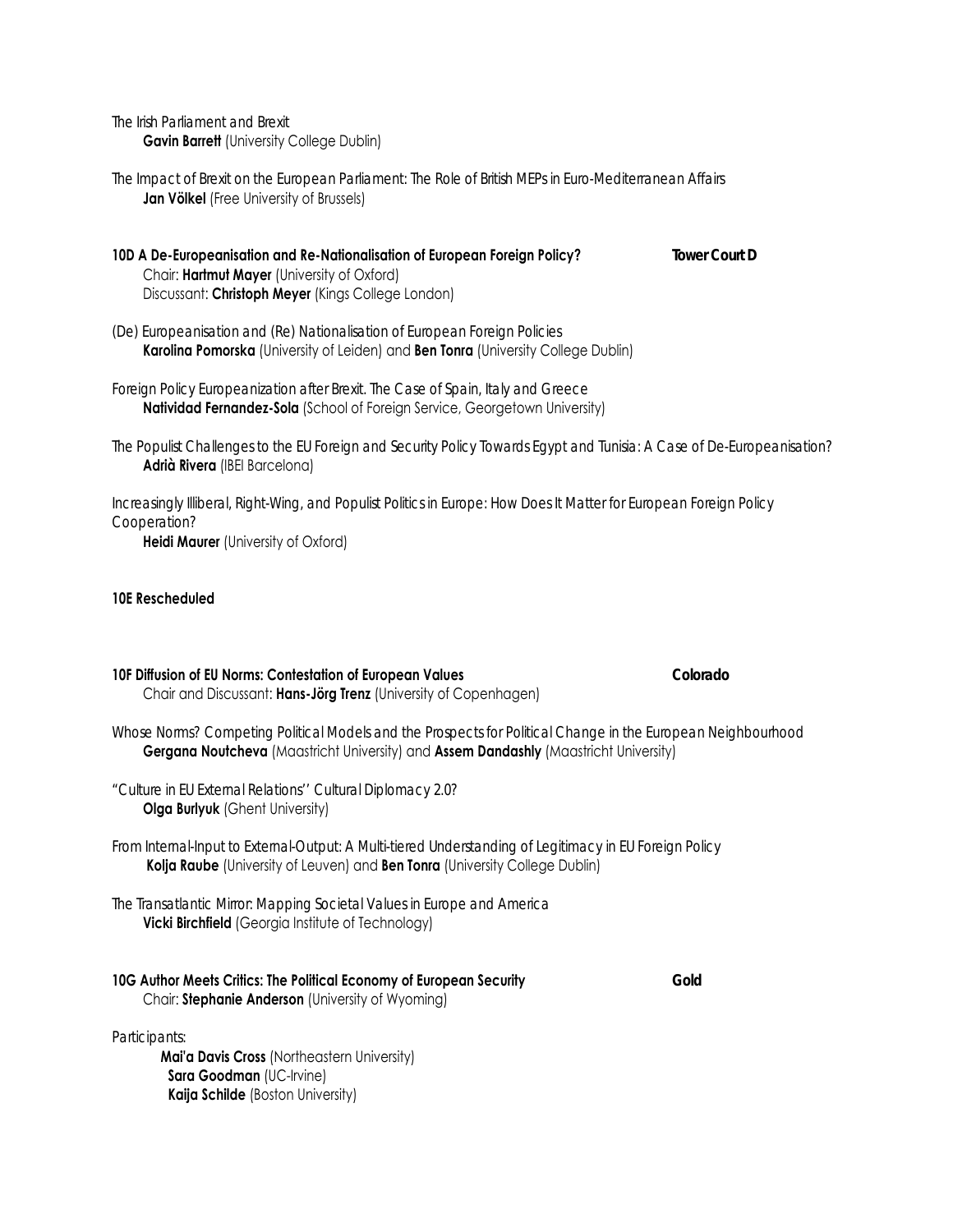**10H Prospects for the EU-Eurasian Relationship** *Spruce* Chair and Discussant: **Marek Neuman** (University of Groningen)

*Principled Pragmatism and EU Foreign Policy in Central Asia: De-Centering EU External Governance* **Stefan Gänzle** (University of Agder) **Neil Winn** (University of Leeds)

*Competing Perspectives on Territoriality and Regionalism in Eurasia: The Structuring of a Europe-Eurasia Regional Interface*

**Boyka Stefanova** (University of Texas at San Antonio)

*Disaggregating the Sanctions Regime: EU Inconsistency in Dealing with Russia* **Iulian Romanyshyn** (New York University)

| 101 Transformation in the Euro-Latin American Space: Adaptation and |         |
|---------------------------------------------------------------------|---------|
| <b>Contestation in the EU-Latin American Relationship</b>           | Century |
| Chair and Discussant: <b>Joaquin Roy</b> (University of Miami)      |         |

*Perspectives of the New EU-Mexico Agreement* **Roberto Dominguez** (Suffolk University)

*EU-Latin American Inter-Regional Security Challenges* **Alejandro Chanona** (National Autonomous University of Mexico)

*Legitimacy Crisis in the EU Trade Negotiations: The Case of EU and the Western Hemisphere* **Stephan Sberro** (Institute Technological of Mexico)

#### **10J The European Parliament: Evolving Roles and New Challenges** *Silver* Chair and Discussant: **Brigid Laffan** (European University Institute)

*Collecting Memories: The Evolution of the European Parliament as Seen by Former MEPs Over the 40 years Since the First Direct Elections*

**Francis Jacobs** (University College Dublin, Collegio Europeo Parma)

*Becoming Europe's Parliament: How MEPs Shaped Their Institution Prior to Its First Direct Elections in 1979* **Mechthild Roos** (Augsburg University)

*The End of the European Parliament's "Integrationist Bias"? Euroscepticism as a Source of Political Conflict in Secluded Decision-Making* 

**Ariadna Ripoll Servent** (University of Bamberg) and **Lara Panning** (University of Bamberg)

*The European Parliament as a Political Entrepreneur in the EU Rule of Law Landscape* **John O'Brennan** (University of Maynooth)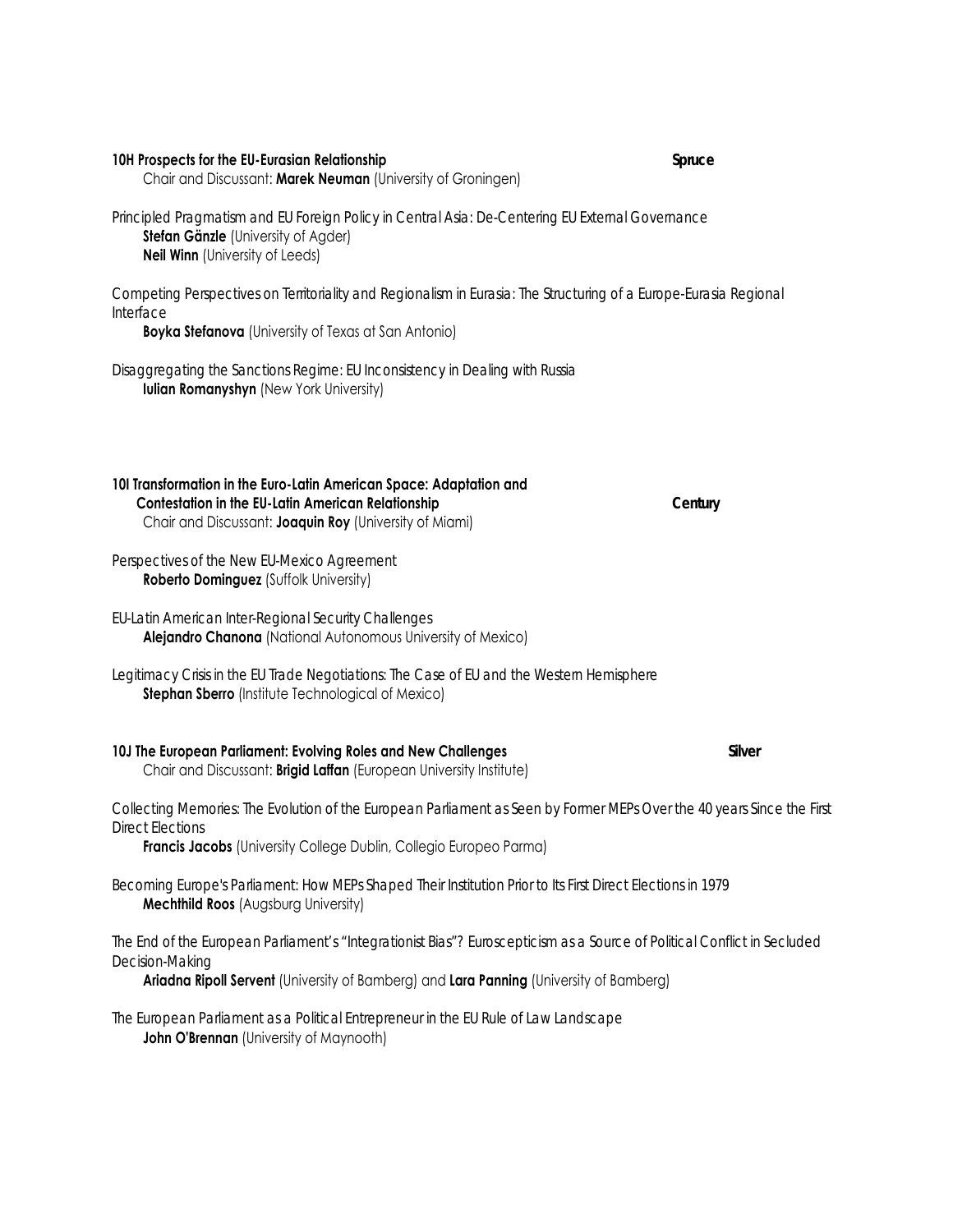| 10K Personnel Turnover in the EU: Effects on Institutional Power Balances | <b>Tower Court A</b> |
|---------------------------------------------------------------------------|----------------------|
| Chair and Discussant: Edoardo Bressanelli (King's College London)         |                      |
|                                                                           |                      |

*Personnel Turnover and the Legitimacy of EU Governance* **John Scherpereel** (James Madison University)

*Personnel Turnover and Legislative Efficiency in the EU* **Lauren Perez** (University of Chicago) and **John Scherpereel** (James Madison University)

*A Professional Elite? Pre-Parliamentary Experience and Leadership Roles in the European Parliament* **Eugenio Salvati** (University of Pavia) **Michelangelo Vercesi** (Leuphana University of Lüneburg)

**10L European (Dis) Integration? The Political and the Economic Dimension** *Tower Court B* Chair and Discussant: **Paul S. Adams** (University of Pittsburgh at Greensburg)

*The European Central Bank as the Sole Integration Engine Left?* **Francesca Fauri** (University of Bologna) and **Giusy Chesini** (University of Verona)

*The European Investment Bank and its Role in Fostering European Cohesiveness* **Donatella Strangio** (University Rome)

# **Lunch 11:45 a.m. – 1:45 p.m.**

**Lunch Plenary III 12:00 p.m. -1:30 p.m.** *Grand Ballroom I* **Panel Honoring Vivien Schmidt – EUSA Lifetime Achievement Award Recipient**  Chair: **Abraham Newman** (Georgetown University)

*Participants* 

**Tanja Börzel** (Freie Universität Berlin) **Matthias Matthijs** (Johns Hopkins University) **Kalypso Nicolaïdis** (University of Oxford) **George Ross** (Université de Montreal) Recipient *2017 EUSA Lifetime Achievement Award* **Alberta Sbragia** (University of Pittsburgh) Recipient *2013 EUSA Lifetime Achievement Award* 

This panel and box lunches for the first 200 attendees sponsored by Boston University

## **PANEL SESSION ELEVEN 1:45 p.m. - 3:15 p.m.**

**11A "Populism in Europe" or "Populism and Europe"? Causes and Consequences** *Grand Ballroom I* Chair: **Kalypso Nicolaïdis** (University of Oxford) Discussant: **Gabriel Goodliffe** (Instituto Tecnológico Autónomo de México)

*The Global Economics of European Populism: Growth Regimes and Party System Change in Europe* **Jonathan Hopkin** (London School of Economics and Political Science) **Mark Blyth** (Brown University)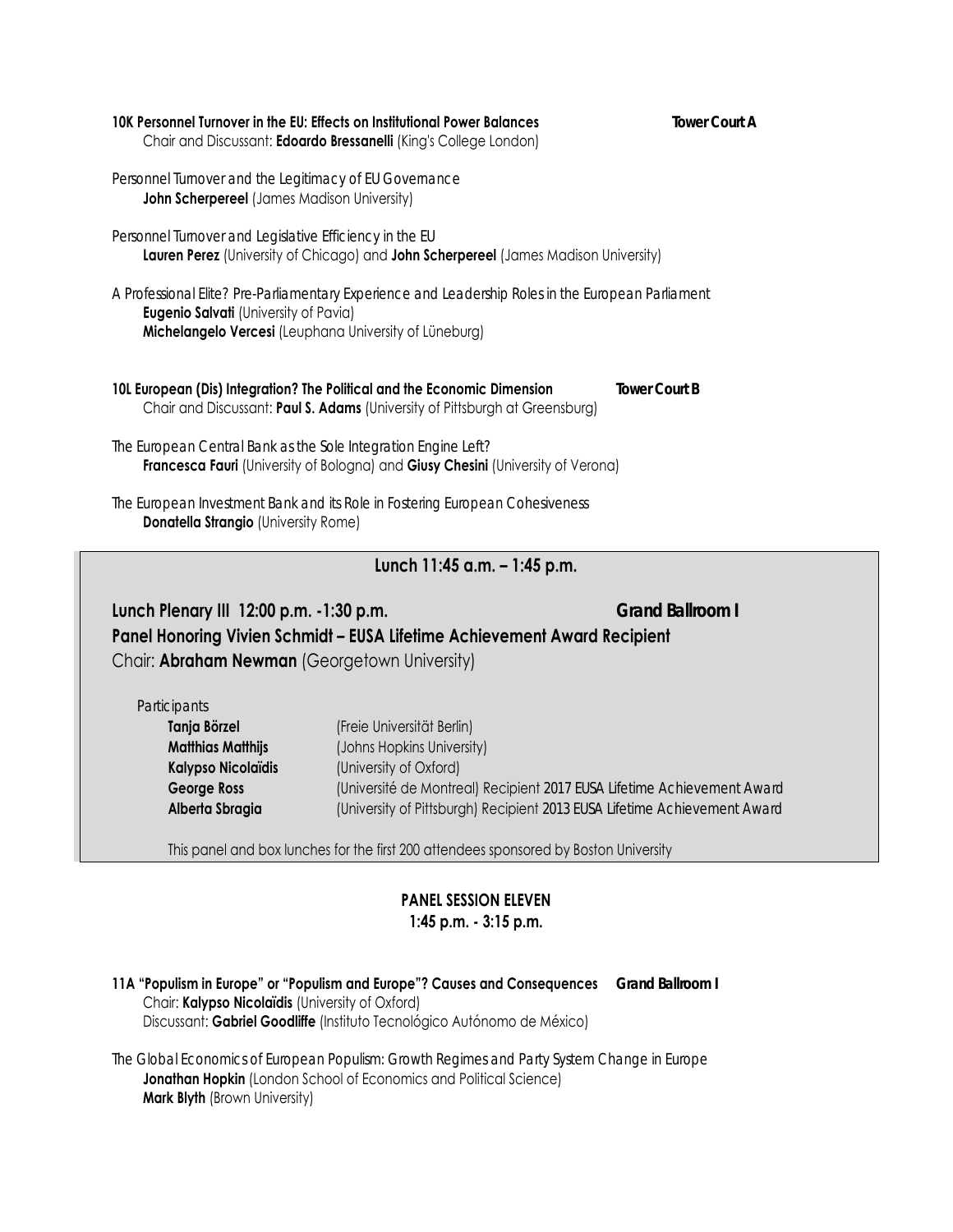- *A Common Fate? How Perceptions of a Shared European History Increase Support for European Integration* **Catherine E. De Vries** (Vrije Universiteit Amsterdam)
- *Southern European Populism: Not the Same Home* **Simona Guerra** (University of Leicester) and **Evangelos Fanoulis** (Xi'an Jiaotong; Liverpool University)
- *The Rise of Illiberal Forces in Europe: The Cases of Germany and Spain* **Miguel Otero-Iglesias** (IE University; Elcano Royal Institute)

*Two Models for the Politicization of European Integration: Postfunctionalism, Anti-Establishment Politics, and the Italian Case*

**Erik Jones** (Johns Hopkins University)

#### **11B Re-engaging Grand Theory: European integration in the 21st Century** *Windows* Chair: **Liesbet Hooghe** (UNC-Chapel Hill & EUI) Discussant: **Matthias Matthijs** (Johns Hopkins University)

*Media Logic and Grand Theories of European Integration* **Pieter de Wilde** (NTNU Trondheim)

- *The European Union in Disequilibrium* **Dermot Hodson** (Birkbeck College) and **Uwe Puetter** (Central European University)
- *Grand Theories, Differentiated Integration*

**Frank Schimmelfennig** (ETH Zurich) and **Thomas Winzen** (University of Mannheim)

*Grand Theories of Integration and the Challenges of Comparative Regionalism* **Thomas Risse** (Freie Universität Berlin) and **Tanja Börzel** (Freie Universität Berlin)

*Re-engaging Grand Theory: European Integration in the 21st Century* **Gary Marks** (UNC-Chapel Hill & EUI) and **Liesbet Hooghe** (UNC-Chapel Hill & EUI)

### **11C EU Migration Governance in Troubled Times** *Tower Court C*

Chair and Discussant: **Adrian Favell** (University of Leeds)

*The European Council and the Immigration Crises. European Union's External Activities in the Context of (De)Bordering Processes*

**Jaroslaw Janczak** (Adam Mickiewicz University)

*Explaining EU Asymmetry: A Comparison of Borders and Asylum Policy Development* **Sara Goodman** (University of California, Irvine) and **Kaija Schilde** (Boston University)

*Paradise Lost: Fraudulent Citizenship Loss* **Jonathon Moses** (Norwegian University of Science and Technology)

*The Informalisation of EU Migration Relations with Third Countries* **Juan Santos Vara** (University of Salamanca)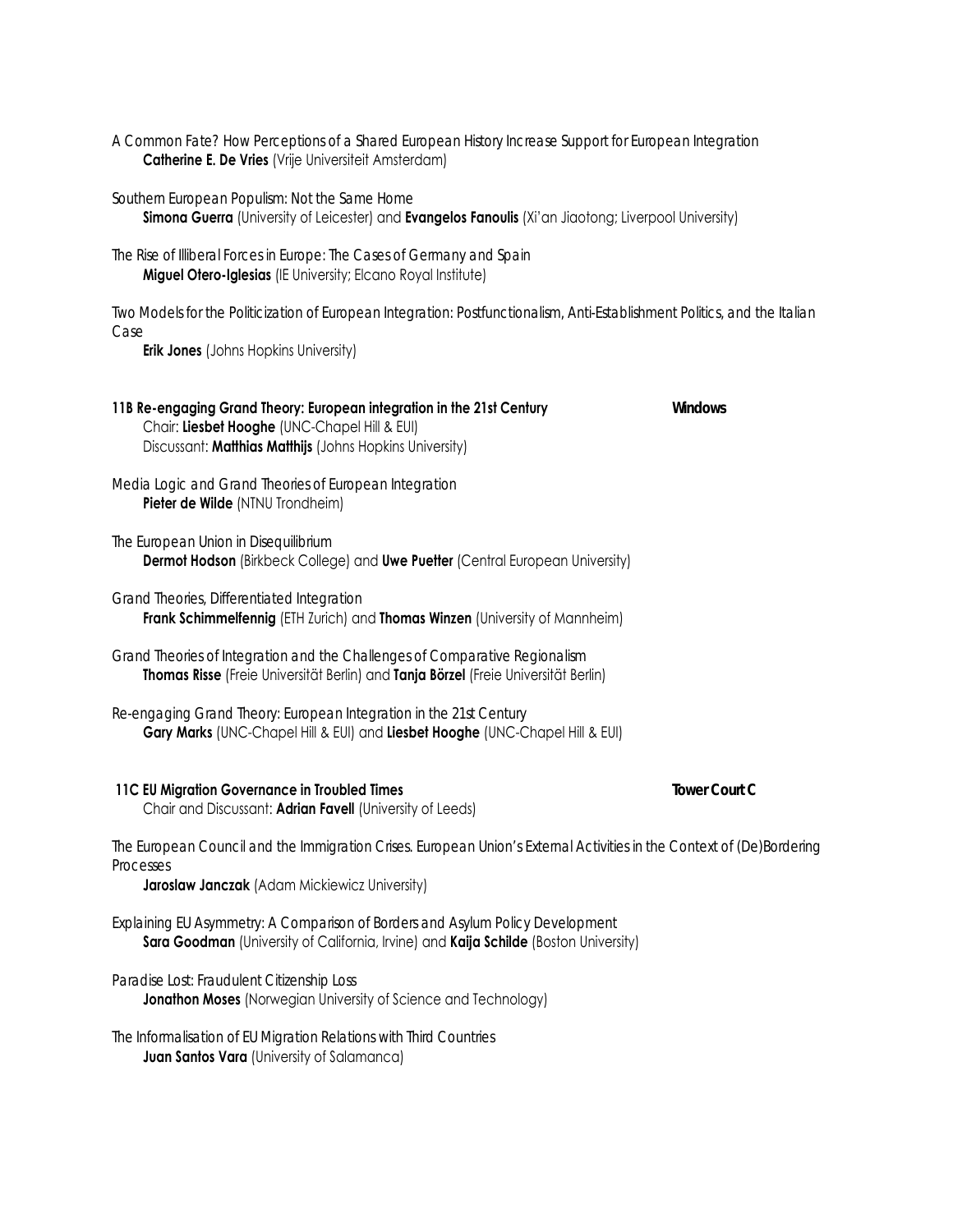- *The "European Refugee Crisis" and Public Support for Development Cooperation -Evidence from a Panel Survey*  **Sebastian H. Schneider** (German Institute for Development Evaluation) **Jens Eger** (German Institute for Development Evaluation)
- **11D Reforming EU Market Governance -A Core-Periphery Perspective** *Tower Court D* Chair: **Gergo Medve-Balint** (Hungarian Academy of Sciences) Discussant: **Dennis Zagermann** (University of Bremen)

*European Central Bank and non-Eurozone Central and Eastern Europe: Unforeseen Consequence of "One-Size-Fits-All" Policies and Autonomous Central Banks*

**Juliet Johnson** (McGill University) and **Dora Piroska** (Corvinus University)

- *EU Competition Policy, Uneven Development and the Politics of "Economic Patriotism"* **Nicole Lindstrom** (University of York)
- *The Effectiveness of European Market-Correcting Instruments: Reinforcing the Unlevel Playing Field* **Laszlo Bruszt** (Central European University) **Dora Piroska** (Corvinus University of Budapest) and **Gergo Medve-Balint** (Hungarian Academy of Sciences)
- **11E Defending Democracy and Fighting Corruption in the EU** *Directors Row H* Chair and Discussant: **R. Daniel Kelemen** (Rutgers University)
- *Defending Liberal Democracy in Europe: Improvements to the Democracy Enforcement Toolkit* **Cassandra Emmons** (Princeton University)
- *Clash over the nature of "Democracy": Governing Populist Party in East-Central Europe vs. the Council of Europe and the EU*

**Mizuho Nakada-Amiya** (Meijigakuin University)

*Democracy after Accession: Lessons Learnt from EU's Cooperation and Verification Mechanism* **Eli Gateva** (University of Nottingham)

*Voting to Punish Fellow IO Members: The Party Politics of Sanctioning Democratic Backsliding in Parliamentary Assemblies of Regional IOs*

**Ulrich Sedelmeier** (London School of Economics) and **Sabina Avdagic** (University of Sussex)

**11F Theory Development and the European Commission II** *Colorado* Chair: **Michael Bauer** (German University of Administrative Sciences, Speyer) Discussant: **Jarle Trondal** (University of Oslo)

*Outsourcing Brexit: Member Governments and the Article 50 Task Force* **Hussein Kassim** (University of East Anglia) and **Simon Usherwood** (University of Surrey)

*Collaborative Leadership in the Machine Room: A New Understanding of Commission Leadership in Major EU Reforms* **Derek Beach** (University of Aarhus) and **Sandrino Smeets** (Radboud University)

*The Systematic Study of Commission Discretion Using Principal-Agent Theory: Lessons from the EU's Development Cooperation Policy* 

**Markus Gastinger** (Technical University of Dresden) and **Eugénia Conceição-Heldt** (Technical University of Munich)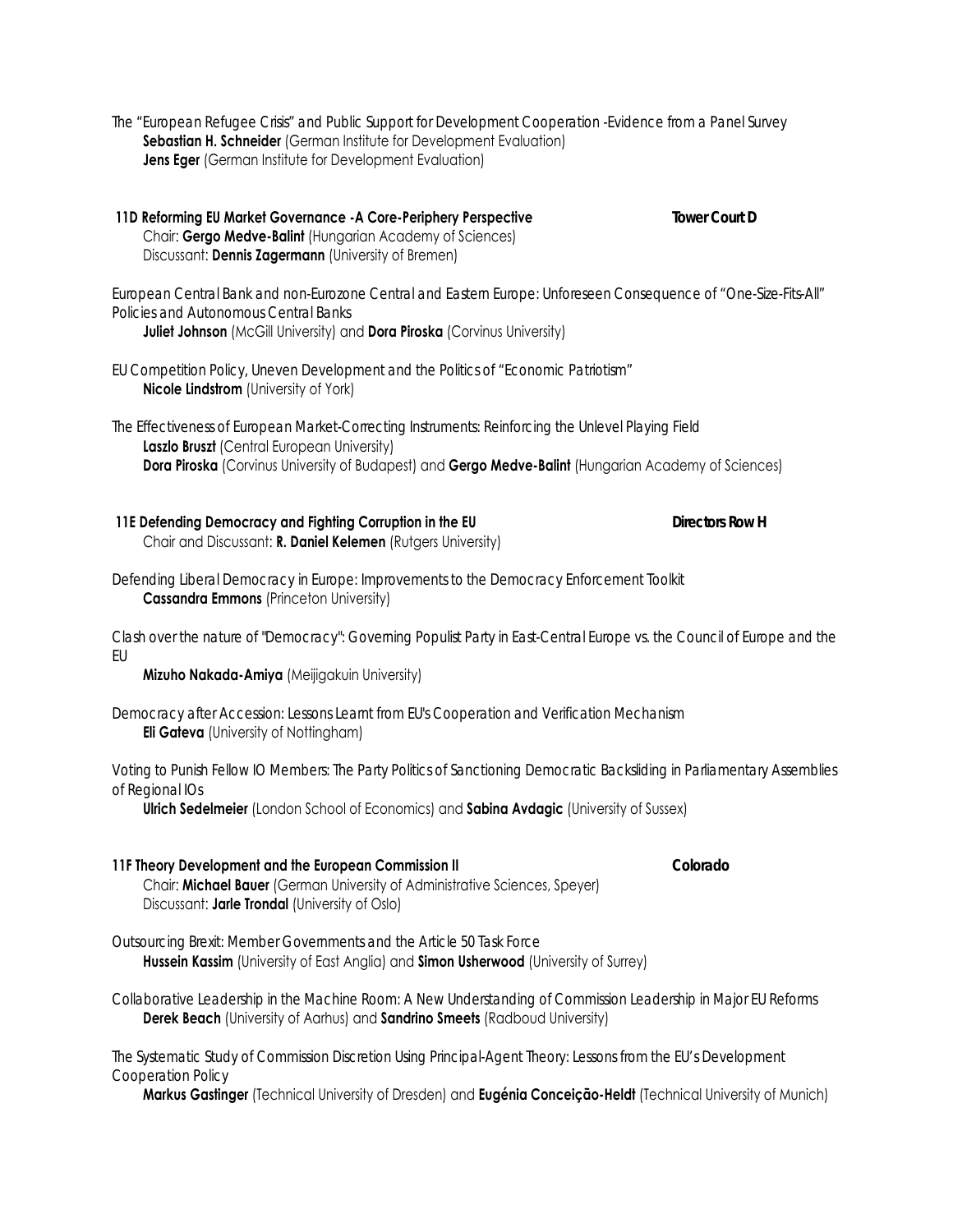*The European Commission as the Honest Broker: Evidence from Informal Trialogue Negotiations* **Lara Panning** (University of Bamberg)

*Transformational Leadership in European Governance: Comparing the European Commission's and the ECB's Roles as Effective Crises Managers*

**Eugénia Conceição-Heldt** (Technical University of Munich) and **Tony Mueller** (Technical University of Munich)

**11G The European Union: Promoting of Obstructing Global Justice?** *Gold* Chair: **Helene Sjursen** (University of Oslo) Discussant: **Lisbeth Aggestam** (University of Gothenburg) Discussant: **Craig Parsons** (University of Oregon)

*Justice in Foreign Policy: The Case of the EU* **Helene Sjursen** (University of Oslo)

*Justice Clashes at the Borders: the EU Migration Policy* **Sonia Lucarelli** (University of Bologna) and **Enrico Fassi** (Catholic University, Milan)

*The EU, Mutual Recognition and the Global Climate Regime* **Thomas Diez** (University of Tuebingen) and **Franziskus von Lucke** (University of Tuebingen)

*Conceptions of Political Justice in the EU's Conflict Management Operations: The Case of EUFOR Tchad* **Ben Tonra** (University College Dublin)

**11H Empowering the People or Feeding the System? EU Civil Society Promotion in Its Close Neighbourhood** *Spruce* Chair: **Laura Gelhaus** (University of Warwick) Discussant: **Hungdah Su** (National Taiwan University)

*The EU's Transformative Impact on Tunisian Civil Society* **Ragnar Weilandt** (University of Warwick)

*A Delayed Success?: EU Civil Society Promotion and the Macedonian Colourful Revolution* **Jan Beyer** (Université libre de Bruxelles)

*Circumventing the Central? How EU Rural Development Programmes in Georgia Engage with Local Civil Society* **Laura Gelhaus** (University of Warwick)

*The Rise of (Un)civil Society and Gender Conflicts in South East Europe* **Elena Avramovska** (University of Geneva)

#### **11I The New Politics of the Council** *Century*

Chair and Discussant: **Susanne Schmidt** (University of Bremen)

*Who Governs in the Council? Determinants of Ministerial Participation at Council Meetings* **Jan Kovář** (Institute of International Relations, Prague; University of New York in Prague) **Kamil Kovář** (Center for Economic Research and Graduate Education -Economics Institute)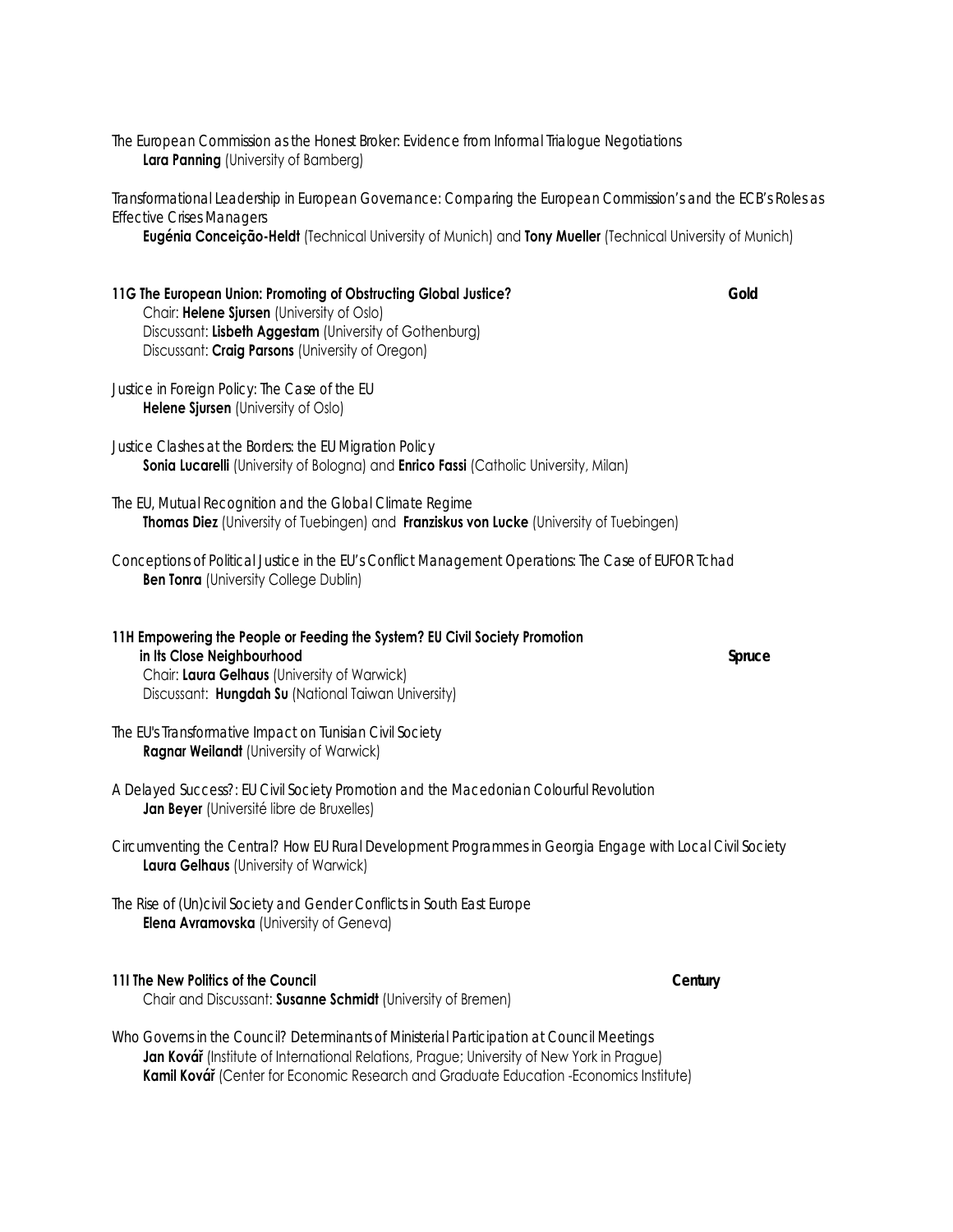*Emerging Practices: ThePartial Individualization of the European Negotiating State* **Nicola Chelotti** (Loughborough University (London))

*Lacking a National Position? Abstentions in the Council of the European Union* **Monika Mühlböck** (University of Vienna)

*Cooperation and Expected Policy Compliance in the Council of the EU*  **Markus Johansson** (University of Gothenburg)

**11J** Has been **moved** and changed to **Panel 8L** and will take place **Friday May 10, at 3:30 pm** in the *Denve*r room.

| 11K Patterns of Coordination in European Banking and Derivatives Regulation<br>Chair and Discussant: David Cleeton (Emory University)                                              | <b>Tower Court A</b> |
|------------------------------------------------------------------------------------------------------------------------------------------------------------------------------------|----------------------|
| Disentangling Derivatives: Explaining Coordination in International Derivatives Regulation<br>Aneta Spendzharova (Maastricht University) and Lucia Quaglia (University of Bologna) |                      |
| ISDA and the Reform of Financial Market Regulation in Europe: Between the Support for Centralization and the<br>Containment of Regulation<br><b>Johannes Karremans (EUI)</b>       |                      |
| Juggling Preferences and Policy Aims: The SSM and the Quest for Supervisory Coherence<br><b>Cecilia del Barrio</b> (University of Trento)                                          |                      |
| The Other Side of Independence: the ECB and the BoE as Supervisors of the Post-Crisis Financial System<br>Clément Fontan (Université Catholique de Louvain)                        |                      |
| 11L The EU's Friendly Neighborhood?: EU Neighborhood Policy in Perspective<br>Chair and Discussant: Gergana Noutscheva (Maastricht University)                                     | <b>Tower Court B</b> |
| The Bologna Process in Israel as a Reflection of EU-Israel Relations<br>Hila Zahavi (Ben-Gurion University of the Negev/ University of Toronto)                                    |                      |
| Good Neighbor, Bad Neighbor? A Comparison of the US and EU's Southern Neighborhood Strategies<br><b>leva Giedraityte (Vilnius University)</b>                                      |                      |
| Promoting a "Sustainable" Energy Transition in Southeast Europe and the Eastern Neighborhood? EU-Energy Community<br>Relations Revisited                                           |                      |

**Kristina Kurze** (University of Göttingen)